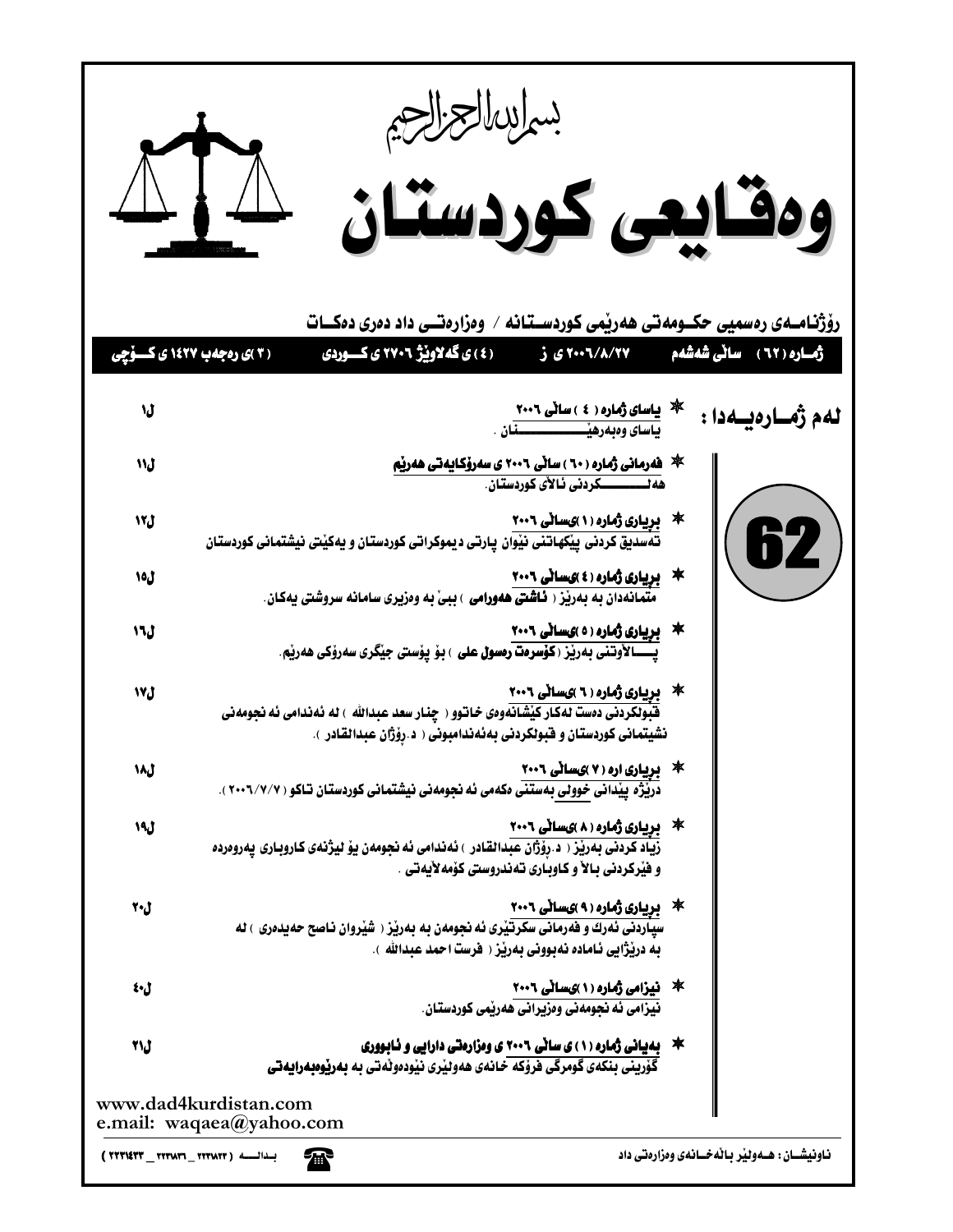|                | بساسالعزاج<br>الجريـــدة الرســـمية لحكـــومة أقليم كوردســـتان العـــراق – تصـــدرها وزارة العـــدل                                                                |
|----------------|---------------------------------------------------------------------------------------------------------------------------------------------------------------------|
| (٢) رجب١٤٢٧ هـ | (٤) گەلاويىژ ٢٧٠٦ ك<br>$A$ 7 $\sqrt{\frac{1}{1-\gamma}}$<br>السيبغة السادسة<br>العسلد ( ٦٢ )                                                                        |
| ص۲۲            | * قانون رقم (٤) لسنة ٢٠٠٦<br>في هذا العــدد<br>قانون الاستثمار في اقليم كوردستان .                                                                                  |
| ص 20           | * قرار رقم (١) لسنة ٢٠٠٦<br>تصديق الاتفاقية المبرمة بين قيادة الحزب الديقراطي كوردستان و<br>الانحاد الوطني الكوردستاني.                                             |
| ص٢٤            | ☀ _ قرار رقم (٤) لسنة٢٠٠٦<br>منح الثقة للسيد ( آشتي هورامي ) وزيراً للموارد الطبيعية.                                                                               |
| ص70            | * قرار رقم (٥) لسنة ٢٠٠٦<br>اقرار ترشيح السيد ( كوسرت رسول علي ) نائباً لرئيس إقليم كوردستان.                                                                       |
| ص٢٦            | * قرار رقم (٦) لسنة٢٠٠٦<br>قبول اسقالة ( ضنار سعد عبدالله ) من عضوية المجلس الوطني<br>لكوردستان و قبول عضوية المرشح (د.رۆژان عبدالقادر ) .                          |
| ص۳۷            | * قرار رقم (٧) لسنة ٢٠٠٦<br>تمديد دورة الانعقاد للمجلس الوطني لكوردستان–العراق لغاية ٢٠٠٦/٧/٧                                                                       |
| می۲۸           | ☀ _ قرار رقم (٨) لسنة٢٠٠٦<br>اضافة عضوة المجلس الوطني (د.روْژان عبدالقادر )الى لجنتي شؤون<br>التربية والتعليم العالي و الشؤون الصحية و الاجتماعية.                  |
| ص۳۹            | * قرار رقم (٩) لسنة ٢٠٠٦<br>اناطة مهام سكرتير المجلس الطني السيد ( فرست احمد عبدالله )<br>بعضو البرلمان السيد ( شيروان ناصح الحيدري ) طيلة فــترة غياب<br>السكرتير. |
| ص • ٤          | * نظام رقم (١) لسنة ٢٠٠٦<br>نظام رئاسة المجلس الوزراء لاقليم كوردستان.                                                                                              |
| ص21            | ☀۔ بیان رقم (١) لستة ٢٠٠٦<br>تغيير مركز جمرك في مطار اربيل الدولي الى <b>مديرية</b>                                                                                 |
|                | www.dad4kurdistan.com<br>e.mail: waqaea@yahoo.com                                                                                                                   |
|                | بـدالـــة ( ٢٢٣٧٢٣ _ ٢٢٣١٤٣٣ _ ٣٢٣١٤٣٣ )                                                                                                                            |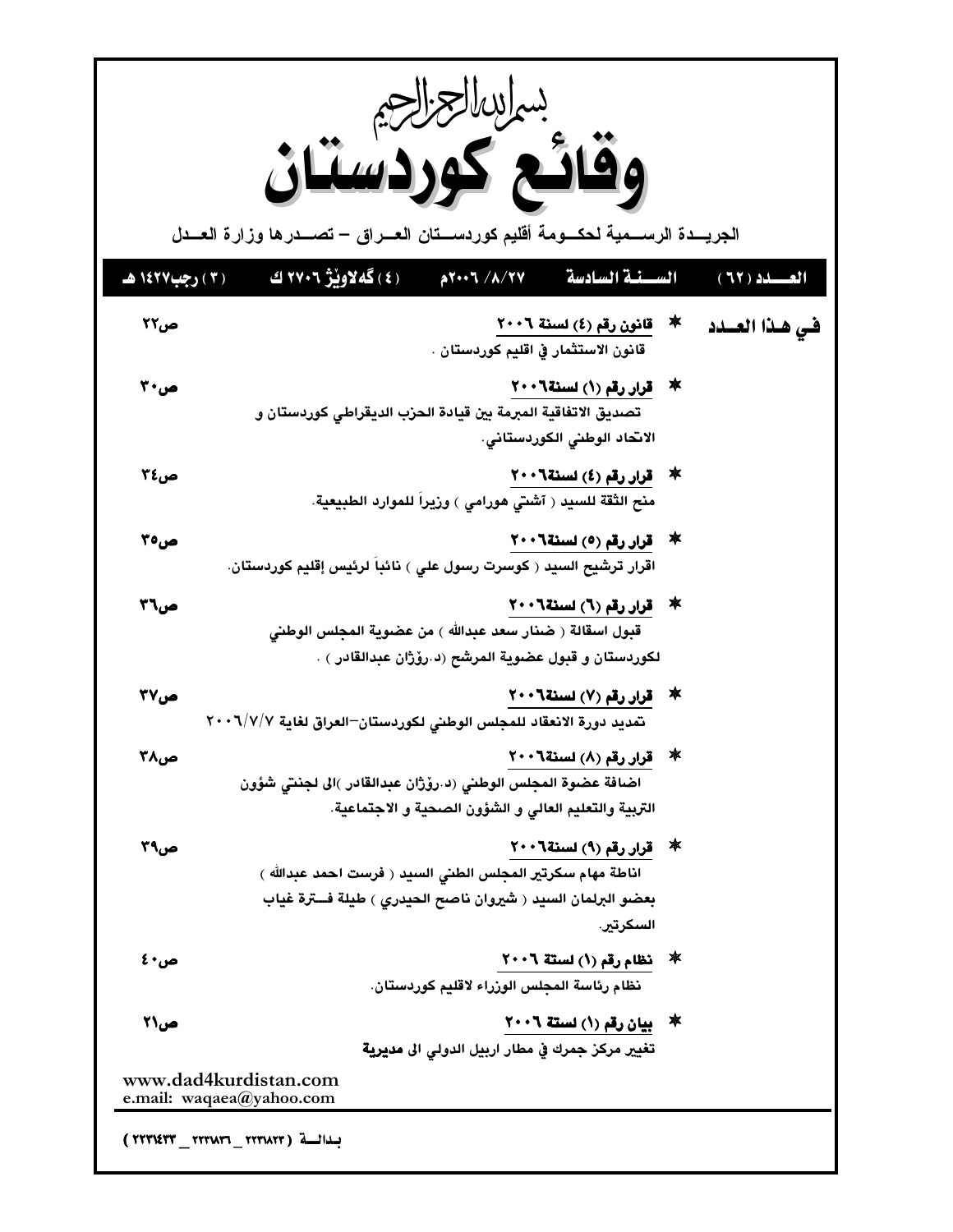بهنساوي خسواي به خشسندهو ميهسرهبان بەنساوي گەنسەوە سـەرۆكـايەتى ھــەرێمى كوردسـتـان — عيــراق

یشت به حوکمی برگه (۱)له ماددهی (٥٦) له یاسای ژماره (۱)ی ســـالّی (١٩٩٢) ههموارکراو، لەسەر خسىـتنەرووى ژمارەى ياسايى لە ئەندامانى ئەنجومەنى نيشتمانيى كوردســــتان<sup>ــ</sup> عيراق، ئهنجومهن له دانیشـــــتنی رۆژی (٢٠٠٦/٧/٤) بریاری دا ئهم یاسایهی خوارهوه دابنیّت:

> باسای ژُماره ( ٤ ) ی سانی ٢٠٠٦ ( پاسای وهېدرهينان له ههريمي کوردستان- عيــراق )

> > دەروازەي بەكــەم حوكمه گشتيهكان

#### بەشى يەكـەم ييناسـەكان

#### ماددەى ئەكــەم:

ياسا

ئەو دەستەواژانەي لە خوارەوە ھاتوون ئەو واتايانەي بەرامبەريان دەگەبەنن.

**يەكـەم: م**ەرێم: مەرێمى كوردستان – عێراق.

دوومم: حكومەت: حكومەتى ھەرێم.

سيْيەم: ئەنجومەن: ئەنجومەنى بالاي وەبەرھێنان.

چــوارەم: سەرۆك: سەرۆكى ئەنجومەنى بالاي وەبەرھێنان.

**ييْنجهم:** دەستە: دەستەي وەبەرھێنان لە ھەرێمدا.

شەشـەم: سەرۆكى دەستە: سەرۆكى دەستەي وەبەرمێنان.

**حەوتــــەم:** يــرۆژە: چـالاكيەكى ئابوورپــە يـان يرۆژەپــەكى وەبەرھێنەريپــە كەكەسـێكى سروشـىتى يـان باسايى(مەعنـەوي) دايدەمـەزرێنێت لەسـەر زەويـەكى تـەرخانكراو بـۆي ، بـە سـەرمايەكى، نیشتمانی، یان بیانی، وحوکمهکانی ئهم یاسایهو ئـهو یـهیرهو ورێنماییانـهی بـه گوێرهيـهوه دەرچوون، لەسەريان ييادە دەكرێن.

ه**هشـتمه:** باج ورهسمهکان: ههموو ئهو جۆره باج و رهسمانـه دهگرێتـهوه کـه بـه یێـی یاسـاکانی کـارا دیار کر اون.

نۆپهم: وهبەرهێن: ئەوكەسە سروشتيە يان ياساييەيە(مەعنەوی)يە كە سامانەكەی لە ھـەرێم دا بـەيێى ئهم ياسايه وەبەردێنێت، چ نيشتماني بێت يان بياني.

دەيلەم: لايەنبە تايبەتمەنىدەكان: ھــەمور ئــەر لايەنـە حكوميانـه دەگريتەرەكـه بەريرسىن لـەر كەرتــەي يەيوەستە بە كاروپارى پرۆژەكە.

یازدهم: سهرمایهی وهبهرهاتوو: بههای خهملٌینراو به دراوی بیانی یان نیشتمانی کـه لـه پروٌژهکـهدا وه بەر ھاتوۋە .

دوازدهم: سەرمايەي بيانى: ئەو سامانە دراويە، شتومەكە جەستەييانە، يان مافێكە نرخێكى دارايى ھەيە ووهبەرھێنى بيانى لە ھەرێمدا وەبەرى دێنێت.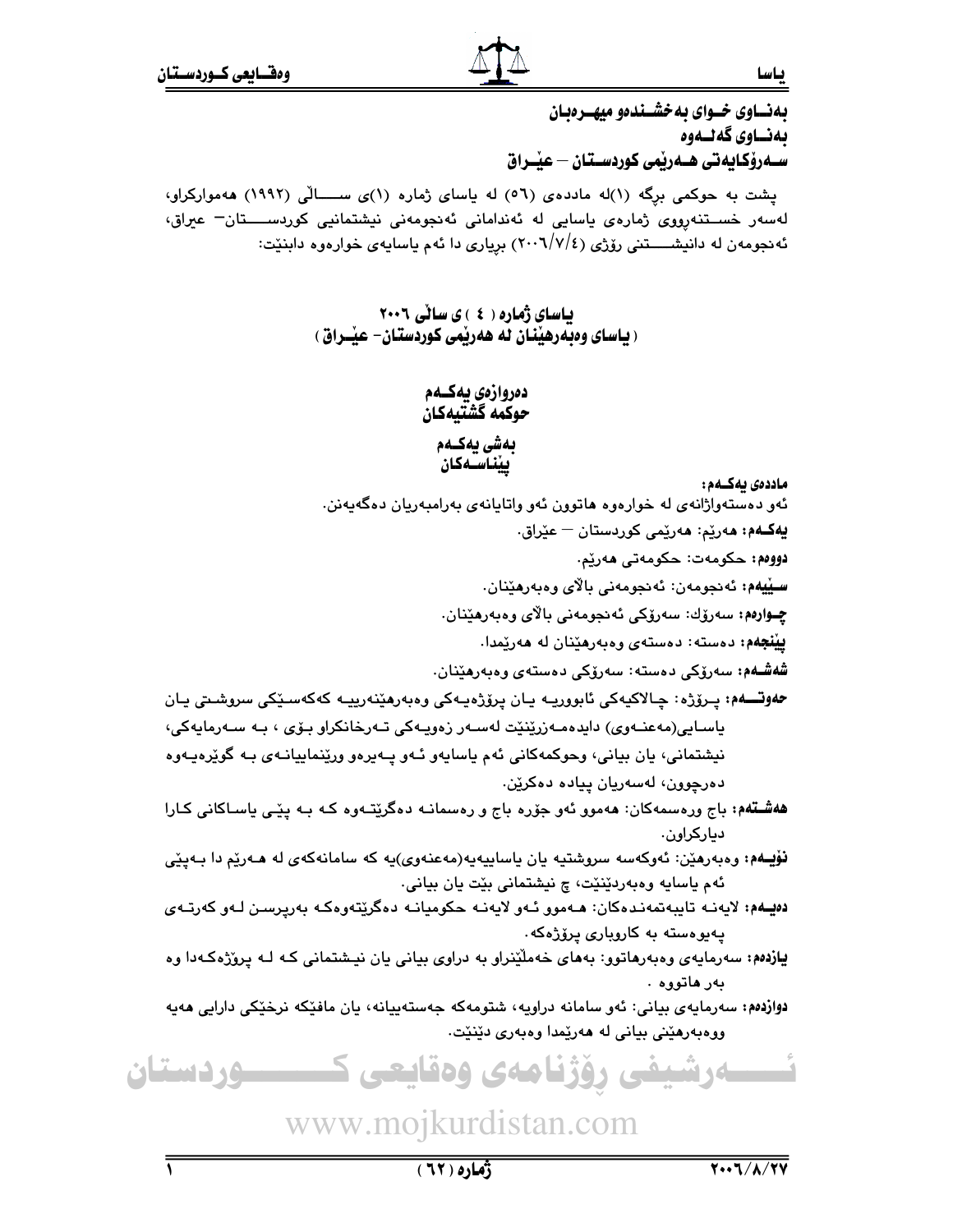ىاسا

يەشى دووەم بوارهكاني وهبسهرهينسان

#### ماددەي دووەم :

حوکمهکانی ئهم یاسایه لهسهر ئهو پرۆژانه پیاده دهکریْن که دهسته له یهکیّك لهو کهرتانهی خوارەوە دا رەزامەنديان لەسەر دەدات: يهكهم: پيشەسازييە گۆرِاوەكان (التحويلية) وكارەبا وئەو خزمەتگوزاريانەي پێيانەوە بەندن. دووەم: كشتوكالْ بەھەر دوو لايەنىيەوە، رووەكـي وئــاژەلْي، ودارسـتان وئەوخزمەتگوزاريانــەي پێيانــەوە بەندن. سِیْیهم: موتیّل وپرۆژەكانی گەشتیاری وكات بەسەربردن وشارەكانی ياری. **چــوارەم:** تەندروسىتى وژينگە **ييْنجِهم: ت**وێژينەوەكانى زانستى وتەكنۆلۆژى وتەكنۆلۆژياي زانياريەكان. شەشەم: گواستنەوە وگەياندنى سەردەم. حەوتەم: بانكەكان وكۆميانياكانى دلنياكارى (تأمين) ودەرگا داراييەكانى ديكە . ههشتهم: پرۆژەكانى ژێرخـانى ئـابوورى، وەك بنياتنـان وئاوەدانكردنـەوە و نيـشتەجىٚكردن ورێگاوبـان وهێڵی شەمەندەڧەر وفرۆكەخانە وئاودێرى وبەنداوەكان. **نۆيەم:** ناوچە ئازادەكان وبازارە بازرگانيە سەردەمى يەكان وئەو خزمەتگوزاريە راوێژكاريانەي پێيانەوە ىەندن. دەيەم: فێرکردن لەمەمور قۆناغەکان دا، لە چوارچێوەي سياسەتى فێرکارى لە مەرێمدا. **يازەم: م**ەر پرۆژەپەك لە مەر كەرت<u>ت</u>كى دېكەي ئەنجومـەن رەزامەنـدى لەسـەر خـستنەبەر حوكمـەكانى

ئەم ياسايەي بدات.

# بەشى سىيىەم رهفتار لهگــه ل وهبه رهيني بيـــاني

#### مادەى ســێيەم :

رەفتار لەگەڵ وەبەرھێن وسەرمايەي بيانى وەك وەبەرھێن وسەرمايەي نيشتمانى دەكرێت ووەبەرھێنى بياني بـۆي هەپـه هــهموو ســهرمايەي ئـهو پـرۆژەي بـهناو بێت كـه بـهيێي ئـهم ياسـايه، لـه هـهرێم دا دايدەمەزرێنێت.

# بەشــى چــوارەم<br>تەرخـانكــردنى زەوي وزار

ماددهي چــوارهم:

- يەكەم: "دەستە، بەھەماھەنگى لەگەلْ وەزارەت وفەرمانگە پەيوەندارەكان، دەستنيشانى ئـەو شـوێنانە دەكات كە بۆ يرۆژەكانى وەبەرھێنانى ھەر يارێزگايەك تەرخان دەكرێن ولە ئايندەدا بەيێى ئـﻪم پاسايه دادهمەزرێن و لەسەر وێنەی تۆمارەكانياندا ئاماژە دادەندرێت كە ئـەم شىوێنانە تايبـەتن بە مەبەستەكانى دەستە.
- دووەم: فەرمانگە يەيوەندارەكان، بە ھەماھەنگى لەگەلّ دەستەدا دەستنيشانى ھەر شىتێك دەكـەن كـە پروّژه پێویستی بێت له زەوی وزاری نێو نەخشەی بنەرەتی شارەکان ودەرەوەياندا وتەرخانیان دهکەن بە شێوەي کرێ وبانـەوانى(مـساطحة)، بـە نرخێکـي ھانـدەر وبـەيێي ئـەو رێکـسازيانەي دەستە دايان دەنێت، بەدەر لە حوكمەكانى ياساي كاراي فرۆشتن وبەكرێدانى سامانەكانى مىرى له مەرپىدا.
- سييهم: ئەنجومەن بۆى ھەيەرلە سەر پيشنيارى دەستە، ئەر زەريانەى كە بۆ پرۆژەكانى وەبەرمينان كې تەرخانكراون بەيێى ئەم ياسايە، بە نرخێؼى ھاندەر كە دەستە يێشنيارى دەكات يان بەخۆرايى بەناويان بكات، بە مەرجتك سروشت وگرنگيى ئەر پرۆژانە وپتوپشتىيەكائى بەرزەوەندى گىشتى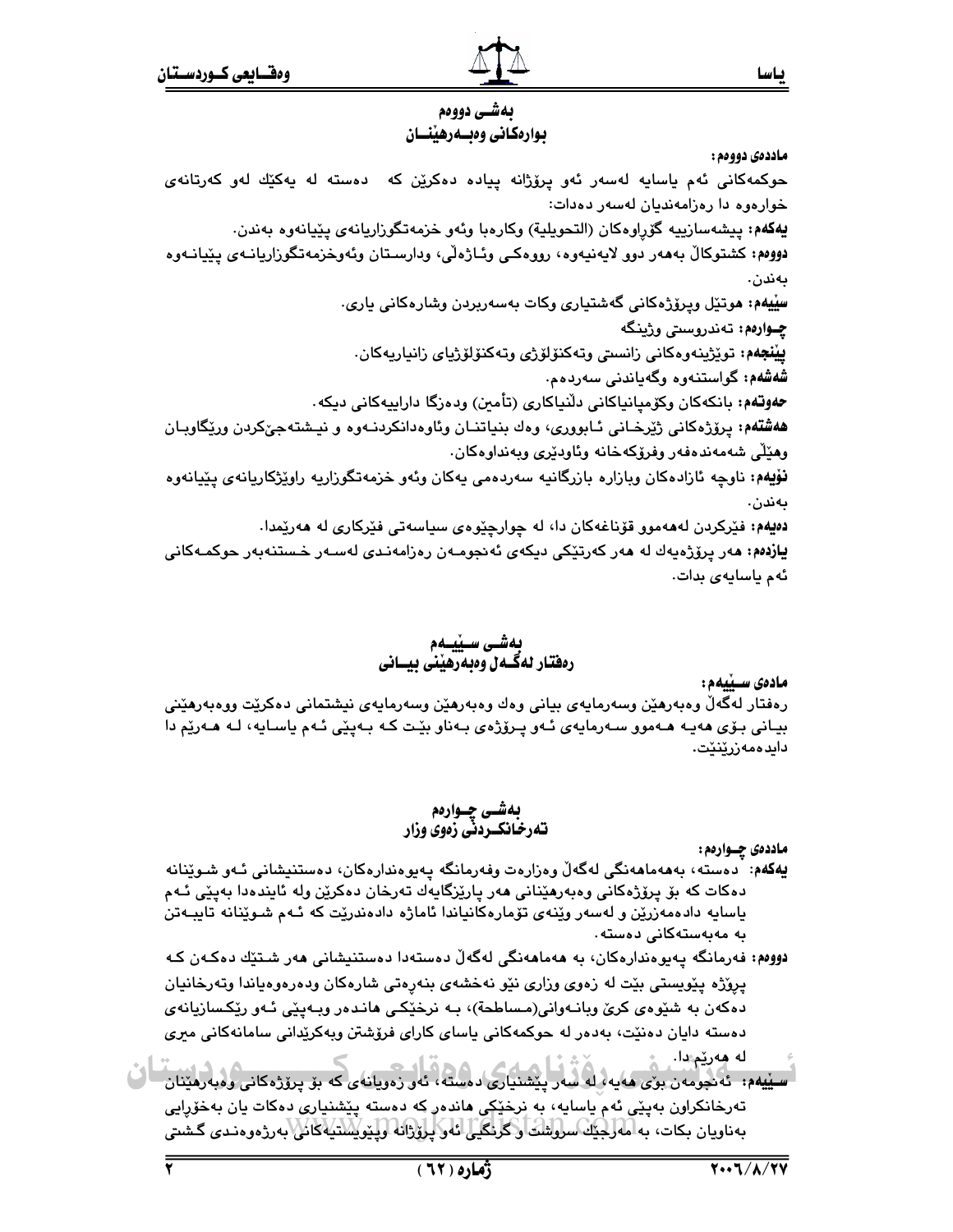- **چوارەم:** لە ڧەرمانگەكانى تۆماركردنى خانووبەرەي تايبەتمەند، ئاماژەي گلدانەوە لەسـەر ئـەو زەويانـە دادەندرێت كە بۆ يرۆژەكانى وەبەرھێنان تەرخانكراون، ونابىّ ئەم ئاماژەيە لابېردرێت تـەنھا بـە رەزامەنديەكى نووسراوى دەستە نەبێت، دواى ئەوەي كە وەبەرھێن ھەموو يابەنديـەكانى خـۆى حٽبه جيَ ده کات.
- **يينجـهم: ل**ه يَيْناو هَيْنانەدى ئامانجەكانيدا، دەستە دەسەلاتى ھەپە ئەو زەويانە بەناوى خۆى بكات كە مولّکي دەولّەتن، وەك مولّکێکي صرف و بەبیٚ پـارە٠ ھـەروەھا ئـەو زەويانـەش بـەناوي خـۆي بكات كه مافي رەفتاركردنيان (حق التصرف)، بەسەرەوە ھەيــە، دواي كوژاندنـەوەي مافــەكانى رەفتاركردن لەسەرياندا وقەرەبوو كردنەوەيەكى دادپەروەرانە وگونجاوى خاوەنەكانيان بـەپێى ياساو پهيرهو و ريٽماييه رهچاوکراوهکان لهم بارهيهوه.
- شەشەم: وەبەرھێن ماڧى كرِين وبەكرێ گرتنى ئەوزەوى وخانوبەرانەي ھەپـە كـە پێويـستن بۆدامەزرانـدن وفراوانکردنوو و ههمه جۆرکردن وپهرهپێداني پرۆژەکـه بـهپێي حوکمـهکاني ئـهم ياسـايه ولـه سنووري ئەو رووبەر وئەو ماوەي لە رۆشنايى ئامانجەكانى پرۆژەكە ويێداويستى راستەقينەيدا دەخەملێنرین، بەرەچاوكردنى حوكمەكانى برگەي (٣) ي ئەم مادەيە.
- **حەوتــەم:** ئەو زەويانەى پێويستن بۆ ئەو پرِۆژە وەبەرھێنەرانەى كە بەپێى حوكمەكانى ئەم ياسـايە بـە ئەنجام دەگەپەندرێن جيادەكرێنەوە لە سنوورى ئەو رووبەرەي كـە لـە رۆشـنايي ئامانجـەكانى پرِۆژەكە وپێداويستى راستەقىنەي دەخەملێنرێن بە پێى ئەو مەرجە تايبەتيانەي كە لـﻪ لايـﻪن دهستهوه دیاردهکرێِن به دهر لهو حوکمانهی که لهم بارهوه رهچاوکراون.
- ه**هشته**م: گۆرینی شوێنی پرۆژەكە دەكەوێتە ژێرباری ھەمان بنەماو مەرجەكانی تـەرخانكردنی شـوێنی یرۆژەكە، كە يەكەم جار رەچاو كراون.
- نۆيـەم: لايەنەكانى تايبەتمەند بە ھەماھەنگى لەگەلّ دەستە، خزمەت گوزارىيە گشتييەكانى وەك ئـاوو کارەبا وئاوەرۆو رێگای گشتی وپەيوەندىيەكان وشتى دىكەش بۆ سىنوورى پرۆژەكـە فەراھـەم دەكەن بە مەرجێك برێكى پێويست لە بودجە بۆ ئەم مەبەستە تەرخان بكرێت.
- دهیـــهم: جگـه لــهوهي کــه وهبـهرهێني بيــاني، بــهيێي حوکمــهکاني ئــهم ياســايه، مــاڧي موڵکـدارێتي و بـﻪﻛﺮێﮕﺮﺗﻨﻰ ﺯﻩﻭﻱ ﻭ ﺋﻮﺗـﻮﻣﺒێﻠﻰ ﺑﻪﺭﻫـﻪﻣﻬێﻨﺎﻧﻲ ﻫﻪﺑـﻪ، ﻣـﺎﻕ ﺋﻪﻭﻩﺷـﻲ ﻫﻪﺑـﻪ ﺧـﺎﻧﻮﻭ ﺑـﻪﺭﻩﻱ نيـشتهجيٰ کـردن وئوٽـوٽمبێلي بهرهــهم نــههێن، وئــهوهي پــروێژه پێـي دهوێـت بيانکرێـت ڀـان بهکرێپان بگرێت له پێناو بهرژهوهندي پــرۆژه وهبهرهێنهرهکـهی، دوای وهرگـرتنی رهزامهنـدی دەستە لەسەريدا وبەيێى ئەومەرجانەي كە لەلايەن دەستەوە بۆ ئەم مەبەستە ديار دەكرێن.

## دەروازەي دووەم به خشـينهكان ويـابهنديــهكان

# بەشـى يەكـەم<br>بەخشـينەكانى بـاج وگومــرگ

مادەى يێنجـەم:

یهکمه: پروّژه له ههموو وباج رهسمه ناگومرگیهکان دهبوردریّت بوّ ماوهی (۱۰) سالٌ لـه روّژی دهست پێکردنی به پێشکەشکردنی خزمەتگوزارىيەکانى، يان لە رۆژى بەرھەمھێنان بە کردەنى. دووم،: ئامێرو دەزگـا و كەرەسـتەومەكينە ھاوردەكـانى يـرۆژە لـە رەسـم و باجـەكان ومـەرجى مۆڵـەت بەدەست ھێنــانى ھــاوردن دەبـوردرێن، بەمــەرجێ لــە خاڵـەكانى دەربــازبوونى ســنوورەكانى هەريمەوھ بينه ژوورەوە ودەيئ له مـاوەی (٢) دووسالٌ لـه رۆژ*ی ژ*وزامەنـدی سـەرۆکى دەسـتە. لەسەر ليستەكان، بهيندريت نـاو ھـەريم، وەتـەئھا بـۆ مەبەستەكانى پرزژەكـە بـەكاربين. بـە $\Box$ يێڇەوانە، ئەو لێڂۆشبوونانە ناگرنـﻪوەو وەبـﻪرھێن ناچـاردەكرێت باجەكـﻪ بـدات و دووھێنـدەي باجەكەش غەرامەلى لىشى(مۇنىكىڭWWW.MO]KUIGIST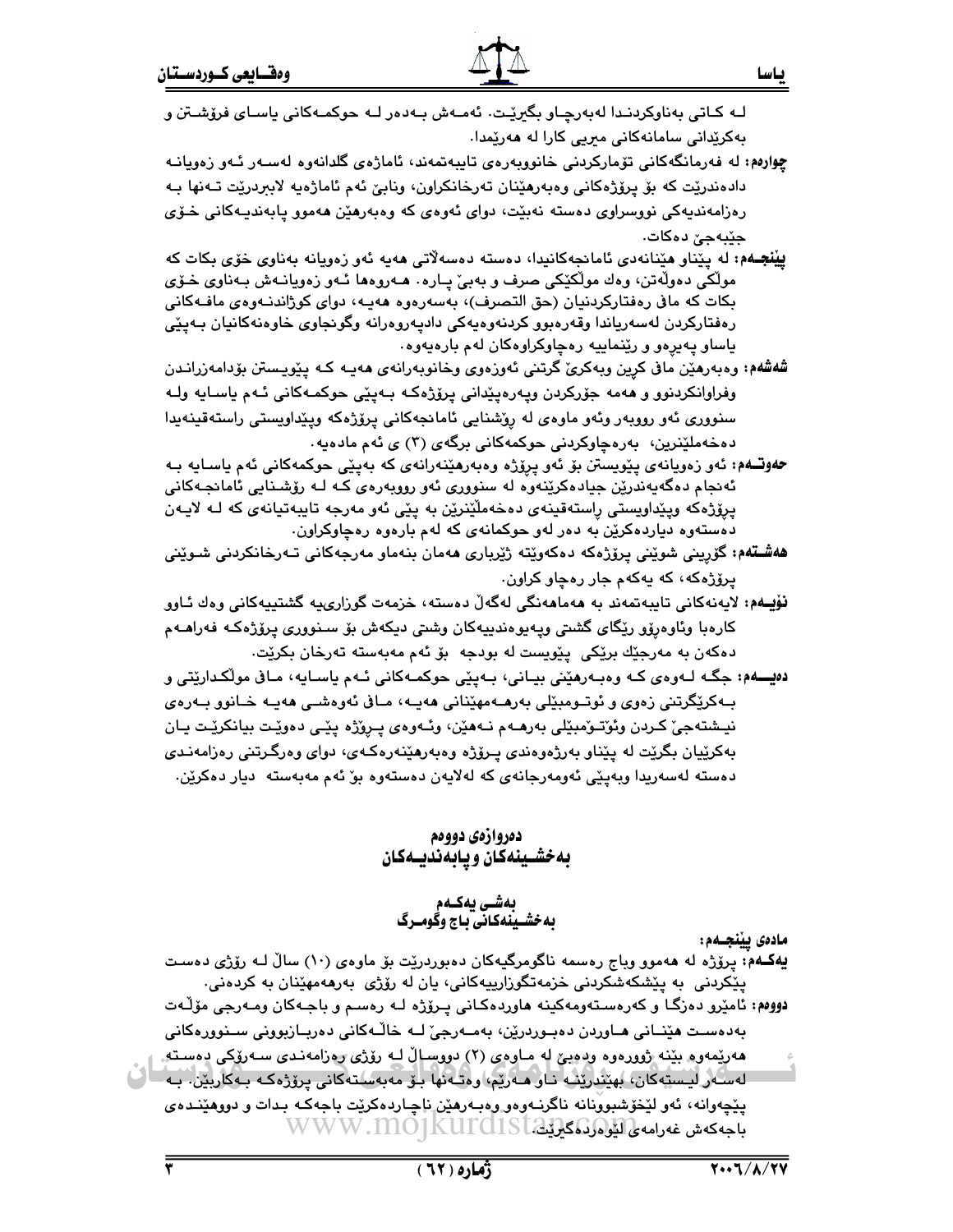- **سِڀْيهم:** له رەسم و باجي ئەو يارچە يەدەگە ھاوردانەي پرۆژەكە دەبووردرێت بە مەرجێك بەھاكەيان لـﻪ (١٥٪)ی بههای ئامیرو مەكىنەكان يتر نەبیّت، ئەويش بە برياریکی يیّشینەی سەرۆکی دەستە ورەزامەندى لەسەر ليستەكانى وجەندايەتيان دەبێت.
- چـوارهم: له ئامێرو دهزگا ومهکینه وکهرهسته یێویستهکان بـوّ فراوانکـردن یـان یـهرهیێـدان یـان نـویّ کردنەوەي يرۆژە دەبووردرێن.
- **یینجـهم:** رەسمی گومرگ بۆ ماوەی (٥) سالٌ له سەر ئـهو كەرەسـتانەی بـۆ بەرھـەمھێنان ھـاوردراوون دەبووردرێن، به مەرجێك جۆر ويرەكانيان لەلايەن دەستەوە ديار بكرێن، بـﻪلام دەبـێ بـﻪ پلـﻪي يەكەم ئەو كەرەستە خاوە خۆماليانەي لە ھەرپمدا چنگ دەكـەون وبىۆ پرۆژەكـە بەكـەلك دێن لەلايەنى چەن*دى چۆ*نيەوە بەكاربێن .
- شەشـەم: وەبەرمێن، بۆی مەيـە، بـەيێى حوكمـەكانى ئـەم ياسـايە، مـەموو يێداويـستيەكانى يرۆژەكـە هاورده بکـات، وهك ئـامێر ومهکينـه ودهزگـا وکهرهسـته ، ئـهو هاوردانـهش لـه هـهموو بـاجي خالّەكانى گومرگى سنوورى مەرێم دەبەخشرێن، بە مەرجێك تەنيا بـۆ مەبەسـتەكانى پرۆژەكـە بەكارىٽن.

# ىمشى دوومم بەخشىينەكانى سىەربار

ماددەى شەشــەم :

**يەكــە**م: بەيێى بەرژەوەندىيەكانى گشتى لە ھەرێمدا دەستە بۆى ھەيـە ھانـدان و ئاسـانكارى زيـاتر بـۆ ئەو پرۆژە خزمەتگوزاريە وەبەرھێنانەي رێپێدراوون بەيێى حوكمەكانى ئـﻪم ياسـايە، پێشكەش بکات، که یهك لهم دوو ئاكارەیان تێدا بەدی بکرێت بـﻪیێی ئـﻪو رێکـسازیانەی دەسـتە بـۆ ئـﻪم مەبەستە دايان دەنێت:

اً) ئەو پرۆژانەي لە ناوچە كەم پەرەسەندووەكاندا دادەندرێن.

ب)ئەو پرۆژانەي بە ھاويەشىي وەبەرھێنى بيانى ونيشتمانى دادەمەزرێن.

دووهم: دهسته بۆی هەیە بەخشینی سەربار بدات له رەسمی شته کراوکـانی وەك كـەل و پـەل و راپـەخ وپێداويستيهکاني به سهردهم کردن ونوێ کردنهوه ههر(۳) سال جارێك بـهو پـرۆژه وهبهرهێنــه خزمەتگوزاريانەي كە بەيێى ئەم ياسايە دادەمەزرێن، بەيێى سروشتيان وبەتايبـەتى يرۆژەكـانى هۆتێل ونەخۆشخانە وشارە گەشت و گوزارييەكان و زانكۆو قوتابخانەكان، بەمـەرجێك تـﻪنها بـۆ پرۆژەكە بەكار بێن ولەماوەي ساڵێك لـەرۆژى دەرچـوونى رەزامەنـدى سـەرۆكى دەسـتە لەسـەر ليستهکاني شته کراوهکان و چەندێتيان بهێندرێنەوه ناو ھەرێمەوە.

> بەشى سىيىەم گرەنتيــه يـاسابيهكـان

ماددەي جەفتىەم:

- يهكـهم: وەبەرھێن بۆي ھەيە پرۆژەكەي وەبەرھێنانى دڵنيا (تأمىن) بكـات لەلاپـەن ھـەر كۆمپانياپـەكى دلّنياکاري که بهگوئجاو دهزانێت، بياني يان نيشتماني، که بههۆيەوه لەسەر ھەموو لايەنەکاني ئەو كارانەي ئەنجامى دەدات دلنياي بكات.
- ِ دووم: وهبەرهێن بۆی هەيـه كـار بـهكريكارى خـۆجێى وبيـانى پێويـست بـۆ پرۆژەكـه بكـات لـه گـهڵ **پَیشخشتنی کریکاری خزمآلی له کارپیکردندا، به پیّی یاساکانی کارا له مهریمدا. \_\_\_\_\_\_\_\_\_\_\_\_\_\_\_\_\_\_\_\_\_\_\_\_\_\_\_\_\_\_\_\_\_\_\_** سسيْلِيهُم: وەبەرھێێى بيـَانى بـُوّى ھەپــە سـوود وقــازانجى سـُـەرمايەكەي بــۆ دەرەوە بنێرێـت بــەپێى WWW.MOJkurdistan.ce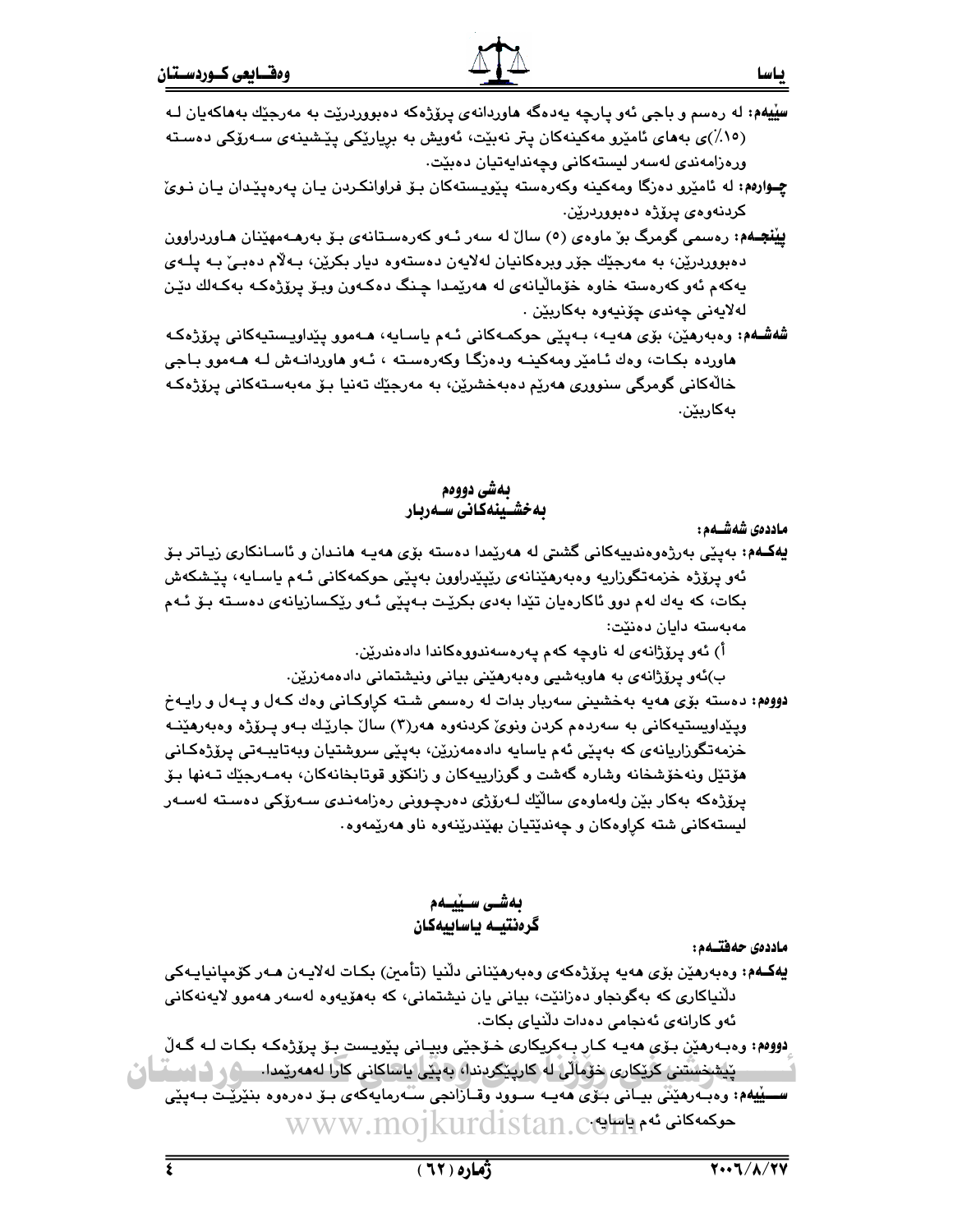**ييْنْجـُه**م: وەبەرھێنى بيانى بـۆي ھەيـە سـەرمايەكەي رەوانـەي دەرەوەبكاتـەوە لـەكاتى ياكتـاوكردنى پرۆژەكـەي، پـان رەڧتـاركردنى لەسـەرپدا بـەجۆرێك لەگـەلٚ حوكمـەكانى پاسـاو رێكارەكـانى گومرگي وياجيي کارا له هەرێمدا ناکۆك نەبێت٠

- شەشەم: وەبەرھێنى بيانى بۆي ھەيە يرۆژە وەبەرھێنەكەي بخاتە سەر ناوي وەبەرھێنێكى دىكەي بيانى يان وەبەرھێنێکی نیشتمانی. يـان لــه بەشـی خـۆی لــه پرۆژەکــه دەرچـێت بـۆ ھاوبەشــەکەی، بەرەزامەنىدىي دەسىتە. وەبـەرھێنى نـوێ جێگـەي وەبـەرھێنى كـۆن دەگرێتـەوە لـەو مـاف ويابهنديانهى له پرۆژەكه دا كەوتوونەتەوە.
- **حەوتــەم:** وەبەرھێن بۆی ھەيە بۆ بەرژەوەندى پرۆژە رێپێدراوەكەی بـەپێى حوكمـەكانى ئـەم ياسـايە، حيسابيّك به دراوي نيشتماني، بياني يان به هەردووكيان له يەكيّك له بانقەكانى هەريّم يان له دەرەوە بكاتەوە.
- هەشتەم: وێرای لەبەرچاوگرتنی ياساكانی كارا سەبارەت بـه ئەنجومەنـەكانى كۆميانياكـانى ھاوكـارى، ئەو پرۆژانەي بەيێى حوكمەكانى ئەم ياسايە تۆماركراون و شێوە ياسـاييەكەيان ھـەر چـۆنێك بِيّت بـه پرۆژەكـانى كـەرتى تايبـەت دادەنـدريّن، سروشـتى ياسـايى ئـەو سـامانانەي تێيانـدا يشكداري كراوه هەر چۆنێك بێت.
- نۆپهم: به پێي ئهم ياسايه، وهبەرهێن مافى هەيە نهێني زانيارييـه هونــهري و ئابووريـهكاني تايبــهت بــه پرۆژەكەي پارێزگارى لێبكرێت ودەست پێشخەرپە وەبەرھینەرپـەكانى بيارێزرێت، ئەمـەش بـە پێی حوکمهکانی ئهو یاسا ورێسا ورێنماییانهی لـه ههرێمدا کـاران. ههرکهسێك زانیاریـهك ســەبارەت بــە دەستييــشخەريەكانى بەرھــەمھێنى ولايەنــە ھونــەرى وئــابوورى وداراييــەكانى پرۆژەكەي بلاو بكاتـەوە كـە بـەحوكمى فەرمانەكـەي بەدەسـتى كـەوتوون، بـە يێـى ياسـا سـزا دەدرێت.

# بەشى چـوارەم يابەندييــەكـانى وەبــەرھێــن

مادەى ھەشتەم:

دەبىؒ وەبەرھێن بەمانەي خوارەوە يابەند بێت:

- **يەكەم:** پێناسەي بوارى وەبەرھێنانى خۆي بكات سەبارەت بەو پرۆژانەي پێشتر ئەنجامى داوون ويـارى دارایی وئەو گرێبەستانەی جێبەجێی کردوون دەست نیشان بکات.
- دووەم: دەسـتە، بــه تــەواوبوونى پرِۆژەكــه ودەسـتكردن بــه پێـشكەشكردنى خزمەتگوزاريــەكانى يــان بەرھەمھێنانى راستەقىنەي، ئاگادار بكاتەوە.
- سىييەم: ئاسـانكارى پێويـست بــۆ فەرمانبــەرانى تايبەتمەنـدى دەسـتە دابــين بكـات، ســەبارەت بــە كۆكردنەوەو بەدەست خستنى زانيارى يێويست دەربـارەي لايەنــە ھەمــە جۆرەكـانى يــروزْە بـۆ مەيەستەكانى دەستە،
- چـوارهم: تۆماری تایبەتی ئەوكەرستە ھاوردانەی پرۆژەكە بكاتەوە، كە بەپێی حوكمەكانی ئـەم ياسـايە له رەسمى گومرگ بەخشراون.

**يينجــهم:** يــاكي ژينگـه وئاسـايش وتەندروسـتي گـشتي بيارێزێـت ويـابەنـدبێت بـه سيـستەمي يێوانـه وکۆنترۆلکردنى چۆناپەتى پەيئى يېرەرە نېرنەتەرەپپەكان. <u>مردستان</u> ه شەشەم: مەشق بەكرىكارى خوجيى پرۆژەكە بكات ورايان بهينيت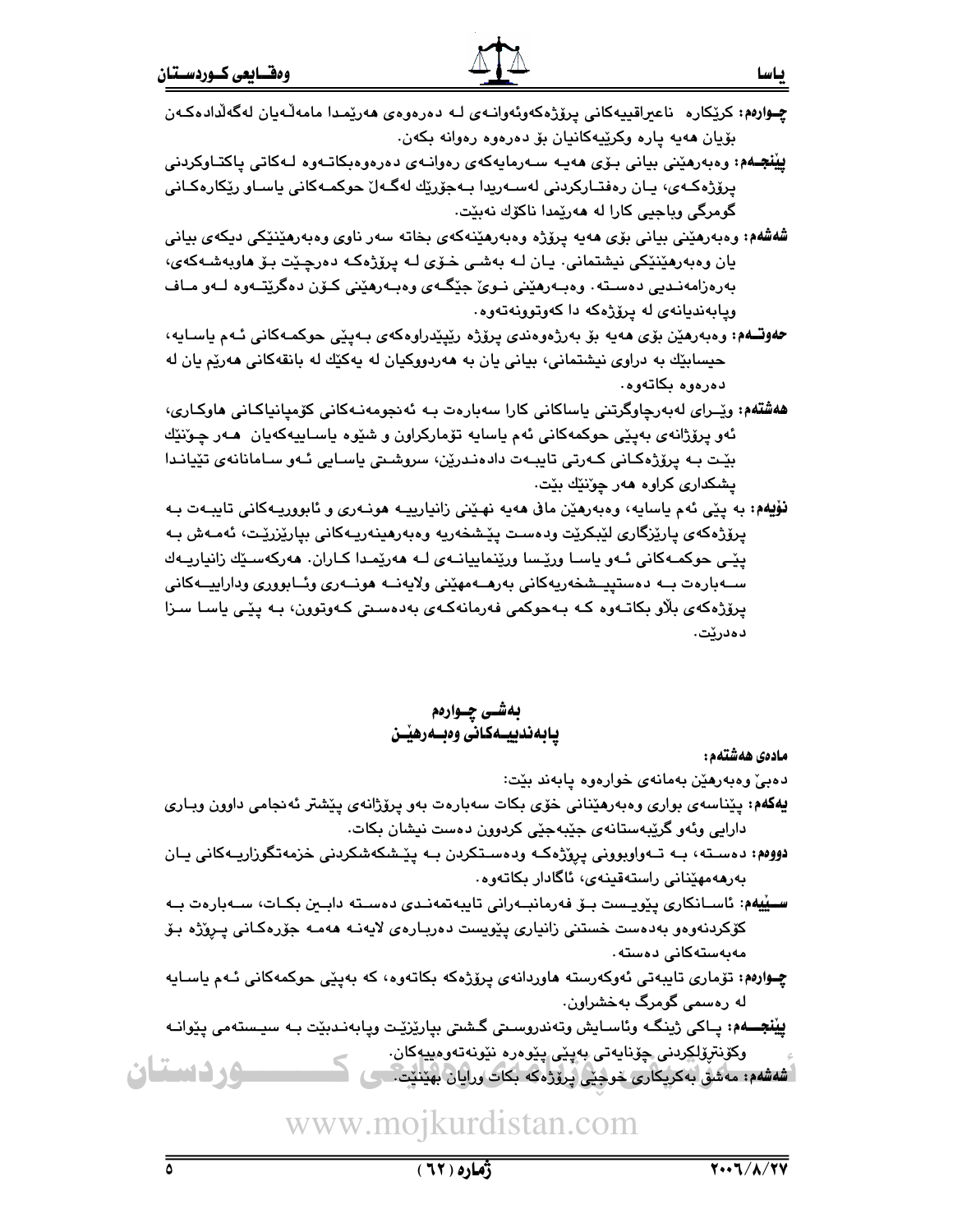بەشى يێنجـەم ریْکاره یاساییهکان له کاتی سهرییْچی کردنی وهبهرهیْنــهر

ماددەى نۆيسەم :

ياسا

- **يهکـهم:** له کاتي سهريٽِچي کردني وهٻهرهٽِن له حوکمهکاني نُهم باسابِه، بـان لـه بـهکٽِك لـه برگـهکاني گرێبەستى مۆركراو لە نێوان ئەو لايەنە تايبەتمەندەكاندا، دەستە سەريێچيكار ئاگاداردەكاتـەوە وداواي لٽدهکات بهکسهر ئـهو چـالاکيهي بۆتـه هـۆي سهرپٽـچييهکه بوهسـتێنێت وماوهيـهکي گونجاوي بۆ دياري دەكات كە گونجاو بێت لەگەلٚ سروشتى سەريێچيەكە بـۆ لادان ونەھێشتنى شوێنەوارەكانى.
- دووهم: له حالَّهتيکدا و.مورهيْن پێپداگرت لهسـهر رانـهگرتني سهرپيٽجيهکه ولانـهبردني شـوێنهوار.مکاني بەيێى حوكمەكانى برگە(١)ى سـەرەوە، دەسـتە، زەويەكـەي ليّ دەسـێنێتەوە، وئـەو بينايانـەي لەسەريشى دروست كراوون، ئەگەر ھەبن، بەناوى خۆي تۆماريان دەكات بە نرخى كەرەسـتەكان به ھەلكەندراوي، بەيێى ياسا. ئـەو بەھاپـەش دەكەوپتـە ئەسـتۆي وەبـەرھێنى نـوێ كـە بـەيێى حوکمهکانی ئهم ياسايه، ئـهو زەويـهى بـۆ تـهرخان دەکـرێ بـۆ ئـهوەي پرۆژەکـه تـهواو بکـات. سەريٽچيكاريش بەرپرسە لەھەر زەرەرو زيانٽِك كە لە ئەنجامى جێبەجێ نەكردنى يابەندىيەكانى بێنه ئاراوه.
- **سیّیهم: ئ**ەگەر خاوەن يرۆژەكە، بەبىّ رەزامەندى دەستە ھەموو ئەو زەويەى بۆ يرۆژەكە تەرخانكراوە، يان بەشێکى لە ژێرەوە بەکرێ دا، يـان بـەکارى ھێنـا بـۆ مەبەسـتێکى دى لـە يــرۆژەکـــەدا ، زەويەكــەي يان ئەو بەشەي بەكرێى داوە يـان ئـەو بەشـەي كـە بـۆ مەبەسـتێكى دېكـەي بـەكار هێناوه لێ دەسـﻪنـدرێتــﻪوه٠ ئــﻪو کاتـــﻪ خــاوەن پرێژه دەبێ دوو هێندەی کرێی هاوتا (أجـر مثل) بدات له بري بهکريداني زەويەکە يان بەکارھێناني بۆ مەبەسـتێکي دېکـەي پرۆژەکـە. ئـەو پارانــهش بــهيێي حوکمــهکاني پاســاي وهرگرتنــهوهي قــهرزهکاني حکومــهتي کــارا لــه ههرێمـدا وەردەگىرێتـﻪوە٠ لـﻪ حاڵـﻪتى لێوەرگرتنـﻪوەي ھـﻪموو زەويەكـﻪي، مامەڵـﻪ لەگـﻪڵ وەبـﻪرھێنى سەريێچيكار بەيێى حوكمەكانى برگە(٢)ى سـەرەوە دەكـرێ، سـەبارەت بـەو بېنايانـەى كـە لـە کاتي لٽوهرگرتنيهوه لهسهري دروست کراون.

# دەروازەي سىيىدم ييكهاتــه وهبهرهينــّـهريــهكان

## بەشى يەكــەم دهستهي وهبهرهيِّنان وآييِّكهاتـُـه و ئهركهكاني

ماددەى دەبەم :

- **يەكەم:** دەستەپەك دادەمەزرێت بەناوى (دەستەى وەبەرھێنان لە ھـەرێمى كوردسـتان) وكەسـاپەتپەكى ياسـايي وسـەربەخۆيي دارايـي و كـارگێرِي دەبـێ، وبـۆی ھەيـە ھـﻪموو رەڧتـارە ياسـاييەكانى يێوپست بۆ جێبەجێکردنى ئەم ياسايە ئەنجام بدات.
- دووهم: دهسته، سەرۆكێكى دەبێت بە يلەي وەزير وگشت مـاف ودەسـەلاتێكى وەزيـرى دەبێت وخـۆي بەرپرسـﻪ ﻟـﻪ ﺋﺎﺭﺍﺳـﺘﻪﻛﺮﺩﻧﻲ ﻛﺎﺭﻩﻛـﺎﻥ ﻭﺳﻪﺭﭘﻪﺭﺷﯩﺘﻰ ﻭﭼـﺎﻭﺩێﺮﻳﻰ ﭼـﺎﻻﻛﻴﻪﻛﺎﻧﻰ ﻭﻫﻪﺭﺷـﺘێﻚ ﻛـﻪ پەيوەندى بە ئەرك وفەرمانـەكان وكاروبارەكـانى دېكـەي دەسـتەوە ھـەبێت. ئـەو فەرمانگانـەي خوارەوەشى يێوە بەندن: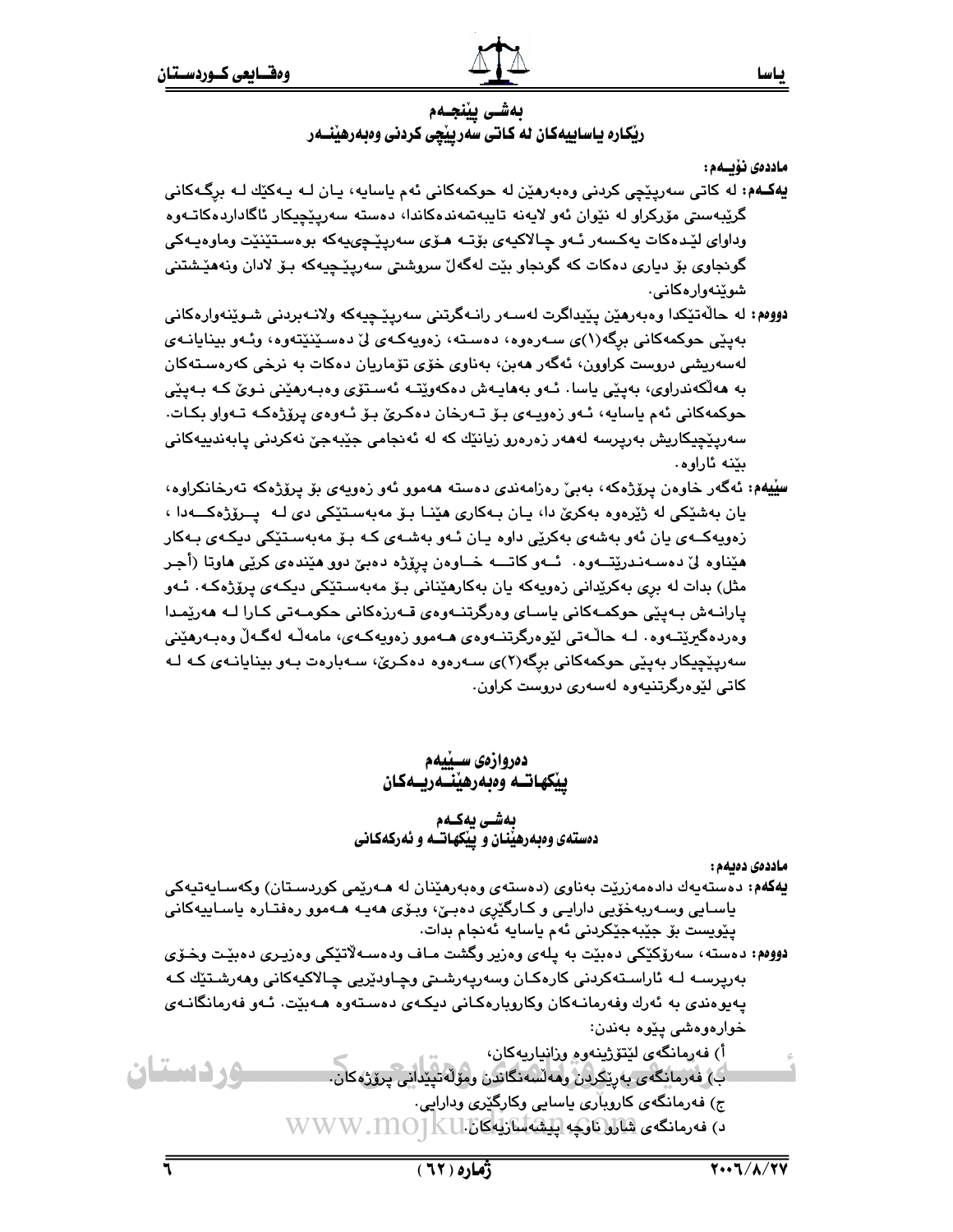چـوارەم: دەستە بۆي ھەيە لەكاتى يێويست، چەند بەش وھۆبەيەك بێنێتە كايەوە ولێكيـان بـدات، يـان لابان بدات.

**ييْنجـــهم:** يێكهاتــهي بەرێوەبەرايەتپــەكانى دەسـتە ولقــەكانى وئــەرك وفــەرمان ودەســەلاتەكانيان بــه پێرەوك دەكرێت كە دەستە دايدەنێت وئەنجومەن يەسەندى دەكات.

شەشـەم: دەسـتە كەشـى لـەبار بـۆ وەبـەرھێنان دەرەخـسێنێت كـە بووژانـەوەى ئـابوورى لـە ھەرێمـدا بێنێتەدى وستراتيژي وپلان وسياسەتى وەبەرھێنان ئامادە دەكات ودەيخاتە بەردەم ئەنجومەن بۆ يەسەند كردنى وھەماھەنگى لە نێوان لقەكانى لە ھەرێمدا دەكات.

مادەى يازدەم :

مەرجە ئەو كەسەي كە لەپەكێك لـە يۆسـتەكانى سـەرۆكى دەسـتە وبەرێوەبەراپەتپـە گـشتپەكاندا دادەمەزرێت:

**يەكـەم:** بەلايەنى كەمەوە، خاوەن بروانامەيەكى زانكۆيى سەرەتايى بێت كە پەيوەندى ھەبێت بەو فەرمانەي لێے دادەمەزرێت،

دووهم: شارهزا بێت وکاری کردبێت له بواری پسپۆرپەکەيدا بۆ ماوەی حەوت سالٌ، بەلای کەمەوە. مادەي دوازدەم :

دهبيّ گشت وهزارهت و دهزگاو فهرمانگهکاني پهپوهنديدار له ههرپيمدا پابهندبن بهو بريارانــهي تايبــهتن به پرۆژەكانى وەبەرھێنان، بۆ مەبەستەكانى ئەم ياسايە ولە دەستەوە دەردەچن. ماددەى سـيازدەم :

سـەرۆكى دەسـتە بـۆى ھەپـە گرێبەسـت لەگـەڵ كەسـانى سروشـتى و ياسـايى(مەعنـەوى) نـاوەوە ودەرەوەي ھەرپم مۆربكات بىۆ رايەرانىدنى ئـەو ئـەرك وفەرمانانـەي يێيـان دەسـيێرێت بىۆ ھێنانـەدى ئامانجەكانى دەستە٠ ماف و ئەركەكانيشيان لەلايەن سەرۆكى دەستەوە دەستنيشان دەكرێن.

## بەشى دووەم ئه نجومهني بـالأي وهبهرهينان

ماددهۍ چواردهم :

**يەكەم:** ئەنجومەنى بالاي وەبەرھێنان لـﻪ ھەرێمدا پێك دێت لـﻪ سـﻪرۆكى ئەنجومـﻪنى وەزيـران وەك سەرۆك وجٽگري سەرۆكى ئەنجومەنى وەزيران بە جٽگرى ولەكاتى ئامادەنەبوونى جٽى دەگرێتەوە وبە ئەنـدامێتي وەزيرانــي: دارايــي وئــابووري وبازرگــانى وشــارەوانى وپـلانــدانان وكـشتوكالْ وپـيـشەسازى وسەرۆكى دەستەي وەبەرھێنان.

دوومم:

- ۱) سەرۆكى ئەنجومەن بۆي ھەيە داوا لە وەزيرێكى دېكە بكات كە بەشدارى لـە كۆبوونـەوەكانى ئەنجومەن بكات كە تايبەت بێت بە وەزارەتەكەپەوە.
- ۲) سـﻪرۆكى ئەنجومـﻪن بـۆى ھەيـﻪ داواى ئامـادەبوونى نوێنـﻪرى كـﻪرتى تايبـﻪتى يەيوەنـددار بـﻪ پرۆژەكە بكات.
- ۳) ئەنجومــەن پێــرەوى نــاوخۆى دادەنێـت، ســەبارەت بــە كۆبونــەوەى ئەنجومــەن و دەركردنــى بريارەكان تيايدا.

سليلهم: ئەنجومەن ئەو دەسەلاتانەي خوارەوە ييادە دەكات:

۱) دانانی ئەو سیاسەت وستراتیژیانەی پەیوەنددارن بە وەبەرھێنان ودەستە پێشنیاریان دەكات

<u>له چوائچنومی سپاسوتی کشتی مەرتەر پر در قامت پر ک</u> ۲) په سهند کردنی پلان وبه رئامهی چالاکی دهسته له چوارچێوهی پلانی گشتی ههریمدا.<br>۲) په سهند کردنی پلان وبه رئامهی چالاکی دهسته له چوارچێوهی پلانی گشتی ههریمدا.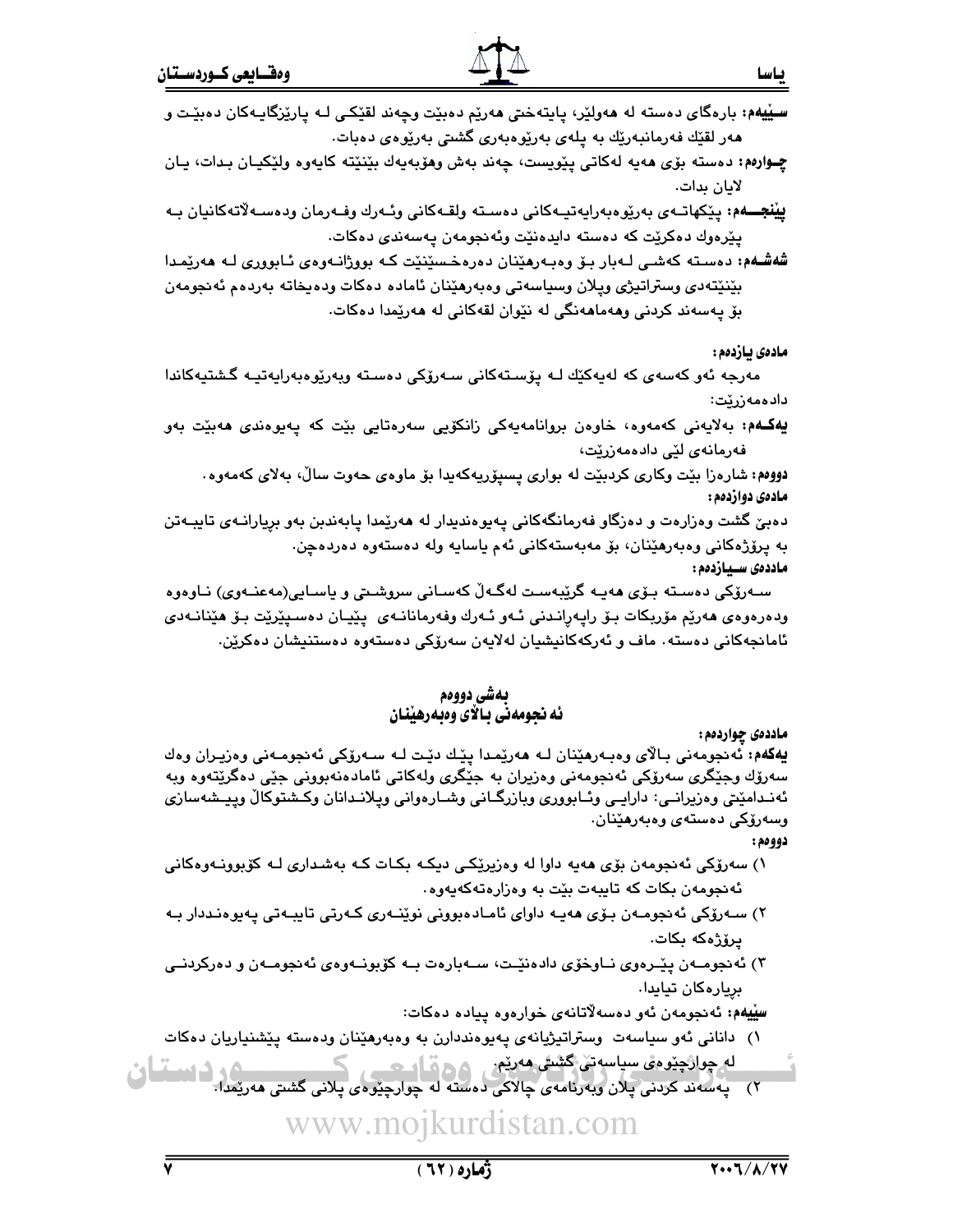- ٤) تێروانینی یێگەی دارایی دەستە وپەسەندكردنی یرۆژەی بودجەی سالانەی.
- ٥) يەسەند كردنى گرێبەسىتى ئەو قەرز وئاسانكاريە دەستەبەريانەي يێشكەش بەدەستە دەكـرێن بەدەسىتەبەرى حكومــەت وبانكــەكان ودەزگــا داراييــەكانى تايبەتمەنـد بــە پێـى ئــەو رێكــار وسيستەمانەي داندراون. بەمەرجىؒ مەبەستەكانيان تەنھا بۆ دارايى كردنى ئەو چالاكيانە بێت كەدەستە لە سنورى تايبەتمەنديەكانىدا ئەنجاميان دەدات.
- ٦) دانانی سیستەمیّك بۆ چاودیْری وبەدواداچوون وھەلّسەنگاندنی كارەكـانی وەبـەرھیّنانی بیـانی بۆ ئەوەي لەو كۆسپ وتەگەرانەي دێنە رێڀان تێبگەن وكاربكەن بۆ زاڵبوون بەسەرياندا.
	- ۷) پەسەند كردنى يێرەوي ناوخۆي دەستە.

بەشـى سـێيەم بودجهى دەستە

مادەى يازدەم:

دەستە بودجەيەكى ھەيە لە نێو بودجەی گشتى ھەرێم دا.

دەروازەي جوارەم مۆلەتپيدانى پرۆژەكان وناوبژيوانى

## ىەشى بەكەم ريْكارەكانى مۆلەت يِيْدانى پرۆژەكان

مادەى شازدەم :

يهکهم: لــه يـێنــاوي ســوودوهرگرتن لــهو بهـخـشين وتايبـهتکاريانــهي (امتيــازات) لــهم ياســايه داهــاتوون، يێويسته وەبەرھێن مۆڵەتى دامەزراندنى يرۆژەكەي لە لايەن دەستەوە بەدەست بێنێت.

- دووم: دەستە، لەسەر داواي وەبەرھێن، مۆلّەت بە دامەزراندنى پىرۆژە دەدات، بـەپێى ئـەو مەرجانـەي لەلايــەن دەســتەوە دەستنيــشان كــراوون. يـێويــسته دەســتەش لەميانــەی(٣٠)رۆژ لــە رۆژی تـﻪﻭﺍﻭﮐﺮﺩﻧﻲ ﭘﻴ័ﺪﺍﻭﯾـﺴﯩﺘﻰ ﻭﻣﻪﺭﺟـﻪﮐﺎﻧﻰ ﻫﻮﻧـﻪﺭﻯ ﻭﻳﺎﺳـﺎﻳﻰ ﻭﺋـﺎﺑﻮﻭﺭﻯ، ﺑـﻪﭘﻴّﻰ ﺣﻮﮐﻤـﻪﮐﺎﻧﻰ ﺋـﻪﻡ ياسايه، بريار لەبارەيەوە بدات، وێڕاى لەبەرچاو گرتنى ئەو رێکسازى وپێوەرانەى دەستە دايـان دەنىّ.
- سـێيهم: دەبـێ دەسـتە راو بۆچـوونى لايەنــە تايبەتمەنـدەكان وەربگرێـت ســەبارەت بەكـەلّك وسـوودى دەركردنى مۆلّەتى دامەزراندنەكە ودەبێت ئەو لايەنانەش راي خۆيان دەربرن بەرەزامەندى، رەت کردنـــەوەی، يــان ھـــەموارکردنى لەماوەيــەك لـــە (٣٠)رۆژ تێيەرنـــەكات لـــەرۆژى رەوانــەکردنى داواكەيـەوە بـۆى لەلايـەن دەسـتەوە وەلاّم نەدانـەوەي ئـەم لايەنـەش بەرەزامەنـدى دادەنرێـت وەئەگەر رەتى كردەوە دەبىؒ بريارەكەى ياساوى ھەبێت٠
- چوارهم: ئەگەر داواي دامەزراندنەكە رەت كرايەوە، داواكار بۆي ھەيە رەخنە بگرێت لەبـەردەم سـەرۆكى ئەنجومەن لەماوەي(١٥) رۆژدا لە رۆژى يێراگەياندنيەوە بە بريـارى رەت كردنەوەكـە وسـەرۆكى ئـهنجومنيش لـهماوهى(٣) رۆژدا بږيـار لهسـهر رهخنهكـه دهدات وبږيارهكهشـى لـهم بارهيـهوه كۆتاىيە.

ےرشیفی رؤژنامەی وەقايعى ك <u>سوردستان</u>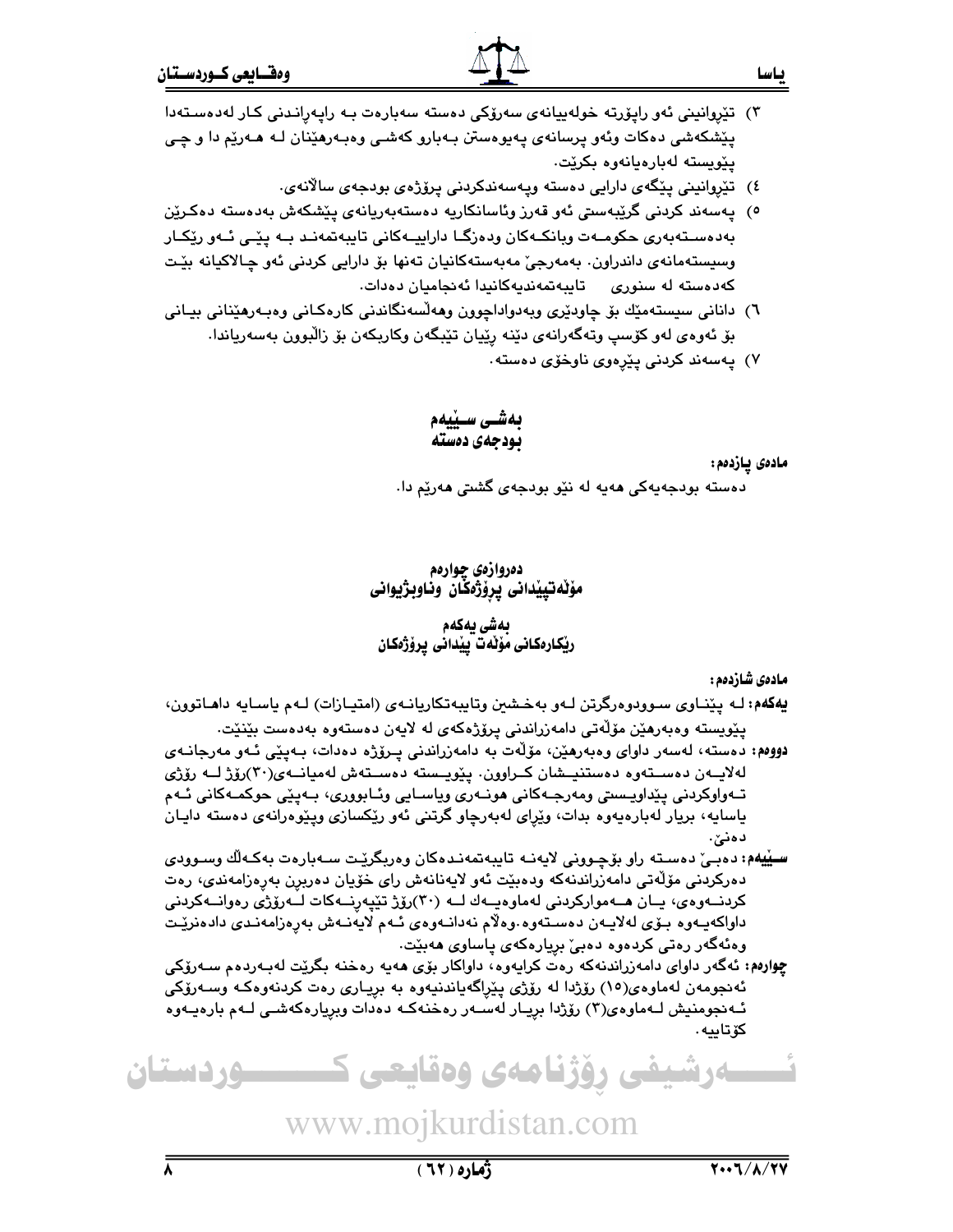#### ىـاسـا

#### بەشى دووەم ناوبژيــواني

# مادەي حەڤدەم :

کێشهکانی وهېەرهێنان بەيێی گرێبەسىتى مۆرکراو لە نێوان ھەردوو لادا يەکلا دەکرێنەوە. ئەگەر لە گرێبەستەكەش ھىچ برگەپـەكى وا نـەبوو ئـەوا بـە رێگەپـەكى دۆسـتانە و بەرەزامەنـدى ھـەردوو لايـەن چارەسەردەكرێن، لە حالّەتێكدا رەزامەندى ھەردوق لايەن بەدەست نەھات، ھەردوق لا بۆيان ھەيـە ھانـا بهرن بۆ ئەو ناوبژيوانيەي كە حوكمەكانى لە ياسا رەچاوكراوەكانى ھـەرێم دا ديـاركراوون، يـان بـەيێى حوکمەکانى يەكلاکردنەوەي ناكۆكيەكانى ھەر رێككەوتنامەيەكى نێودەوڵەتى، يان دووقۆڵى كـﻪ عـيراق لايەنێك بێت تياياندا.

> بەشى سىيەم حوكمه كۆتابيەكان

ماددەى ھەژدەم :

- **یەکەم:** بریاری سـەرۆکايەتی ئەنجومـەنی وەزیـران/ ئیـدارەی سـلێمانی ژمـارە(۸۹)ی سـالّی ۲۰۰۶، کـه تايبهته بههاندانی وهبهرهێنان له ههرێمی کوردستاندا، پووچهلٌ دهکرێتهوه و دهستهی هاندانی وهبەرهێنان و پێکهاتـﻪکانی هەڵدەوەشـێندرێنەوە، کـﻪ بـﻪپێی مـﺎدەی (١٦)ی بريـاری سـﻪرەوە پێکهـاتووه و هــهموو مــاف و پابهنديــهکان و ســامانه گــوێزراوهو نــهگوێزراوهکانی دهبنــه هــی (دەستەي وەبەرھێنان)، كە بەيێى حوكمەكانى ئەم ياسايە دادەمەزرێت.
- دووم،: گشت ئەو پېرۆژە وەپەرمێنەريانـەي مۆڵـەت دراوون لـە لاپـەن دەسـتەي وەپـەرمێنانى دامـەزراو بەيێى بريارە يووچەڵكراوەكەي برگەي يەكەمى سەرەوە و ئەو يرۆژە وەبەرھێنەريانەي ئيدارەي هەولێر، بەيێى ياسا بەركارەكان مۆڵەتى يێداوون، بە يرۆژەي وەبەرھێنانى ياسايى دادەنـدرێن و بهردهوام دهېن له سوود وهرگرتن لهو ئيمتيازو هاندهرانهي پێيان دراوون.
- **سيیهه:** گشت پرۆژەکانی دیکەی لە قۆناغی لێتۆژپنەوە و ھەلسەنگاندن دان و ھێشتا بریـاری کۆتاييـان لەلايەن دەستەي ھەلوەشايەوە، وەك يرۆژەي وەبەرھێنان يێدەرنەچووە، رەوانەي ئەو دەستەي وەبەرھێنانە دەكرێن كەبەپێى حوكمەكانى ئـﻪم ياسـايە دامـﻪزراوەو ڧەرمانگـﻪ تايبەتمەنـدەكانى دەستەش بەردەوام دەبن لە تەواوكردنى ئەو رێكارانەي دەستەي ھەلّۈەشايەوە يێيان ھەلّساوە٠ ماددەى ئۆزدەم :

نابيٌ وەبەرھێن ئەو زەويانە بەناو بكات كە نەوت وغاز يان ھەر سامانێكى كانزايى بەنرخ يان سەنگینى تيابێت.

#### ماددەى بيستەم :

دەبیؒ ئەو وەبەرھێنەی پرۆژەكانى وەبەرھێنانى ھاوكارى ئەنجام دەدات دەستەبەرى پێويست پێشکەش بکات بۆ پارێزگاری لەسامانی ھاوکارەکان ودەبیٚ دەستە رێکاری دڵنپاکاری بانکەوانی يێوپست بگرێتە بەر بۆ دەستەبەركردنى ماڧەكانى.

#### ماددهى بيست ويهكهم:

ژمێرکاری دهسته لهلایهن دیوانی چاودێری داراییهوه وردکاری دهکرێت.

 $Y \square Y$ 

ماددهى بيست ودوومم :

ئەوحالەتانەي دەقىيكى ئەم باسابە نابانگريتەوە، دەكەوپتە بەر ئەو ريسا گشتيانەي لە یاساکانی دیکهی پهیوهنداردا هاتوون، به مەرجێك حوکمەکانی لەگەڵ حوکمی ئەم یاسایەدا پێڇەوانە نەبن ِ لەكاتى ناكۆكى لە نێوانياندا، حوكمەكانى ئەم ياسايە پيادە دەكرێن. ردستان

ماددهى بيست وسييهم:

سەرۆكى ئەنجومەن بۆى ھەيە رىنماييەكانى. ينويسات دەرىكات بۆ ئاسانكردنى جىبەجى كردنى<br>ئەسساسلىە ئەم ياسايە.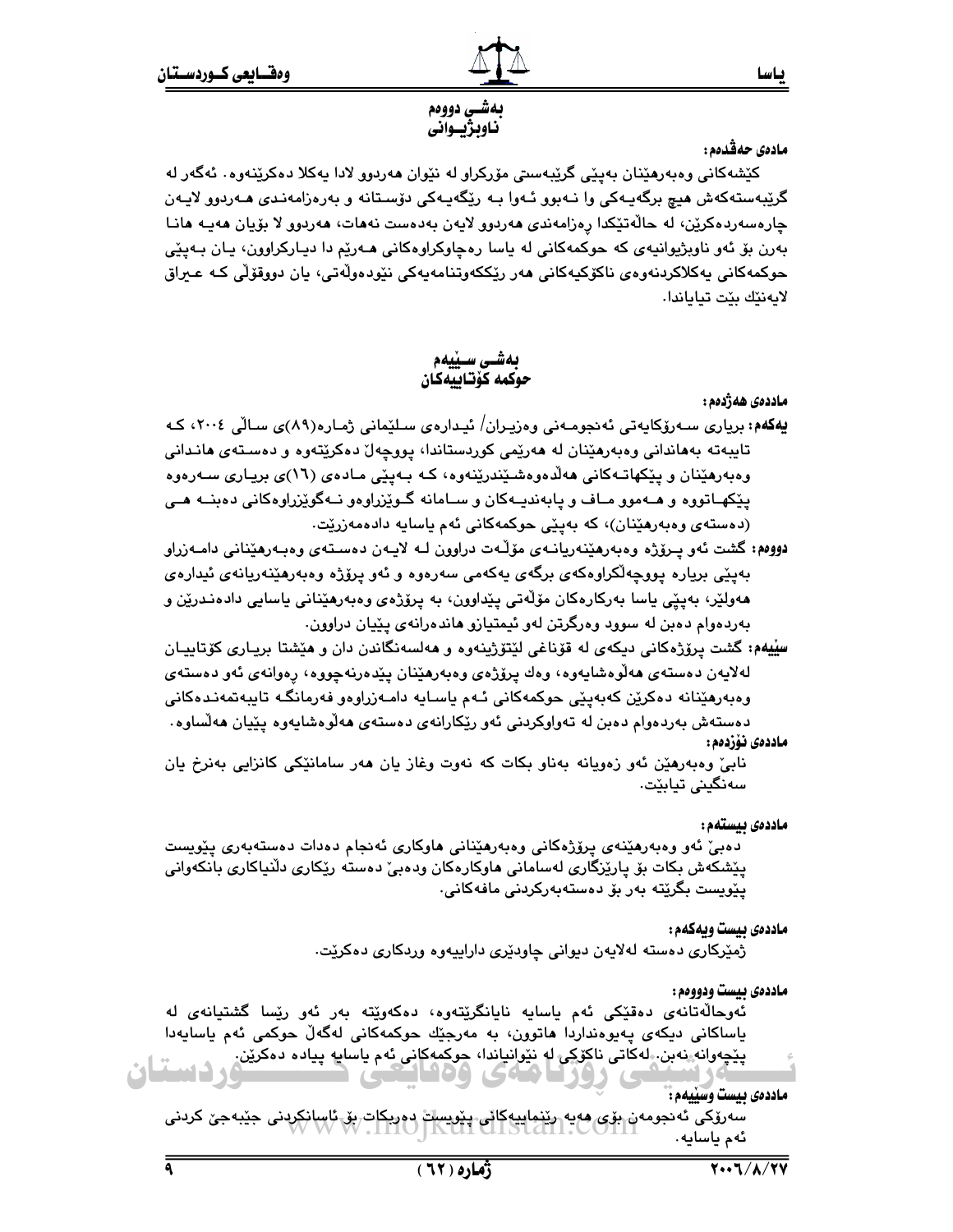ماددهی بیست و چوارهم: دەبيّ ئەنجومەنى وەزيران ولايەنەكانى يەيوەنددار حوكمەكانى ئەم ياسايە جێبەجيّ بكەن. مادهي بيست ويينجهم:

ئهم ياسايه له رۆژي دەركردنيەوە جێبەجى٘ دەكرێت وله رۆژنامە فەرمى (وەقائيعى كوردستان) بلاو دەكرێتەوە.

> مسعود بسارزاني ســهرۆكى ھەرپمى كوردستان – عيـْــراق

> > له رۆژى (٢٠٠٦/٧/١٥)ى زاينى له هەولير دەرچووە یسسسه رامبهر ( ۱۷/یوشیهر/۲۷۰۲)ی کسسسوردی

# ھۆی دەركردنى ياساكە

به ئامانجی دروســتکردنی کهش و هەواپــەکی هانــدەر بۆ وەبەرهێنان لــــه هەرێمی کوردستانی عیراق ولابردنی کۆسپەکانی یاســــایی له بەردەمیدا وماوەدان بۆ کارپێکردنی ســـەرمایەی نیشتمانی و بیانی بەيەكەوە وبەتەنھا لە پرۆژەكانى وەبەرھێنان، بەو شێوەيەى ھاوكارىيەكى كاريگەر لە پرۆسەى بوژانهوهی ئابووری بکات وبوّ ئهوهی ئاسانکاری و یشتگیری هاندهر بدریّ ولهههندیّ باجی سەرمايەكانى وەبەرھێنراو ببوردرێت ولە يێناو ھێنانەكايەي دەستەيەكى وەبەرھێنانى تايبەتمەند بۆ رێِکخستنی لایەنە ھەمە جۆرەکانی پرۆسەی وەبەرھێنان لە ھەرێمدا ئەم ياسايە داندرا.



www.mojkurdistan.com

 $(71)$ ٥)

 $\sqrt{2}$ 

ىياسا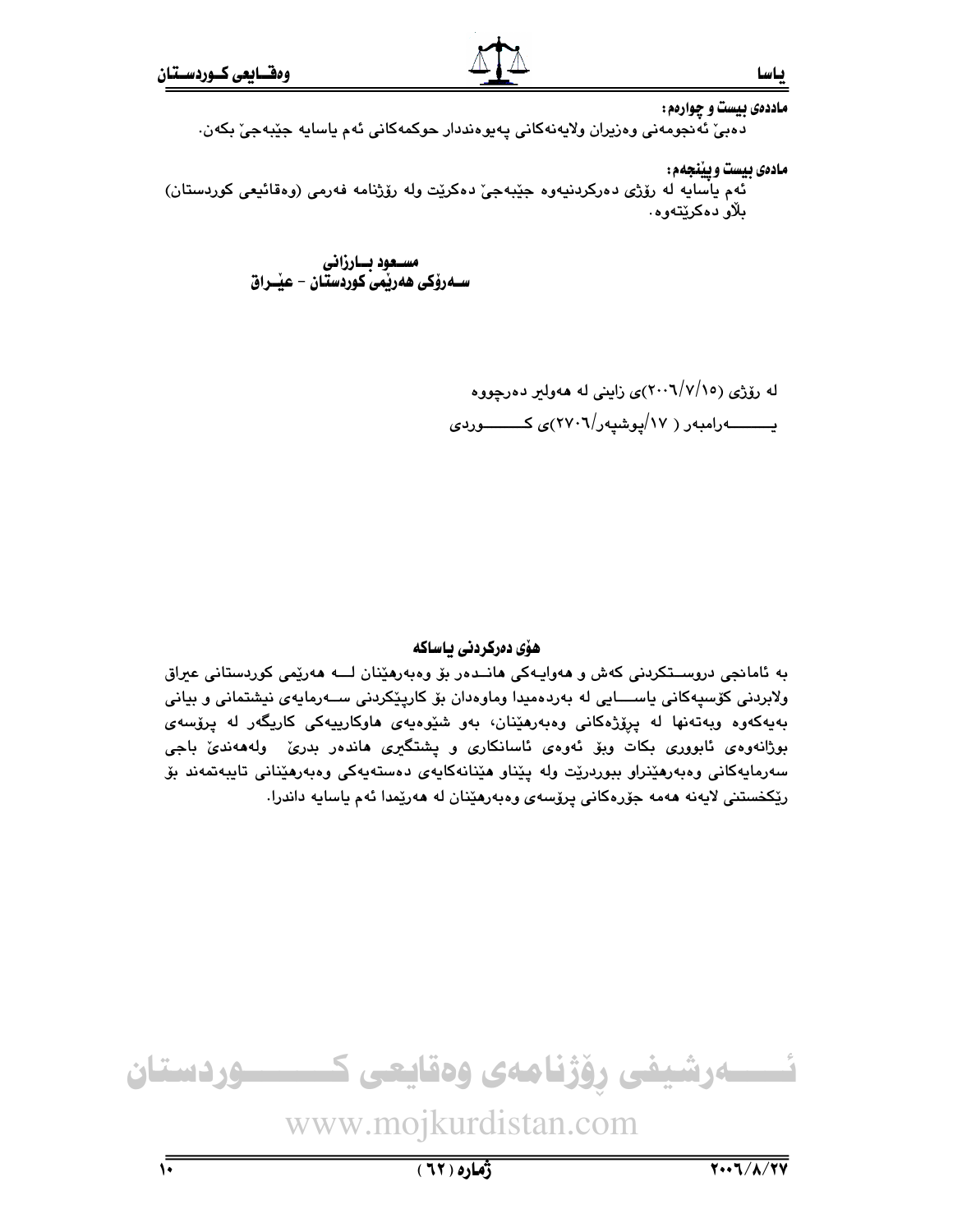هەرٽمى كوردستان سەرۆك ژماره: ٦٠ بهروار: ٢٠٠٦/٧/٦

# (**فەرمانى ھەرپمى** )

يشت بەستن بەو دەسەلاتانەي يێمانىدراوە بـەيێى ياسـاي سـەرۆكايەتى ھـەرێم ژمـارە (١)ى سـالى ۲۰۰۵ی ههموار کراو بهیاسای ژماره۲یسالی ۲۰۰٦،بریارماندا بهوهی: (ئالاي کوردستان)بهتهنها لهم شوێنانهي لاي خوارهوه ههلبکرێت: ۱–سهرجهم دام و دهزگا حکومییهکانی ههریمی کوردستان ۲−سەرجەم بارەگاكانى لەشكر*ى* كوردستان ۳–سەرجەم بازگەكانى مەرێمى كوردستان ٤–حيزيـه سياسـيەكان دەتـوانن لەبارەگاكانيانـدا لەتـەك ئـالاي كوردسـتاندا ئـالاي حزيـەكانيان ھەلىكەن. ە–لەھەربۆنەپەكى رەسمىدا كەيٽويست بەھەلكردنى ئالاي عێراق بكات،ئەوە ئالاي شۆرشى ١٤ي تەموزى سالى ١٩٥٨ھەلدەكريت،تا ئالايەكى ديكەي بەينى دەستور بۆ دەولەتى عيّراق فيـدرال دەست نېشان دەكرێت. نوسراوه لهههولێر له رۆژى چوارى مانگى حەوتى سالى ٢٠٠٦.

مسعود بارزاني سەرۆكى ھەربمى كوردستان–عيراق

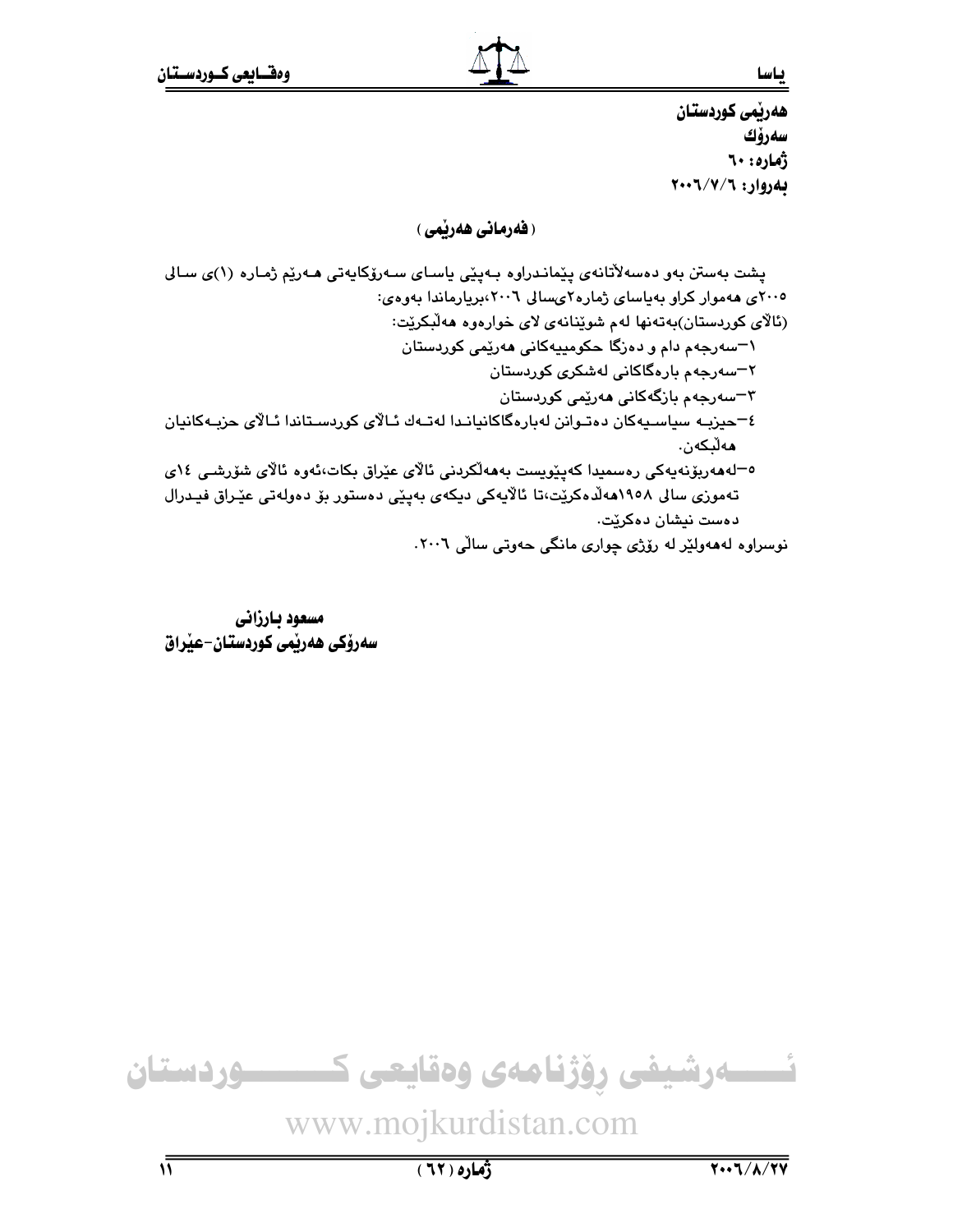بهذاوي خواي به خشندهو مبهرهبان بەناوى گەنەوە سەرۆكـايەتى ھەرپمى كوردستـان — عيراق ژمارەي بريار: ۱ رۆژى بريار: ٢٠٠٦/١/٢٠٠٢

بريـار

لەسەر ئەو ياساكارييەي كە ئەنجومەنى نيشتمانى كوردستان — عێراق لە دانيشتنى نائاسايى ژمـارە (۱)ی رۆژی ۲۰۰۱/۱/۲۱پیدا، پشت به برگهی (۱)ی ماددهی (۵٦) له پاسای ژماره (۱)ی سالْمی (۱۹۹۲)ی هەمواركراوو ماددەی (٦) له يەيرەوی ناوخۆی ئەنجومەن ئـەنجامى داوەو، بـەيێى ئـەو سـەلاّحيياتەش که مادهی (۱۰) له باسای ژماره (۱)ی سالّی ۲۰۰۵ پیّمانی داوه، ئهم برِیارهی خوارهوهمان دهرهیّنا:

**يەكــەم:**تەسـدېقكردنى يێكھـاتنى گرێـدراوى نێـوان سـەركردايەتى ھـەردو يـارتى يـەكێتى نيـشتمانى کوردستان و پارتی دیموکراتی کوردستان که لهلایهن ههردوو رێزدار مهسعود بارزانی سهرۆکی پــارتی دیمـوکراتی کوردسـتان و جــهلال تاڵـهبانی ئهمینـداری گــشتیی پــهکێتی نیــشتمانیی کوردستانیهوه، له (۲۰۰۷/۱/۲۱)دا دهربارهی یهکگرتنهوهی ههردوو ئیدارهی ههولێرو سلێمانی و پٽکهٽِناني حکومهتٽِکي پهکگرتوو بِۆ هەرێمي کوردستان — عێراق ئيمزا کرابوو. .<br>**دووهم:**ئەو يێكهاتنە بەياشكۆيەكى ئەم بريـارە لەقەلّـەم دەدرىّ و لەھـەمان رۆژەوە دەخرێتــە بـەركارو بریارهکه له رۆژنامهی فهرمیی (وهقایعی کوردستان)دا بلاودهکریتهوه.

مسعود بارزانى سەرۆكى ھەرپمى كوردستان — عيراق

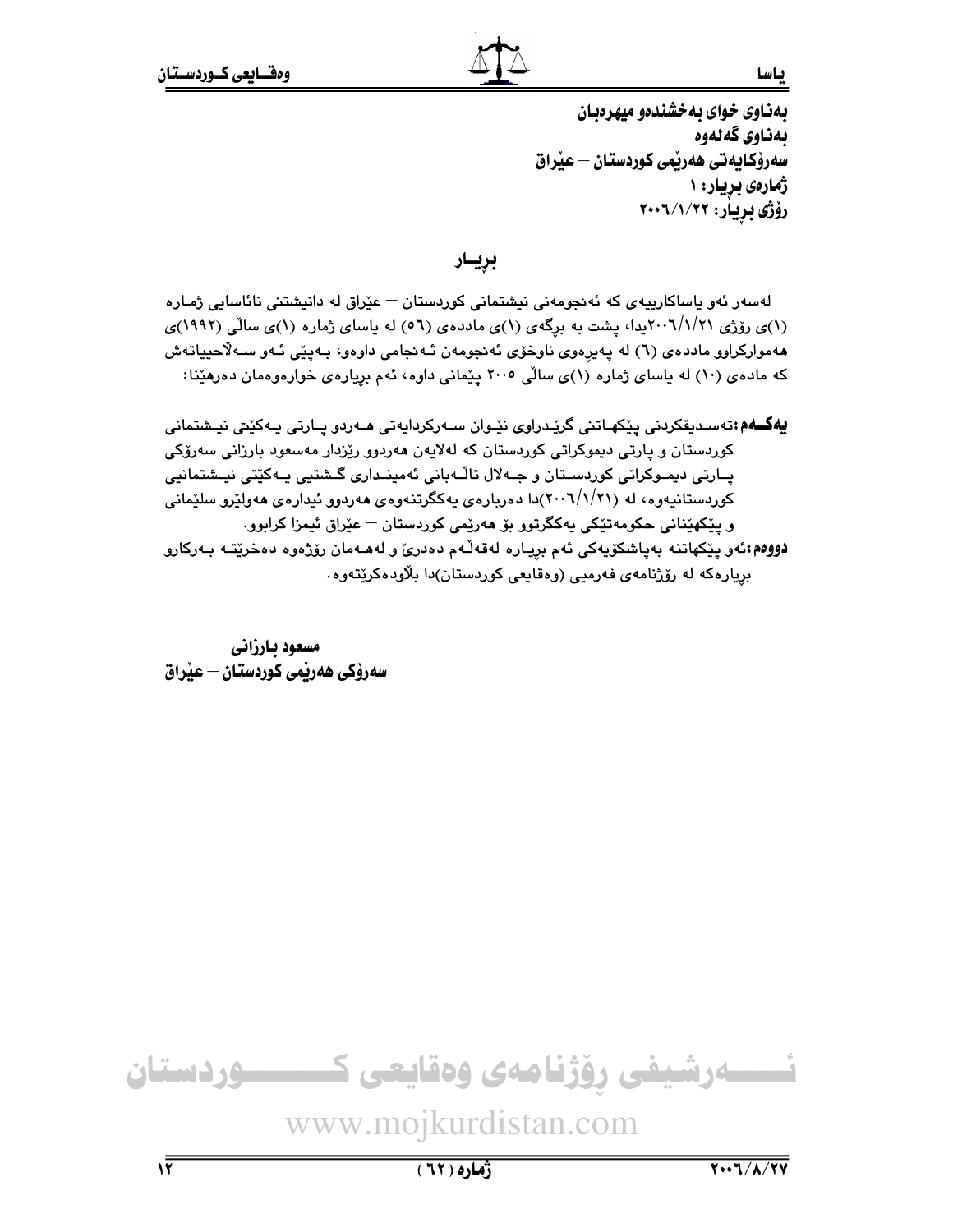

| بەرژەوەندى بالاى گەلى كوردستان، ئەمرِۆ لەھەموو كاتێك زياتر ئەوە دەخوازىٚ كە رۆلەكانى يـەك                                                         |
|---------------------------------------------------------------------------------------------------------------------------------------------------|
| دەست و يەك ريز ووزە و تواناى خۆيان بۆ زالْبوون بەسەر تەنگ و چەلّەمەكانى ئـەم دۆخـە ھەسـتيارو                                                      |
| چارەنووسسازەي كوردستان و عێراق، زياتر يەك بخەن، بۆ ئەوەي:                                                                                         |
| =قۆناغى نوێى دىيموكراسى و فيدراڵييەت سەركەوتووانە بېړن.                                                                                           |
| –بۆمـسۆگەركردنى دەســتكەوتە مێژووييــەكانى گەلەكــەمان و ھێنانــەدى تــەواوى مافــە رەواكــانى،                                                   |
| بهچهسپاندن و جێبهجێ کردنێکی دهستووری ههمیشهیی عێراق و دامهزرانـدنی عێراقێکی دیمـوکراتی                                                            |
| فيدرالّي راستەقينە .                                                                                                                              |
| −لـﻪپێناوی گەڕانـﻪوەی کـﻪرکوك و خانـﻪقین وشـﻪنگارو مـﻪخمورو ناوچـﻪ تـﻪعریبکراوەکانی دیکـﻪ بـۆ                                                     |
| ئام <u>ێ</u> زی کوردستان.                                                                                                                         |
| −هەروەھا بۆپەرەپێدان و گەشەكردنى ئەزموونى دىموكراسى كوردستان و باشتر جێگ <del>ى</del> ركردنـى ئــارامى                                            |
| و ئازادىيەكان و چەسپاندن و يەكخستنەوەي يەكجارەكى حكومەتى ھەرێمى كوردستان٠                                                                         |
| پارتی دیموکراتی کوردستان و یهکێتیی نیشتمانی کوردستان، بهپێی بنهماکانی شهراکهت و تهوافوق و                                                         |
| تەحكيم و ھاوسەنگى، رێِكەوتن لەسەر:                                                                                                                |
| <b>يەگەم:</b> پۆستى نوێى بەناوى جێگرى سەرۆكى ھـﻪرێم لـﻪ ياسـاى سـﻪرۆكايەتى ھەرێمـدا، دەستنيـشان                                                   |
| بکرێت، که له ههمان کاتدا دهبێته جێگری فهرماندهی گشتی هێزی پێشمهرگهی کوردسـتانیش                                                                   |
| که له یهکێتی نیشتمانیی کوردستان دهبێت.                                                                                                            |
| <b>دوومم:</b> سەۆكى ئەنجومەنى وەزيران و جێگرەكەى، لەلايەن پەرلەمانى كوردستان پێكەوە دەستنيـشان                                                    |
| دهکرێن و، لهلايەن سەرۆکى ھەرێمەوە، بىۆ پێکھێنـانى كابينــەي ھاوبـەش تـەكليف دەكـرێن و،                                                            |
| سەرۆكى ئەنجومەنى وەزيران ناوى كابينەكە پێشكەش بە پەرلەمان دەكات.                                                                                  |
| <b>سییهم:</b> سەرۆکى پەرلەمان لە يەكێتيى نیشتمانیى كوردستان و سەرۆکى ئەنجومەنى وەزیران لـﻪپارتى                                                   |
| دیموکراتی کوردستان دەبێت، تـاکو ھەڵبـژاردنی داھـاتووی پەرلـﻪمانی کوردسـتان لـﻪ کۆتـايی                                                            |
| ســالّی (۲۰۰۷)، بۆھەلّبــژاردنی داھــاتوو پــارتی و يــەکێتی بەيـەك ليــست وەكــو يــەك بەشـىداری                                                 |
| هەلّبژاردن دەكەن و ئەوكاتەش پۆسىتى سـەرۆكى پەرلـەمان پـارتى وەرى دەگرێت و سـەرۆكى                                                                 |
| ئهنجومهنی وهزیرانیش یهکێتی وهری دهگرێت، ئهمه بۆ دوو سالْ۰. پاش ئـهو پـارتی و یـهکێتی                                                              |
| جێگۆڕکێی به پۆستەکانی سەرۆکی پەرلەمان و سەرۆکی ئەنجومەنی وەزیران دەكەنەوە٠                                                                        |
| ئەگەر ماتوو لەكۆتايى سـالْى (٢٠٠٧) مەلْبـژاردن ئـەنجام نـەدراو پێـشبينى ئـەوە كـرا، كـە مەلْبـژاردن                                               |
| دوادەكـەوێت، ئـەوا جێگۆڕكێ بەھـەردوو پۆسـتى سـەرۆكى پەرلـەمان و سـەرۆكى ئەنجومـەنى                                                                |
| وهزيران دهكرێت.                                                                                                                                   |
| چوارهم: مهر کوتلهیهکی وهزاری یهکیّتی و پارتی، ئهگهر له کابینهی ماوبهش کشایهوه، ئهوا کابینهکه                                                      |
| بەدەست لەكاركێشاوە (مستقيل) دەژمێردرێت.                                                                                                           |
| <b>يينجهم:</b> پۆستى وەزارەتەكان، بەم شێوەيە دابەش دەكرێن:                                                                                        |
| أ¬وەزارەتەكانى (ناوخۆ، داد، پەروەردە، تەندروستى، كاروبارى كۆمەلايەتى، ئەوقاف، سەرچاوەى                                                            |
| ئاو، گواستنەوە، ئاوەدانكردنەوە، پلان دانان، مافى مرۆڨى بۆ يەكێتى نيشتمانى دەبن.                                                                   |
| ب-وەزارەتەكانى (درايى، پێشمەرگە، خوێنىدنى بالا، كشتوكال، شەھىدان، رۆشىنبىرى، كارەبا،                                                              |
| سەرچاوەي سروشتى، شـارەوانى، وەرزش و لاوان، وەزارەتـى ھـەرێم بـۆ كاروبـارى ناوچـەكانى                                                              |
| دەرەوەي ھەرێم) بۆ پارتى دىموكراتى كوردستان دەبن.                                                                                                  |
| $\mathbf{w} = \mathbf{w} \cdot \mathbf{w}$ and $\mathbf{w} = \mathbf{w} \cdot \mathbf{w}$ . The set of $\mathbf{w} = \mathbf{w} \cdot \mathbf{w}$ |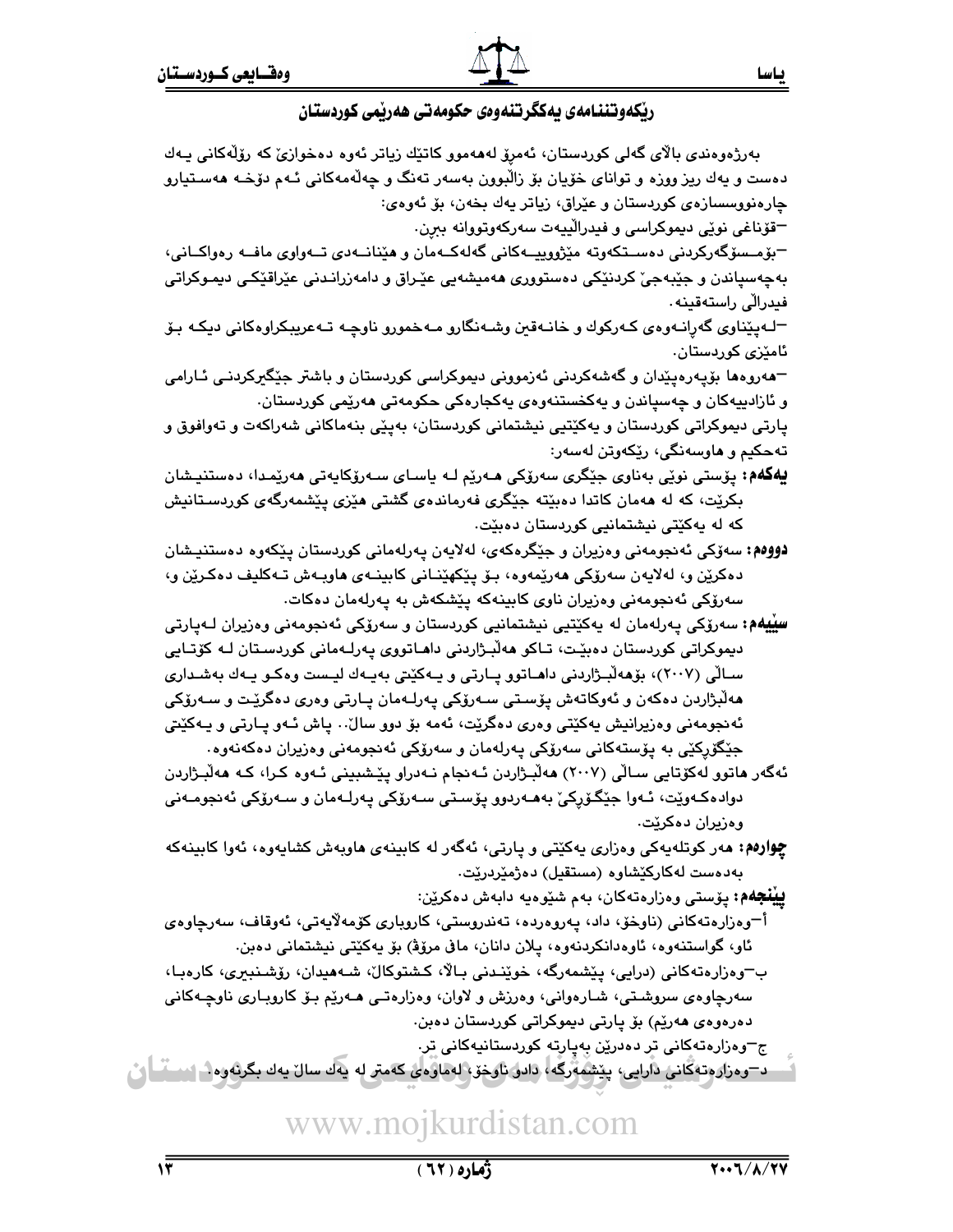- شهششهم: بودجهی سـالّی (۲۰۰٦) وهکـو بریـاری لیّدراوه، بـهرِیّوه دهچیّت، بـهلاّم بهشـی بودجـهی سەرۆكايەتى ھەرێم، يەرلەمان، ئەنجومەنى وەزيـران، ئەنجومـەنى دادوەرى و ھـەر بابـەتێكى ديكەي ھاويەش، لەھەر لايەك وەك يەك جيا دەكرێتەوە.
- پاشــان بــۆ ســالانى داھــاتوو، بودجــەی ھــەرێمى كوردســتان، دوای وەرگرتنــى لەلايــەن حكومــەتى پـهکگرتووي هەرێمـەوە، پێـشکەشى پـەرلـەمانى کوردسـتان دەکرێـت و دواي پـەسـەندکردنى، بۆناوچه جياجاکان، بەشێوەپەکى گونجاو لەگەلّ رێژەي دانيشتوان و بەيێى رێککەوتن لـﻪناو حکومهتي پهکگرتوويا، تهرخان دهکرٽت،
- **حەوتەم:** دامەزراندنى ليژنەپەكى بالا لە ژێر چاودێرى سەرۆكاپەتى ھەرێم، بۆ بەدام و دەزگايى كردنـى (مؤسسات)و پەكخستنەوەي دەزگاكانى ئاسايش و پۆلپسى ھەرپمى كوردستان لـەماوەي دوو سالدا وهکو دام و دهزگای پهکگرتووی هەرێمی کوردستان، دوور له بنهمای حزباپهتی.
- دوای دەست بەكاربورنى حكومـەتى يـەكگرتور، لەياپتـەختى مـەرێمى كوردسـتاندا (مـەولێر) خـولێكى تايبـەتى بـۆ دەرچـوانى زانكۆكـان، بەمەبەسـتى دامەزرانـدنيان لەئاسايـشى پارێزگاگـان وەك هەنگاوى يەكەم بكرێتەوە، لـەيێناوى يەكخستنەوەو دامەزراندنـەوەي ئـەم دەزگـا گرنگانـەي گەلەكەمان.
- **هەشتەم:** نوێنەرايەتى حكومەتى مەرێمى كوردستان لە دەرەوەدا، بەيێى رێككەوتنى مەردوولا لەلايەن سەرۆكى حكومەتى ھەرێم و جێگرەكەي ، دادەنرێن.
- **نۆیەم:** لەھەمور پارێزگاکانی کوردستاندا، لیژنەیەکی **م**اوبەشی یەکێتی و یارتی و بـۆ چارەسـەرکردنی گرفت و کێشهکان، دادهمهزرێِت.
	- **دەيەم: م**ەردوولا بەرێز مام جەلال، بۆ يۆستى سيادى حكومەتى فيدرالى عێراق كانديد دەكەن.

مستعود بارزاني سەرۆكى يارتى ديموكراتى كوردستان ۲۱/کانونی دووهم/ ۲۰۰٦

جـەلال تـالەيانى سكرتيري گشتي بهكيتي نيشتماني كوردستان ٢٠١/كانوني دووهم/ ٢٠٠٦

ـــــوردستان نسسه رشیفی رؤژنامهی وهقایعی ک

www.mojkurdistan.com

ياسا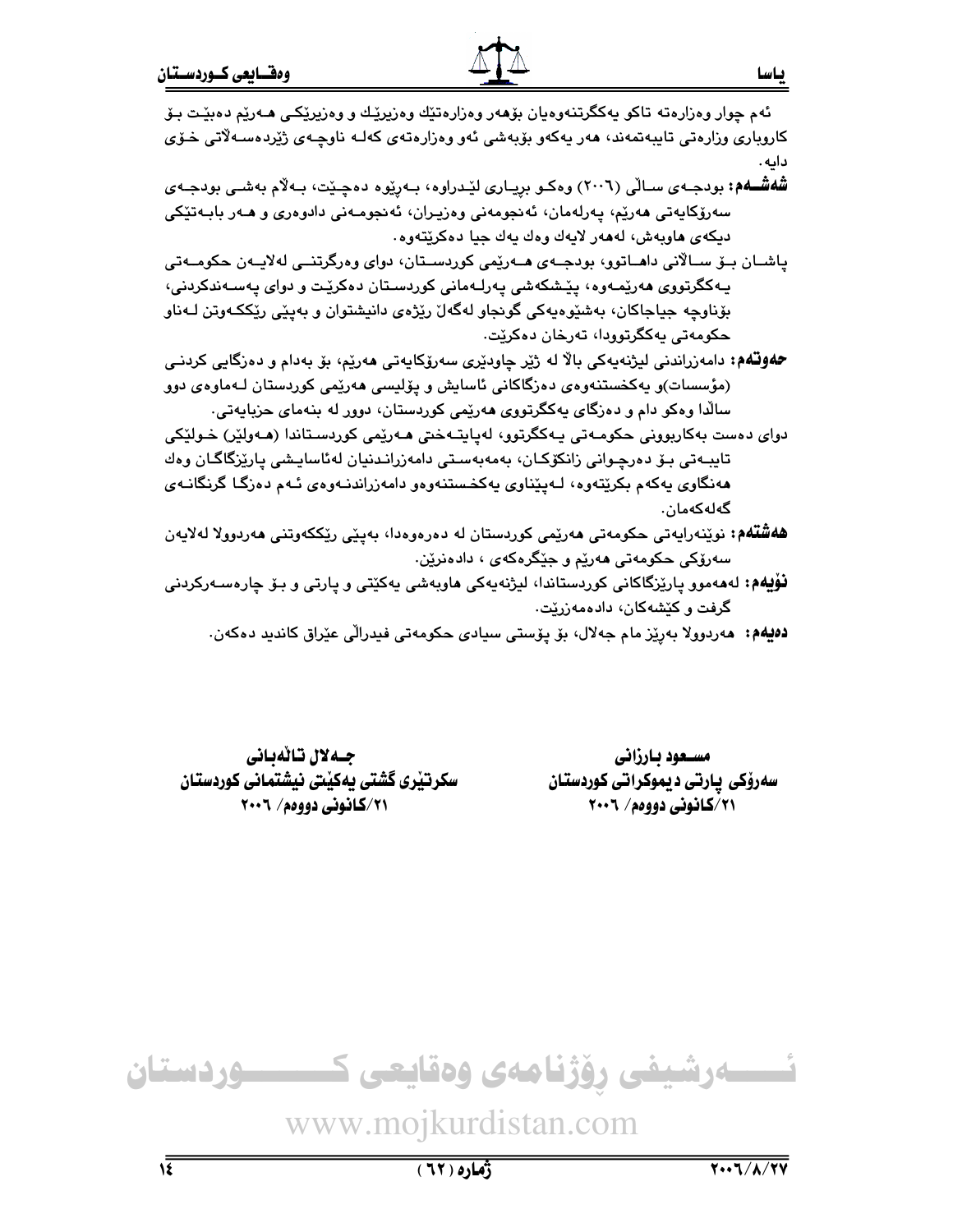بهذاوي خواي به خشندهو مبهرهبان بەناوى گەنەوە سەرۆكـايەتى ھەريمى كوردستـان — عيراق

بريارى

ژُهاره ( ٤ )ی سالی ۲۰۰٦

پشت بهو یاساکارییهی که ئهنجومهنی نیشتمانیی کوردستان - عیّراق، لهدانیشتنی ژماره (١٠)ی رۆژى (٢٠١/٦/٢١)يـدا، بـــه پێى حوكمـــهكانى برگـــه (١)ى مـــاددهى (٥٦) لـــه ياســـاى ژمــاره (١)ى ههموارکراوی سالّی (۱۹۹۲)و مـاددهی (٦)ی پیّروّی نـاوخوّی ئهنجومـهن ئـهنجامی داوهو، بـهپیّی ئـهو دهسه لاتهش کـه بـهماددهى (١٠) لـه ياسـاى ژمـاره (١)ى سـالّى ٢٠٠٥ى يێمانـدراوه، ئـهم بريـارهى خوارەوەمان دەرچواند:

## بهكهم:

ياسا

متمانهدان به بهریز (د. تاشتی ههورامی) ببــی به وهزیـری سـامانه سروشـتیهکان لـه حکومـهتی ھەرێمى كوردستان٠

#### دوومم:

ئــهم بريــاره لــهرۆژى ســوێندخواردنى ياســاييهوه رێِكــهوتى ٢٠٠٦/٦/٢١ جێبــهجىٚ دهكــرىٚ و لــه رۆژنامەي (وەقايعى كوردستان)دا بلاو دەكريتەوە

مسعود بسارزاني 

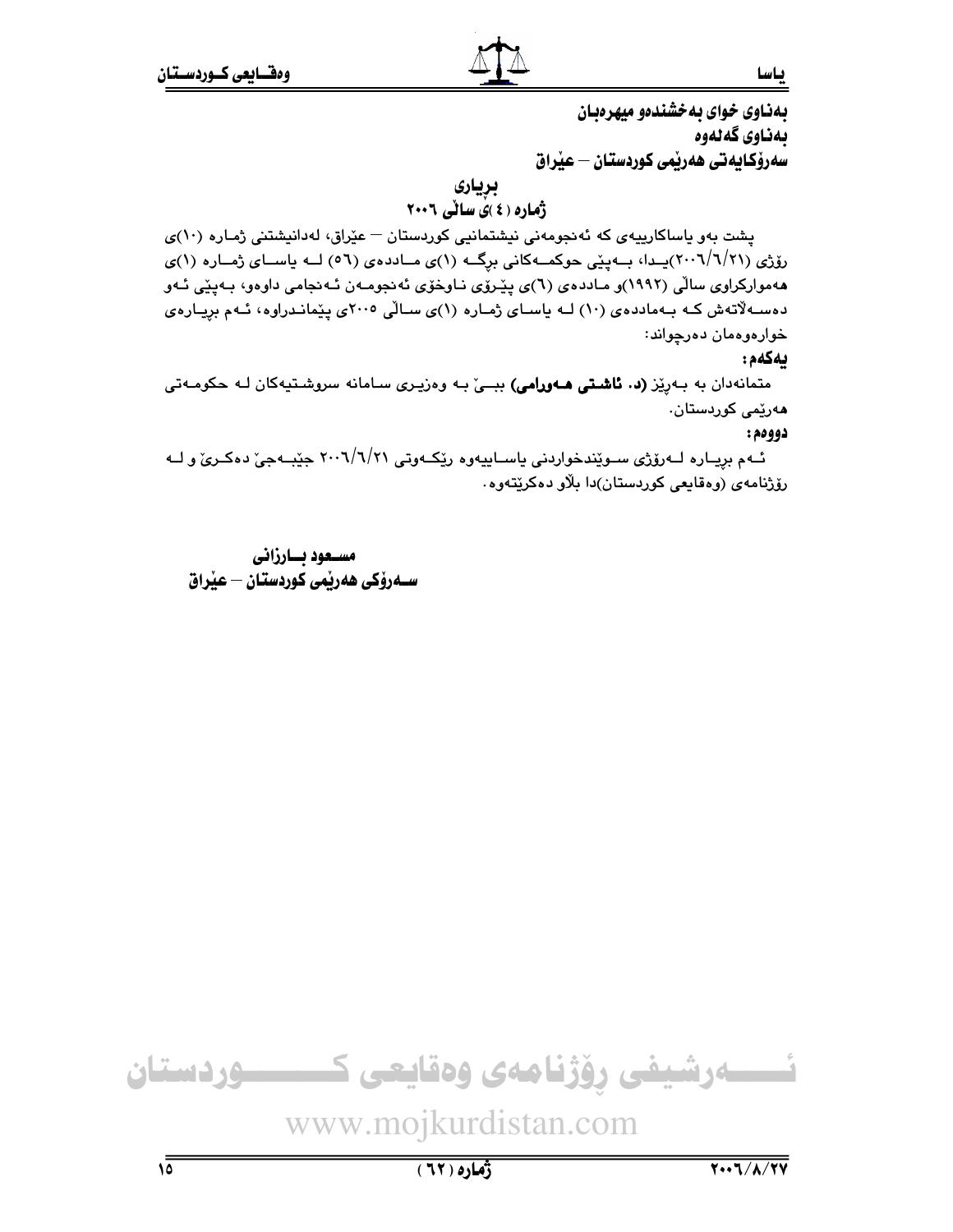# بهذاوي خواي به خشندهو ميهرهبان بەناوي گەنەوە سەرۆكايەتى ھەرپمى كوردستان — عيراق

# بريارى ژماره ( ٥ )ی سانی ٢٠٠٦

یشت بهو یاساکارییهی که ئهنجومهنی نیشتمانیی کوردستان – عیّراق، لهدانیشتنی ژماره (۱۰)ی رۆژى (٢٠١/٦/٢١)يىدا، بىەپێى حوكمىەكانى برِگە (١)ى مىاددەى (٥٦) لىە ياسىاى ژمىارە (١)ى ههموارکراوی سالّی (۱۹۹۲)و مـاددهی (٦)ی پێـرۆی نـاوخوّی ئهنجومـهن ئـهنجامی داوهو، بـهپێی ئـهو دهسه لاتهش کـه بـهماددهى (١٠) لـه ياسـاى ژمـاره (١)ى سـالّى ٢٠٠٥ى يێمانـدراوه، ئـهم بريـارهى خوارەوەمان دەرچواند:

### ىەكەم:

برياردان لەسەر پـالاّوتنى بـەرێز (**كۆسـرەت رەسـول عـەلى)** بۆپۆسـتى جێگـرى سـەرۆكى **م**ـەرێمى كوردستان — عێراق.

#### دووهم:

ئــهم بږيــاره لــهرۆژى ســوێندخواردنى ياســاييهوه رێِكــهوتى ٢٠٠٦/٦/٢١ جێبــهجىٚ دهكــرئ و لــه رۆژنامەي (وەقايعى كوردستان)دا بلاو دەكريتەوە.

> مستعود بسارزاني ســەرۆكى ھەرپمى كوردستان – عيراق

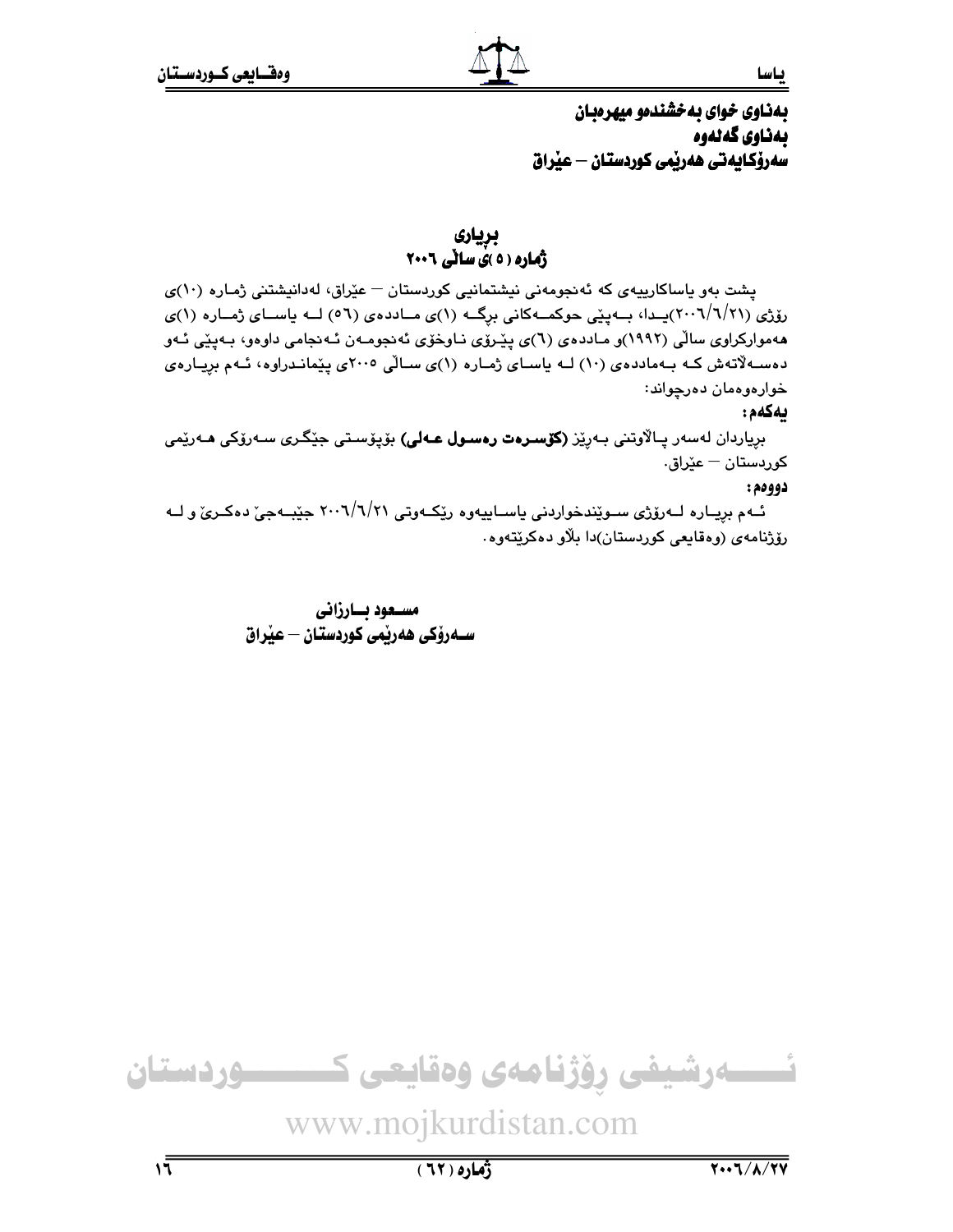بهذاوي خواي به خشندهو مبهرهبان بەناوى گەنەوە ئه نجومهنی نیشتمانی کوردستان–عیراق ژمارەي بريار: ٦ رۆژى بريار: ۲۰۰۹/۱/۲۰۰۲

بريار

پشت بهستن بهحوکمی مـاددهی (٥٦) برگـهی (٣) لـه پاسـای ژمـاره (١)ی سـالّی ١٩٩٢ی هـهموارکراو مادده ی دهیهم برگهی (۱۲) له یاسای ژماره (۱)ی سالی ۲۰۰۵ی هـهموارکراو، ئهنجومـهنی نیـشتمانیی کوردستان – عێراق، لەدانیشتنی ئاسایی ژمارە (۱۲)ی رۆژی (۲۹/۱/۱۹) ئەم بریارەی خوارەوەیدا: يەكەم: قبولكردنى دەست لەكاركێشانەوەي (چنار سعد عبدالله) لە ئەندامىيەتى ئەنجومـەنى نيـشتمانى كوردستان — عێراق. دووەم: قبـولْكردنى يـالْيُوراو (د. رۆژان عبـدالقادر) بەئەنـدامى ئەنجومـەنى نيـشتمانيى كوردسـتان —

عێراق٠ سێپهم: لهبهرئـهوهي پـاڵێوراو لـه (٢٠٠٦/٦/٢٩) دا سـوێندي پاسـايي خـواردووه، ئهندامێتپپهکـهي لـه ئهنجومهنی نیشتمانی کوردسانی عیّراقدا، له (۲۹/۲/۲۰۱)هوه لهکاردا دهبیّت.

چوارەم: يێويستە سەرۆكايەتى ئەنجومەن ئەم بريارە بخاتە بەركار.

يێنجهم: ئهم برياره له رۆژى ئيقراركردنييەوه رێكەوتى (٢٠٠٦/٦/٢٩) دەخرێتە بـﻪركارو لـﻪ (وەقـايعى کوردستان)دا بلاودهکریتهوه

عهدنان رهشاد موفتى سەرۆكى ئە نجومەنى نيشتيمانى كوردستان-عبراق

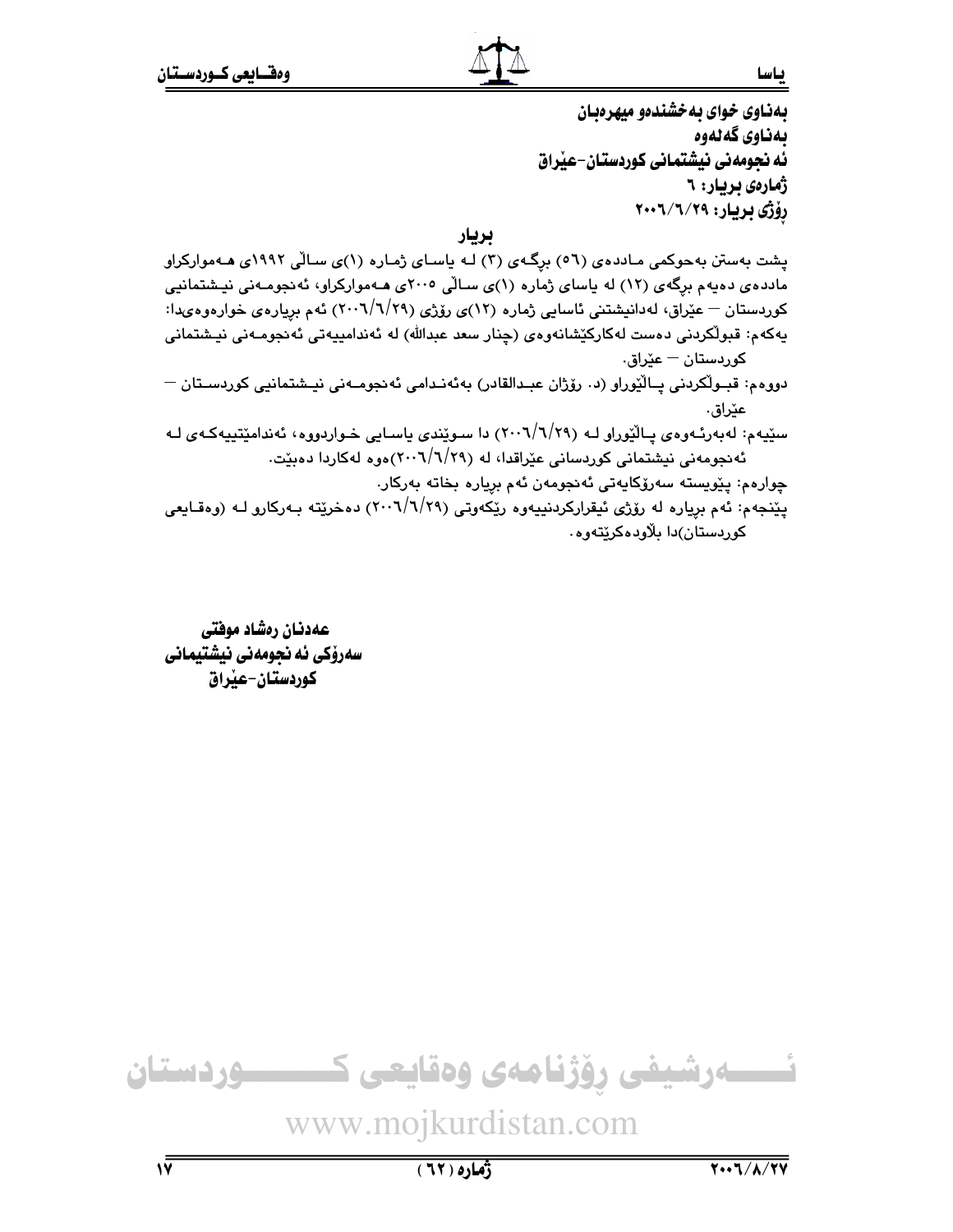بهذاوي خواي به خشندهو مبهر وبيان بەناوى گەنەوە ئه نجومهنی نیشتمانی کوردستان-عیراق ژمارەي بريار:٧ رۆژى بريار:۲۹/۷/۲۰۰۲

بريسار

پشت بـهحوکمی مـادده(۷)لـه پـهیرهی نـاوخۆ ئـهنجومـهنی نیـشتیمانی کوردسـتان–عیّـراق و، یاسـای ژمـاره(۱)ی سـالّی (۱۹۹۲)هــهموار کراو،ئەنجومــهن لهدانپــشتنی ژمـاره(۱۲)رۆژی (۲۰۰۹/۱/۲۹)ئــهم بريارهى خوارهوهى دا: یهکهم: خولی بهستنی یهکهمی ئه نجومـهنی نیـشتیمانی کوردسـتان−عیّـراق سـالّی ۲۰۰٦/۹/۲۰ به ۲۰۰۲/۱/۳۰ کۆتای ییّ هات دریزژ دهکریتهوه تا ۰۲۰۰٦/۷/۷ دووهم: ئــهم بریــاره لهریکــهوتی ۲۰۰٦/۷/۱ دهخریتــه بــهرکارو لــه رۆژنامــهى رهسمــى (وهقــایعى کوردستان)دا بلاودهکریتهوه٠

عهدنان رهشاد موفتى سەرۆكى ئە نجومەنى نيشتيمانى كوردستان-عبراق

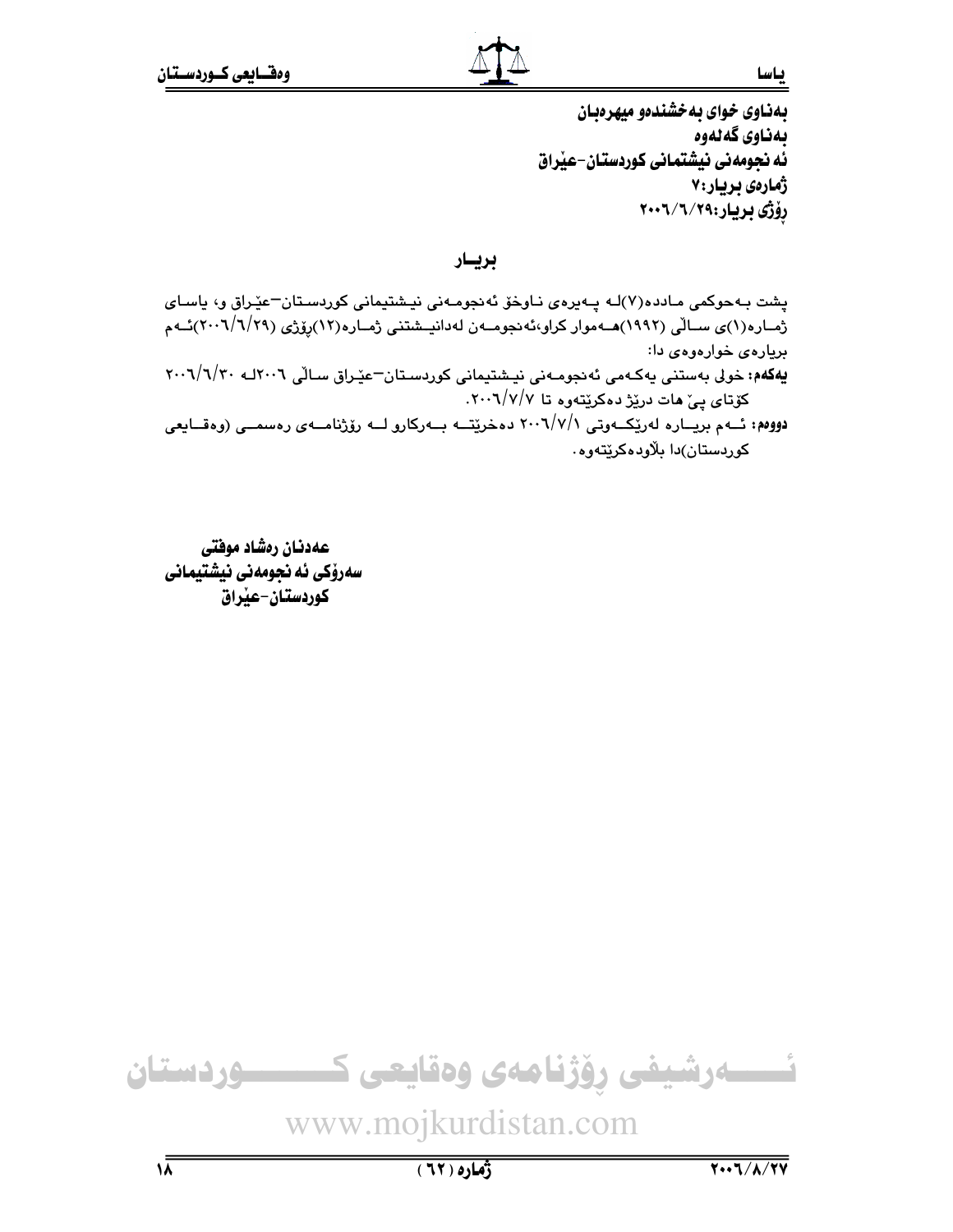بهناوي خواي به خشندهو مبهرهبان بەناوى گەنەوە ئه نجومهنی نیشتمانی کوردستان–عیراق ژمارەي بريار:٨ رۆژى بريار:٢٠٠٦/٧

بريسار

پشت بەحوکمی ماددەی(۳۸)لەپەيرەوی ناوخۆی ژمارە(۱)ی ھەموارکراوی سالّی(۱۹۹۲)ی ئەنجومەنی نبــشتیمانی کوردســتان-عیّــراق و، دوابــهدوای بریــاری ژمــاره(٥)ی رۆژی(٦/١/١)،۲۰۰۵)،ئهنجومــهن لهدانیشتنی ژماره(۱٥)ی رۆژی (۲۰۰۲/۷/٤)دا ئهم بریارهی خوارهوهی دا: یهکهم: ئەندامی ئەنجومەنی نیشتمانی کوردستان<sup>ــ</sup> عیّراق بەریّز (**رِیّژان عبدالقادر)** بۆ لیّژنەی (ک**اروباری** يەروەردەو فێركردنى بالا)و(رۆشنبىرى و (كاروپارى تەندروستى و كۆمەلايەتى ) زياد دەكرىّ.

دووهم: ئهم برياره لهرۆژي (٢٠٠٦/٧/٤)هوه ئيقرار كراوه وكاري يېّ دهكريّت و، لـه رۆژنامـهي رهسمـي (وهقايعي کوردستان)پشدا پلاودهکرٽتهوه.

عهدنان رهشاد موفتى سەرۆكى ئە نجومەنى نيشتيمانى كوردستان-عبراق



 $(71)$ ٥)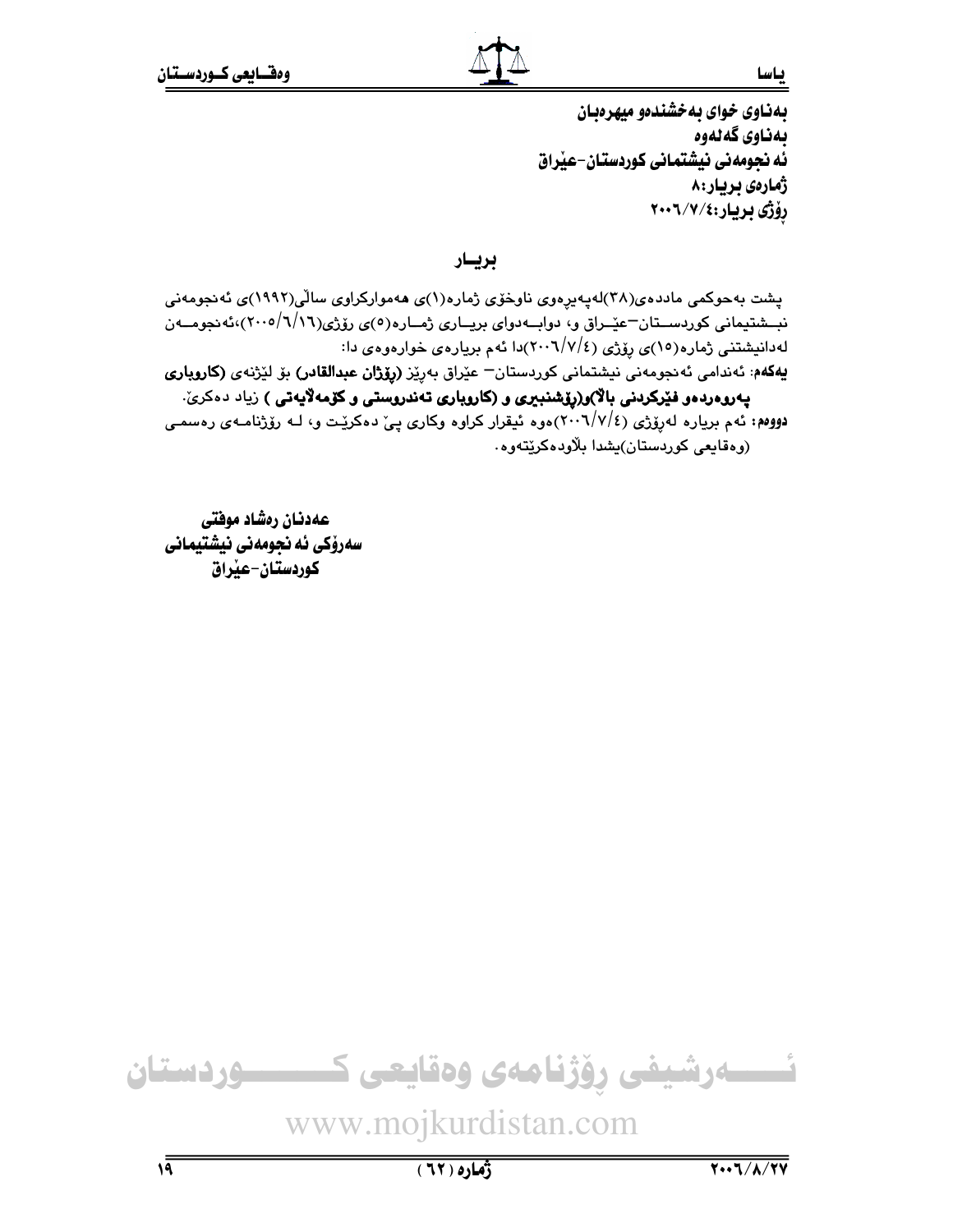بهناوي خواي به خشندهو مهر هدان بەناوى گەنەوە ئه نجومهنی نیشتمانی کوردستان-عیراق ژمارەي بريار:۹ رۆژى بريار:٠٠/٧/١٠٠

بريسار

یشتبهستن بهحوکمهکانی ماددهی(۱)له یاسای ژماره(۱)ی سالی( ۱۹۹۲)و،ماددهی(۲۲)له پـهیروی ناوخۆی ژمارە(۱)ی مەموارکراوی سالّی(۱۹۹۲)ی ئەنجومەنی نیشتیمانی کوردستان<sup>—</sup>عیّراق ئەنجومـەن له دانیشتنی ژماره(۱)ی نائاسایی ریکهوتی (۲۰۰۷/۷/۱۰)ی ئهم بریارهی خوارهوهی دا: يەكەم:

ئەرك و فەرمانى سكرتێرى ئەنجومەن بەرێز **(فرست احمد عبدالله)** بەدرێژاى مـاوەى ئامادەنـﻪبونى لە ئەنجومەندا،دەسىيىردريت بەئەندامى ئەنجومەن بەريز (شيروان ناسح حيدرى). دوومم:

ئهم برياره لهرۆژي دەرچونيەوە كارى يې دەكرىّ و لە(وەقايعى كوردستان)دا بلاّودەكرێتەوە.

عهدنان رەشاد موفتى سەرۆكى ئە نجومەنى نيشتيمانى كوردستان-عٽراق



www.mojkurdistan.com

 $\sqrt{1}$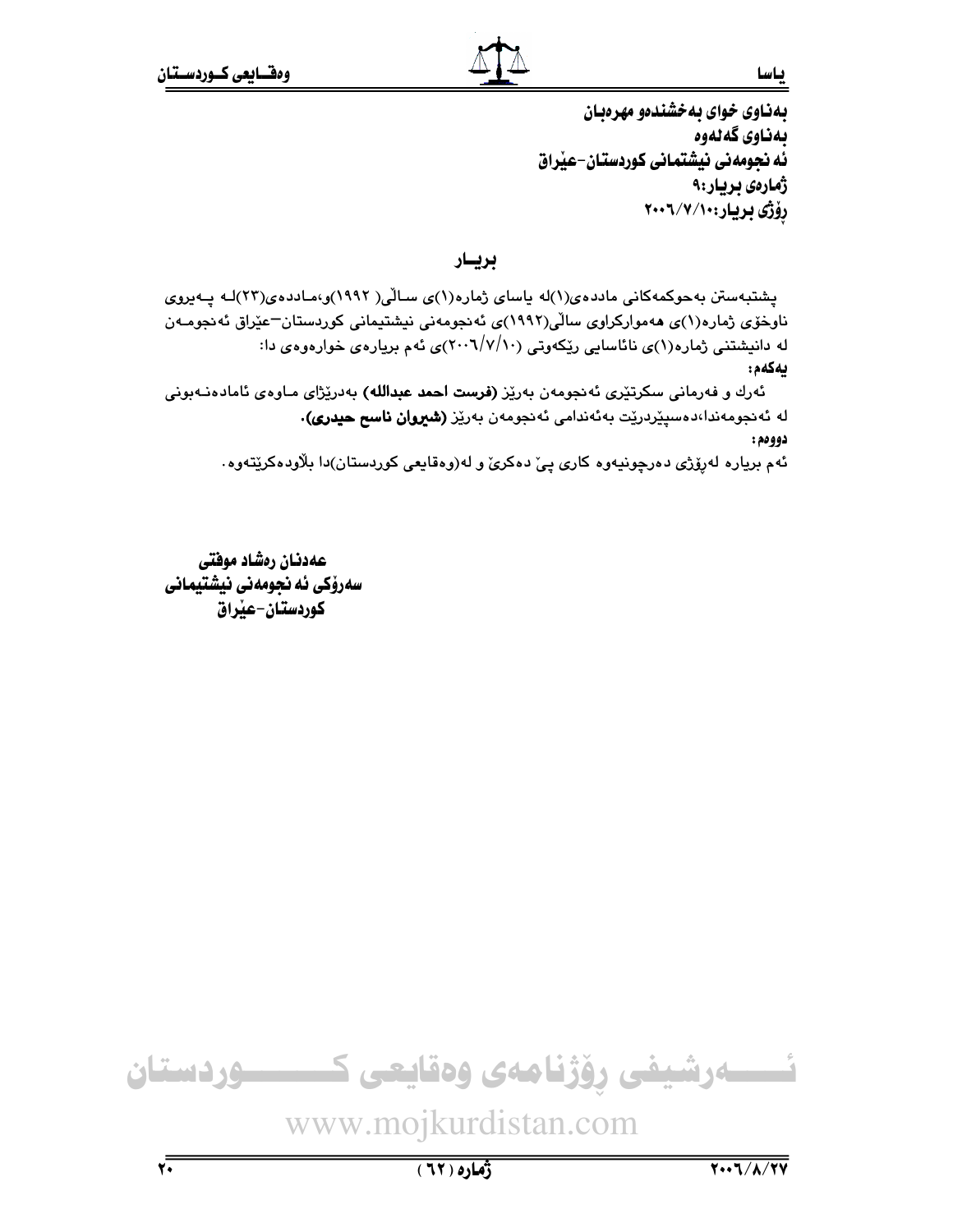وهزارهتي دارايسي و ئـابسووري بەرپوەبەرايەتى گشتى ديــوان بەرێوبەرايەتى خۆيسەتى مَيْژُوو: ۲۰۰٦/۷/۱۳

بهيان ژماره (١)

بهیێی ماددهی چوارهم برگهی دووهم له یاسای وهزارهتی دارایی و ئابوری ههریمی کوردستان ژماره (۱۳)ی سالّی (۱۹۹۲)وه بهپێی ئهو دهسهلاّتهی پێمان دراوه بریاماندا به:

(کردنی بنکەی گومرگی فړۆکەخانەی ھەولێری نێودەوڵەتی بە بەړێوەبەرايەتی گـومرگی فړۆکەخانـەی ھەولێرى نێودەوڵەتى).

ســەركيس ئـاغـاجـان مـامەندۆ وهزيسري دارايي و ئـابسـوري

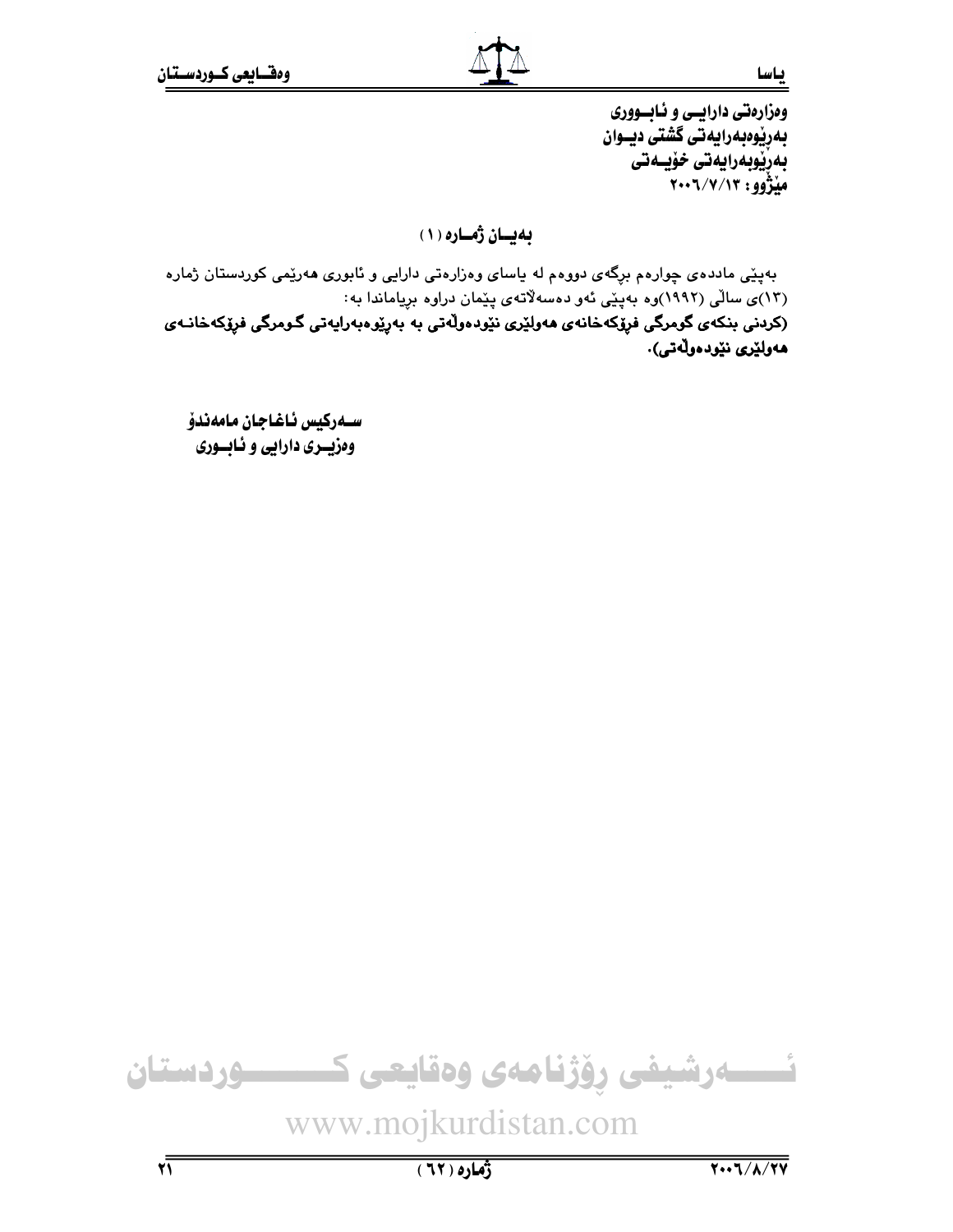بسم الله الرحمن الرحيـم ياسم الشّعب رئاسة اقليم كوردستان – العـراق

اســتنادا لحكم الفقرة (١) من المادة(٥٦) من القانون رقم(١)لسنة ١٩٩٢ المعدل وبناءًا على ما عرضه مجلس وزراء اقليم كوردستان - العراق، قرر المجلس الوطني لكوردستان- العراق بجلســــته المرقمة (١٥) والمنعقدة في ٤/ ٧/ ٢٠٠٦ تشريع القانون الآتي:

> قانون رقم ( ٤ ) لسنة ٢٠٠٦ قانــون الاسـتثمـار في اقليم كـوردسـتـان – الـعــراق

> > الهياب الأول الأحكام العامة

الفصل الأول التعاريف

المسادة الأولى: يقصد بالتعابير الآتية المعاني المبينة ازاءها: أولاً– الاقليم: اقليم كوردستان— العراق. **ثاني**اً– الحكومة: حكومة الاقليم. **ثالثــ**اً – المجلس: المجلس الأعلى للاستثمار. **رابعــ**أ – الرئيس: رئيس المجلس الأعلى للاستثمار. خامســاً – الهيئة: هيئة الاستثمار في الاقليم. سادسـاً– رئيس الهيئة: رئيس هيئة الاستثمار. **سـابِع**اً- المشروع: أي نشاط اقتصادي أو مشروع استثماري يقيمه شخص طبيعي أو معنوي على أرض مخصصة له وبرأس مال وطني أو أجنبي تنطبق عليه أحكام هذا القانون والأنظمة والتعليمات الصادرة بمقتضاه. **ثامنا**ً– الضرائب و الرسوم: وتشمل جميع أنواع الضرائب و الرسوم المقررة بموجب التشريعات النافذة. **تــاسف**ــ المستثمر: الشخص الطبيعي أو المعنوى الذي يستثمر أمواله في الاقليم وفق أحكام هذا القانون وطنيا أم أجنبيا. عاشراً- الجهات المختصة: تشمل جميع الجهات الحكومية المسؤولة عن القطاع الذي يتعلق بشؤون المشروع. حـادي عشر– المال المستثمر: القيمة المقدرة بالعملة الوطنية أو الأجنبية المستثمرة في المشروع. ثاني عشر- رأس المال الأجنبي: هو ما يســتثمره المستثمر من أموال نقدية أو عينية أو حقوق لها قيمة مالية في الاقليم.

> الفصل الثسانى محسالات الاستثنقار

١٤]ادة( الثَّانِية ): \* تطبق احكام هذا القانون على المشاريع التي توافق عليها الهيئة. في احد القطاعات التالية: مسؤول النسسا في أولاً: الصناعات التحويلية والكهرباء والخدمات المرتبطة بهمل. ثانياً: الزراعة بشقيها النباتلي لى الحكواتل والغابات والخدمات (لِمَرْتِبْلِطَةَ بِهَلا WWW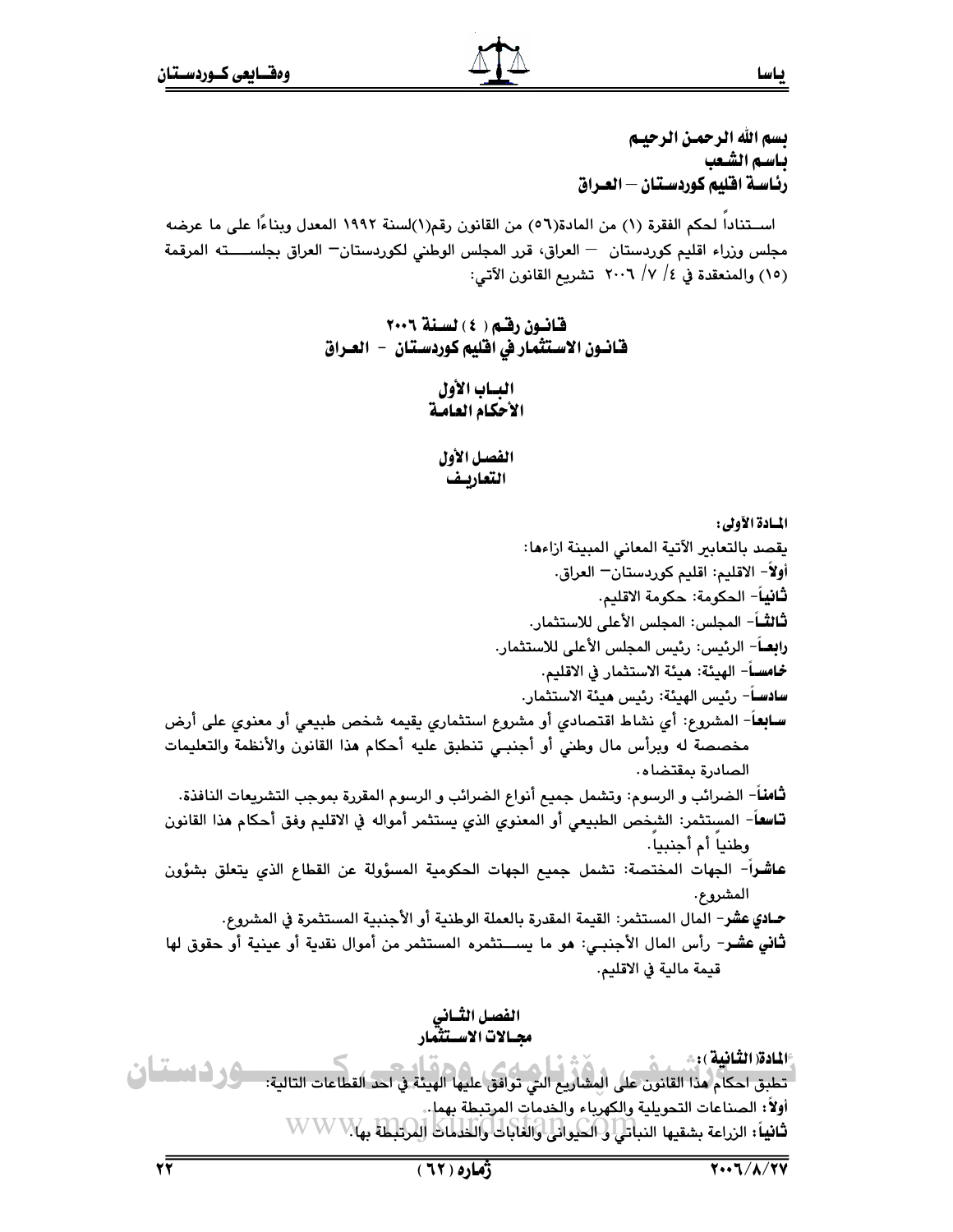ثَـالثَّـاً: الفنادق والمشاريـع السياحية والترفيهية ومدن الالعاب. **رابعاً:** الصحة والبيئة. خامساً: الابحاث العلمية و التكنولوجية، وتكنولوجيا المعلومات. سادساً: النقل والاتصالات الحديثة. سابعاً: البنوك وشركات التأمين و المؤسسات المالية الاخرى. **ثـّامنـ**اً: مشاريـع البنـية التحتية، ومنها مشاريـع البنـاء، الاعمار، الاسكان، الطرق والجسور، سكك الحديد، المطارات ، و الرى والسدود. **تـاسفـ**أ: المناطق الـحرة والاسواق التجارية المعاصرة والخدمات الاستشارية المرتبطة بها ـ عاشراً: التعليم بجميع مراحله في اطار السياسة التعليمية للاقليم. حمادي عشر: اي مشروع في أي قطاع اخر يقرر المجلس الموافقة على شموله باحكام هذا القانون.

# الفصل الثالث معاملة المستثمر الأجنبي

المادة ( الثَّنالثَّة ) :

ياسا

يعامل المستثمر والرأسمال الأجنبـى كالمستثمر والرأسمال الوطني، ويكون للمستثمر الأجنبـي الحق في امتلاك كامل رأس مال أي مشروع يقيمه في الاقليم بموجب هذا القانون.

# الفصل الرابسع

المادة( الرائعة ):

- أولاً: تقوم الهيئة بالتنسيق مع الوزارات و الدوائر المعنية بتحديد المواقع التي تخصص للمشاريع الاستثمارية في كل محافظة والتي ستقام مستقبلا وفقا لهذا القانون و تؤشر على صور قيودها بان هذه المواقع مخصصة لاغراض الهيئة.
- ثانياً: تقوم الدوائر ذات العلاقة وبالتنـسيق مـم الهيئـة بتحديـد وتخـصيص مايحتـاج اليـه المـشروع مـن الاراضي ضمن التصميم الاساسي داخل المدن وخارجها عن طريق الايجار او المساطحة وبسعر تشجيعي وفق ضوابط تضعها الهيئة استثناءً من احكام قانون بيـع و ايجـار امـوال الدولـة النافـذ في الاقليم.
- **ثالثاً:** للمجلس وبناءً على اقتراح الهيئة تمليك الاراضي التي تخصص للمشاريع الاستراتيجية بسعر تشجيعي تقترحه الهيئة، أو بدون بدل، على ان تراعى طبيعة المشروع واهميته ومقتضيات المصلحة العامة عند التمليك، وذلك استثناءً من أحكام قانون بيع وايجار اموال الدولة النافذ في الاقليم.
- **رابعــا:** يتم وضـع اشارة عدم التصرف على الاراضـى التي تخصص للمشاريع الاستثمارية ل*دى* دوائر التسجيل العقاري المختصة ولا يتم رفعها الا بموافقة تحريرية من الهيئة بعد قيام المستثمر بتنفيذ جميع التزاماته .

خمامساً: للهيئة ولضمان تحقيق اهدافها صلاحية تملك الاراضي المملوكة للدولة ملكا صرفا بدون بدل وتملك الاراّضي المملوكة للدوَّلة المثقلة بالجقوق التّطاوفية بعر اطفاء الحقوق التصرفية عليها ً إمن وتعويض اصحابها تعويضاً عادلاً ومناسباً بموجب القوانين والانظمة والتعليمات المرعية بهذا www.moikurdistan.com الخصوص.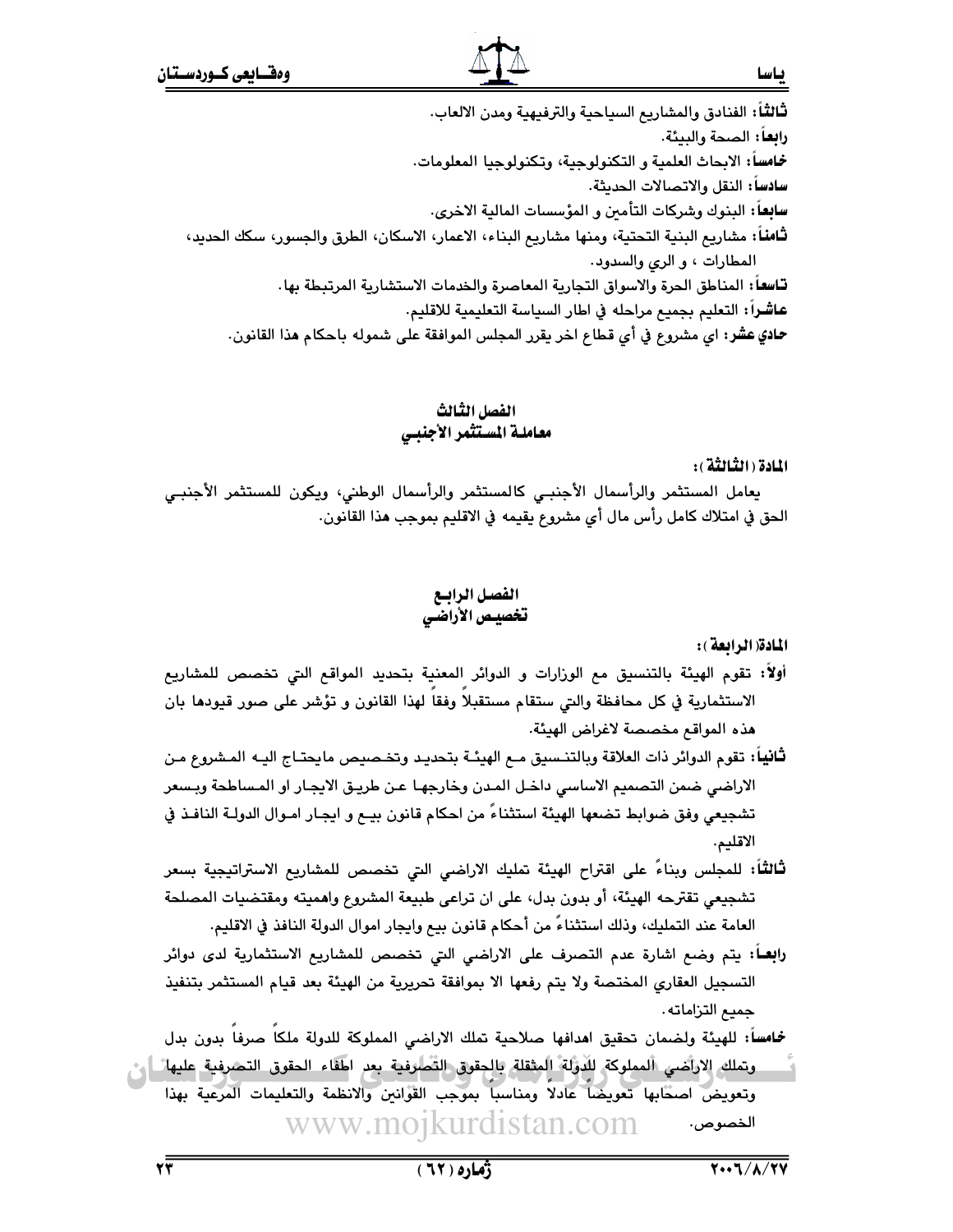سادساً: للمستثمر شراء واستئجار الاراضى والعقارات اللازمة لتأسيس وتوسيع وتنويع وتطوير المشروع وفق احكام هذا القانون في حدود المساحة والمدة التي تقدر في ضوء اهداف المشروع والحاجة الفعلية مع مراعاة احكام الفقرة (ثالثا) من هذه المادة. **سابعاً:** يتم افراز الاراضـي اللازمة للمشاريـع الاستثمارية الـتي ستقام وفق احكام هذا القانون في حدود المساحة التي تقدر في ضوء اهداف المشروع والحاجة الفعلية لها وفقا لضوابط خاصة توضع من قبل الهيئة استثناءا من الاحكام المرعية بهذا الخصوص. **ثَّامناً:** يخضع تغيير موقع المشروع الى نفس اسس و ضوابط تخصيص الموقع للمشروع لأول مرة. **تاسعاً:** تقوم الجهات المختصة وبالتنسيق مع الهيئة بتوفير الخدمات العامة من المياه والكهرباء والمجاري والطرق العامة والاتصالات وغيرها الى حدود المشروع، على ان تخصص لهذا الغرض المبالغ اللازمة في الميزانية. عاشراً: اضافة الى ما يتمتم به المستثمر الاجنبي من حق بتملك واستئجار الاراضى والسيارات الانتاجية وفق احكام هذا القانون، يحق له ان يشتري او يستأجر لصالح مشروعه الاستثماري عقارات سكنية وسيارات غير انتاجية بما يتطلبه المشروع بعد موافقة الهيئة على ذلك ووفق ضوابط توضع من قبل الهيئة لهذا الغرض.

# البساب الثانى الاعفاءات والالتزامات

## الفصل الاول الاعفاءات الضريبيـة والكمركيـة

المادة ( الخامسة ):

- أولا: يعفي المشروع من جميع الضرائب والرسوم غير الكمركية لمدة (١٠) عشر سنوات اعتبارا من تاريخ بدء المشروع بتقديم الخدمات او تاريخ الانتاج الفعلي.
- **ثَّانيا: تعف**ى الالات والاجهزة والمعدات والاليات والمكائن المستوردة للمشروع من الضرائب والرسوم وشرط الحصول على اجازة الاستيراد، على ان يتم ادخالها عن طريق المعابر الحدودية للاقليم خلال سنتين من تاريخ الموافقة على قوائمها من قبل رئيس الهيئة وان تستخدم لاغراض المشروع حصرا وبعكسه لاتشملها هذه الاعفاءات ويلزم المستثمر بدفع الضريبة ويعاقب بغرامة قدرها ضعف مبلغ الضريبة المستحقة.
- ثْنَالثْنَا: تعفي قطع الغيار المستوردة للمشروع من الضرائب والرســـوم على ان لا تزيد قيمتها عن (١٥٪) من قيمة المكائن والمعدات، وذلك بقرار مسبق من رئيس الهيئة بالموافقة على قوائمها و كمياتها.
- رابصًا: تعفَّى الالات والاجهزة والمكائن والاليات والعدد اللازمة لتوسيع المشروع أو تطويره او تحديثه من الضرائب والرسوم.
- **خماسا: تعفي ا**لمواد الاولية المستوردة للانتاج من الرسوم الكمركية لمدة (٥)خمس سنوات على ان تحدد انواع وكميات هذه المواد من قبل الهيئة مع اعطاء الاولوية لاستخدام المواد الاولية المحلية المتوفرة و الملائمة للمشروع الاستثماري كما ونوعا.
- سادساً: يحق للمستثمر وفق احكام هذا القانون استيراد جميع احتياجات مشروعه، ومنها الآلات والآليات والاجهزة والمعدات، وتعفى هذه المستوردات من جميع الرسوم الكمركية الداخلة من المعابر الحدودية للاقليم شريطة استخدامها حضبرا لأغراض المشروع فسأصحبني <u>سوردستان</u>

www.mojkurdistan.com

ياسا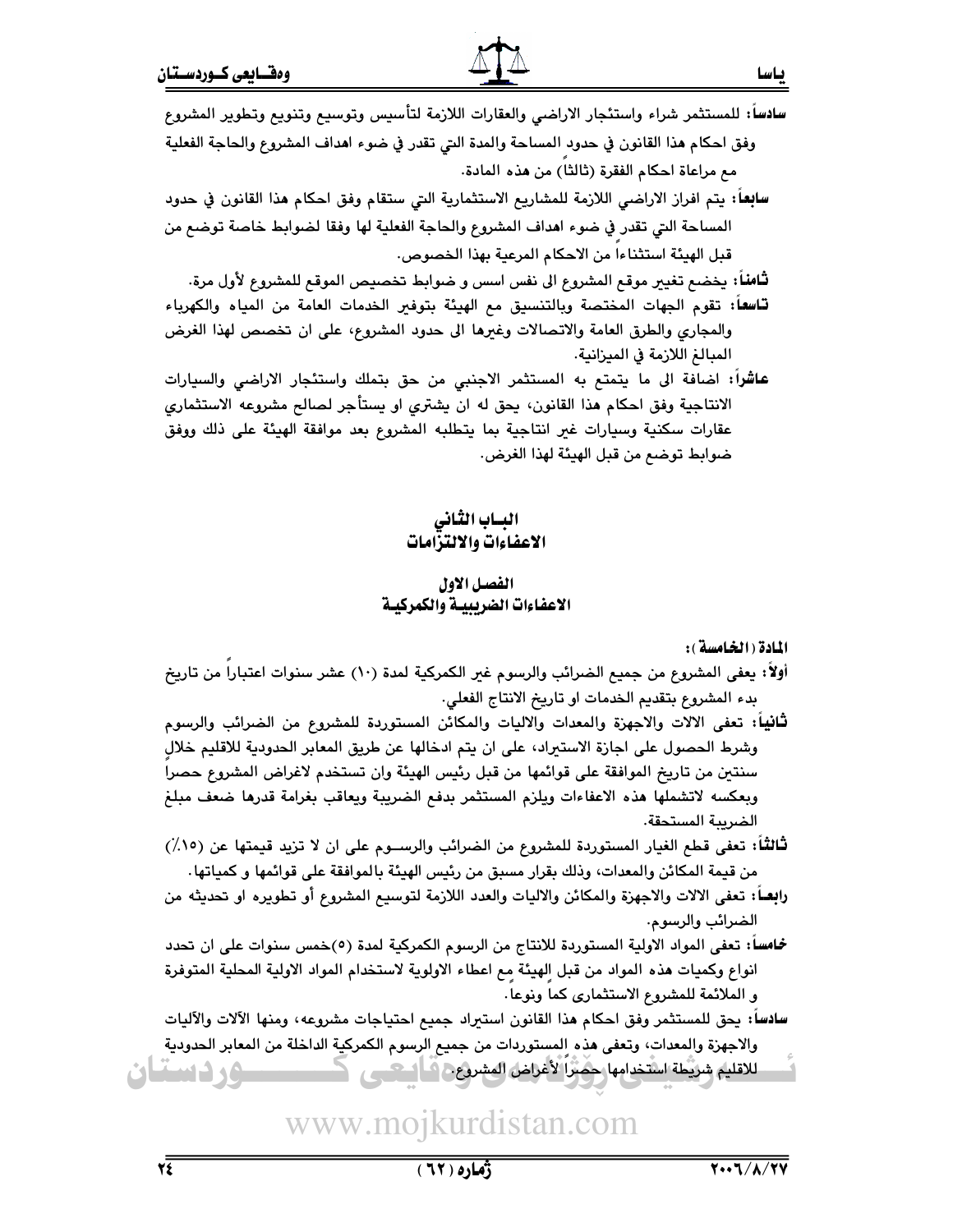# الفصل الثانى اعفساءات اضافيسة

المادة ( السادسة ):

- أولاً: للهيئة وفقا لمقتضيات المصلحة العامة في الاقليم منح حوافز وتسهيلات اضافية للمشاريع الاستثمارية المجازة وفق احكام هذا القانون والتى تتوافر فيها إحدى السمتين التاليتين وذلك وفق ضوابط تضعها الهيئة لهذا الغرض:
	- ١) المشاريع التي تقام في المناطق الاقل نموا في الاقليم.
	- ٢) المشاريع المشتركة بين المستثمر الوطني والأجنبـي.
- **ثانياً:** للهيئة منح المشاريع الاستثمارية الخدمية التي تؤسس وفق احكام هذا القانون وحسب طبيعتها و خصوصا مشاريع الفنادق و المستشفيات والمدن السياحية والجامعات و المدارس اعفاءات اضافية من الرسوم لمشترياتها من الاثاث والمفروشات واللوازم لأغراض التحديث و التجديد مرة كل (٣ ثلاث سنوات)، على أن يتم ادخالها الى الاقليم واستعمالها في المشروع حصرا خلال سنة واحدة من تاريخ صدور موافقة رئيس الهيئة على قوائم المشتريات وكمياتها .

## الفصل الثالث الضمانات القانونيسة

المادة (السابعة):

- أولاً: للمستثمر ان يؤمن على مشروعه الاستثماري من قبل اية شركة تأمين أجنبية أو وطنية يعتبرها ملائمة، ويتم بموجبه تأمين كافة جوانب العمليات التي يقوم بها.
- **ثانيا:** للمستثمر استخدام الايدي العاملة المحلية والاجنبية اللازمة للمشروع مع اعطاء الاولوية الى الايدي العاملة المحلية وفقا للقوانين النافذة في الاقليم.
	- لثَّالثَّا: يسمح للمستثمر الأجنبـي ان يحول الى الخارج ارباح وفوائد راسماله وفق احكام هذا القانون.
- **رابعــاً:** يحق للعاملين غير العراقيين في المشروع والمتعاملين معهم في خارج الاقليم تحويل مستحقاتهم واجورهم الى الخارج وفق القوانين النافذة.
- خامساً: للمستثمر الاجنبـي الحق في اعادة راسماله الى الخارج عند تصفية المشروع او التصرف فيه بما لايتعارض مع احكام القوانين والاجراءات الكمركية والضريبية المعمول بها.
- سادساً: للمستثمر تحويل استثماره كلا أو جزءا الى مستثمر أجنبـي آخر او الى مستثمر وطني او التنازل عن المشروع لشريكه بموافقة الهيئة ويحل المستثمر الجديد محل المستثمر السابق فى الحقوق والالتزامات الناشئة عن المشروع .
- **سابعا:** يحق للمستثمر أن يفتح لصالح مشروعه المجاز وفق احكام هذا القانون حسابات مصرفية بالنقد الوطني أو الاجنبـي او كليهما لدى المصارف في الاقليم وخارجه .
- **ثَّامناً:** مم مراعاة القوانين النافذة بخصوص مجالس ادارة الشركات المساهمة، تعتبر المشروعات المسجلة طبقا لاحكام هذا القانون من مشروعات القطاع الخاص بغض النظر عن الشكل القانوني والطبيعة القانونية للاموال المساهمة فيها.
- **تاسعا:** يتمتع المستثمر بحسب هذا القانون بحقه في الاحتفاظ بسرية المعلومات الفنية والاقتصادية الخاصة بالمشروع وحفظ المبادرات الاستثمارية وذلك طبقا لاحكام القوانين والانظمة والتعليمات المعمول بها في الاقليم، ويعاقب كل من يفشى باية معلومات تكون بحوزته بحكم وظيفته وتتعلق
-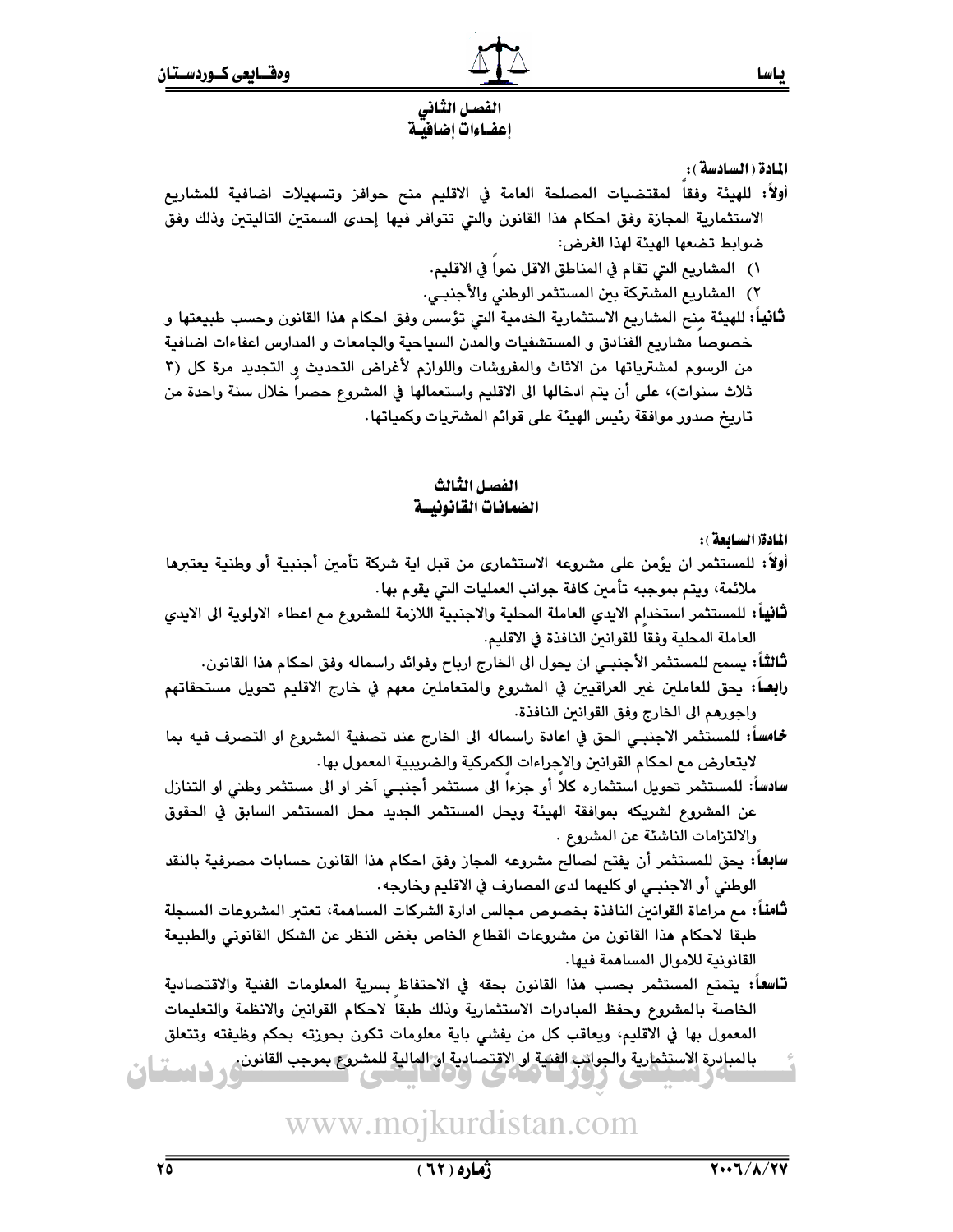# الفصل الرابيع الترامات المستثمر

المادة( الثَّامنة):

يلتزم المستثمر بما يلي: أولاً: تعريف مجال استثماره بخصوص المشــاريع المنجزة من قبله وبيان وضعه المالي والعقود التي نفذها . **ثَّانيا:** إبلاغ الهيئة باكمال المشروع وبدئه بتقديم الخدمات او الانتاج الفعلي.

ثالثاً: ابداء التسهيلات اللازمة لموظفىالهيئة المختصين فيما يتعلق بجمع واستحصال المعلومات الضرورية عن جوانب المشروع المختلفة لأغراض الهيئة.

- رابعاً: مسك سجلات خاصة بالمواد المستوردة للمشروع المعفاة من الرسوم الكمركية طبقاً لاحكام هذا القانون.
- خمامساً: المحافظة على سلامة البيئة والامن والصحة العامة والالتزام بنظم التقييس والسيطرة النوعية وفق المعايير الدولية.
	- سادساً: تدريب وتأهيل العمالة المحلية في المشروع.

# الفصل الخامس<br>الإجـراءات القانونيـة لـدى مخالفـة المستثمر

المادة ( التاسعة ):

- أولاً: لدى مخالفة المستثمر لأحكام هذا القانون او احدى فقرات العقد المبرم بينه وبين الجهات المختصة تقوم الهيئة بانذار المخالف وطلب الايقاف الفوري للنشاط المتسبب لحصول المخالفة وإمهاله مدة مناسبة تحددها الهيئة تتناســــب وطبيعة المخالفة لإزالتها مع اثارها.
- ثَانياً: في حالة اصرار المستثمر على عدم ايقاف وازالة اثار المخالفة وفق احكام الفقرة (أولا) اعلاه، تسترد منه الارض وتستملك الهيئة المنشأت المبنية عليها من قبل المستثمر (ان وجدت) وبقيمتها مستحقة القلع وفق القانون، ويتحمل دفع هذه القيمة المستثمر الجديد الذي تخصص له الارض لإكمال المشروع وفق أحكام هذا القانون، ويكون المخالف مسؤولا عن اي ضرر ينتج عن عدم قيامه بتنفيذ التزاماته.
- **ثالثاً:** اذا اجر المستثمر الارض المخصصة لمشروعه كلاً أو جزءاً من الباطن أو استغلها لغىر الاغراض التي خصصت من اجلها وبدون موافقة الهيئة فتسترد منه الارض او الجزء المؤجر أو المستغل لغير الغرض المحدد، ويدفع المستثمر ضعف اجر المثل عن مدة تاجيره للارض او استغلالها لغير الاغراض المخصصة لها ويتم استحصال المبلغ وفق احكام قانون تحصيل الديون الحكومية النافذ في الاقليم، وفي حالة استرداد الارض منه كليا يعامل المستثمر المخالف وفق احكام الفقرة (ثانيا) اعلاه فيما يتعلق بالمنشآت المبنية عليها وقت الاسترداد.

ےرشیفی رؤژنامەی وەقايعی ك ـــــوردستان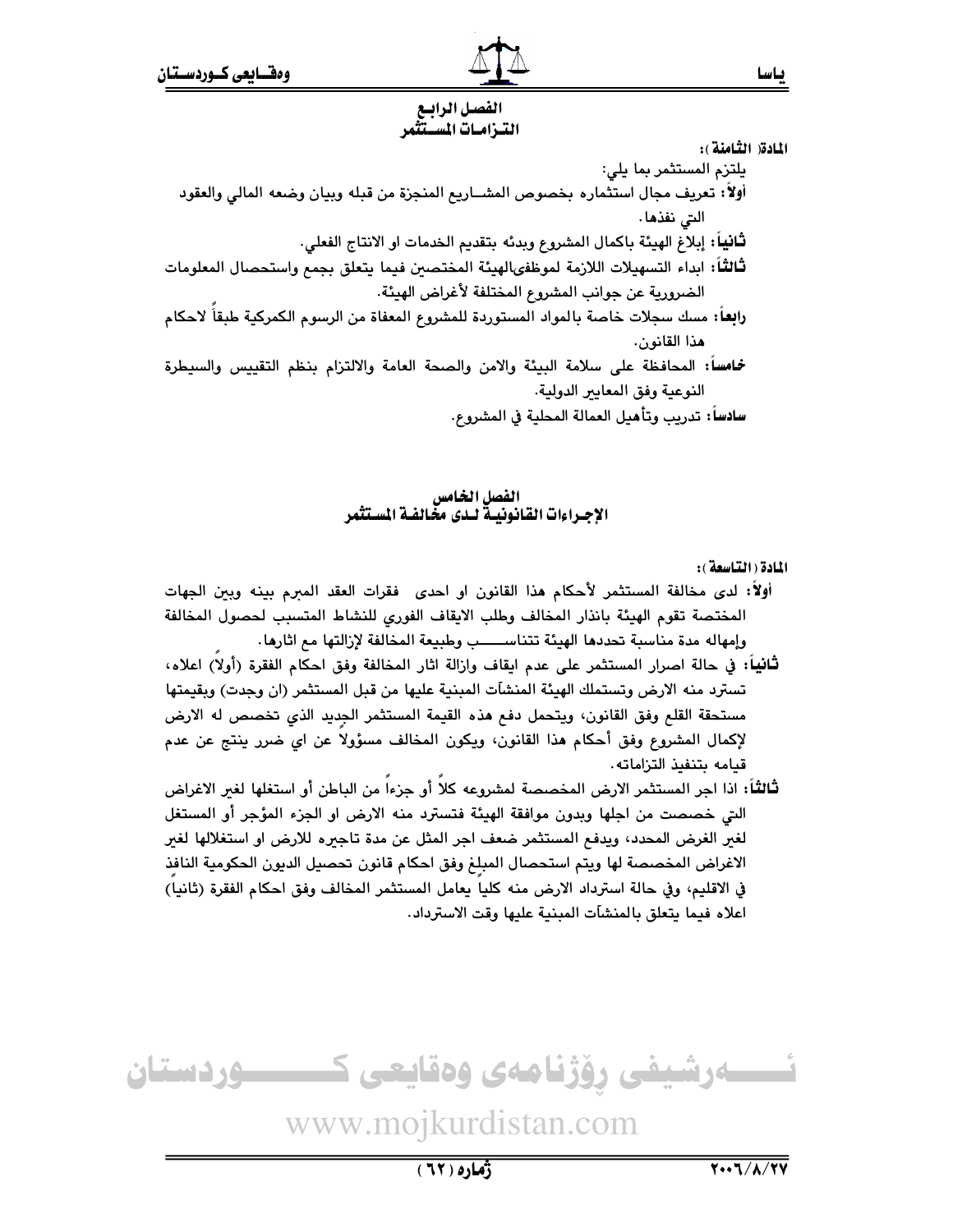## المساب الثسالث التشكيلات الاستثماريـة

# الفصل الاول<br>هيئة الاستثمار وتشكيلاتها و مهـامها

### المادة العاشرة):

أولاً: تشكل ميئة باسم(ميئة الاستثمار في اقليم كوردستان)وتكون لها شخصية معنوية واستقلال مالي وإداري ولها القيام بجميع التصرفات القانونية اللازمة لأغراض تنفيذ أحكام هذا القانون. **ثانيا:** يكون للهيئة رئيس بدرجة وزير وله حقوق وصلاحيات الوزير وهو المسؤول عن توجيه أعمالها والإشراف والرقابة على نشاطاتها وكل ما له علاقة بمهام الهيئة وسائر شؤونها وترتبط به الدوائر التالية: ١) دائرة الدراسات والمعلومات . ٢) دائرة ترويج وتقييم وإجازة المشاريع. ٣) \_دائرة الشؤون القانونية والإدارية والمالية. ٤) دائرة المدن والمناطق الصناعية. ثَّالثَّاً: يكون مقر الهيئة في أربيل عاصمة الاقليم ولها فتح فروع في محافظات اقليم كوردستان يدير كلا منها موظف بدرجة مدير عام. را**بعــا:** للهيئـة استحداث أقسام وشعب ودمجها أو إلغائها عند الاقتضاء. خمامساً: تحدد تشكيلات دوائر الهيئة وفروعها ومهامها وصلاحياتها بنظام تضعه الهيئة ويصادق عليه المجلس. سادسا: تتولى الهيئة تهيئة البيئة الملائمة للاستثمار بما يؤدي إلى تحقيق التنمية الاقتصادية في الاقليم وإعداد الاستراتيجيات والخطط والسياسات الاستثمارية وعرضها على المجلس لغرض المصــادقة عليها و إجراء التنســــــيق بين فروعها في محافظات الاقليم. المادة( الحادية عشرة): يشترط في من يشغل وظائف رئيس الهيئة والمدراء العامين ما يلي: أولاً: أن يكون حاصلا على شهادة جامعية أولية على الأقل ذات علاقة بالوظيفة التي يشغلها. **ثَّانياً:** أن يكون من ذوي الخبرة ومارس العمل في مجال الاختصــــــــاص لمدة لاتقل عن سبع سنوات. المادة( الثانية عشرة): تكون القرارات الصادرة عن المجلس بخصوص المشاريع الاستثمارية ملزمة لجميع الوزارات والمؤسسات والدوائر المعنية في الاقليم لأغراض هذا القانون. المادة( الثّالثّة عشرة): لرئيس الهيئة التعاقد مع الأشخاص الطبيعية أو المعنوية داخل الاقليم أو خارجه للقيام بالمهام

والواجبات التي توكل إليهم لتحقيق أهداف الهيئة، وتحدد حقوقهم والتزاماتهم من قبل رئيس الهيئة.

الفصل الثـاني<br>المجلس الأعلـى للاسـتثمار

المادة( الرابعة عشرة):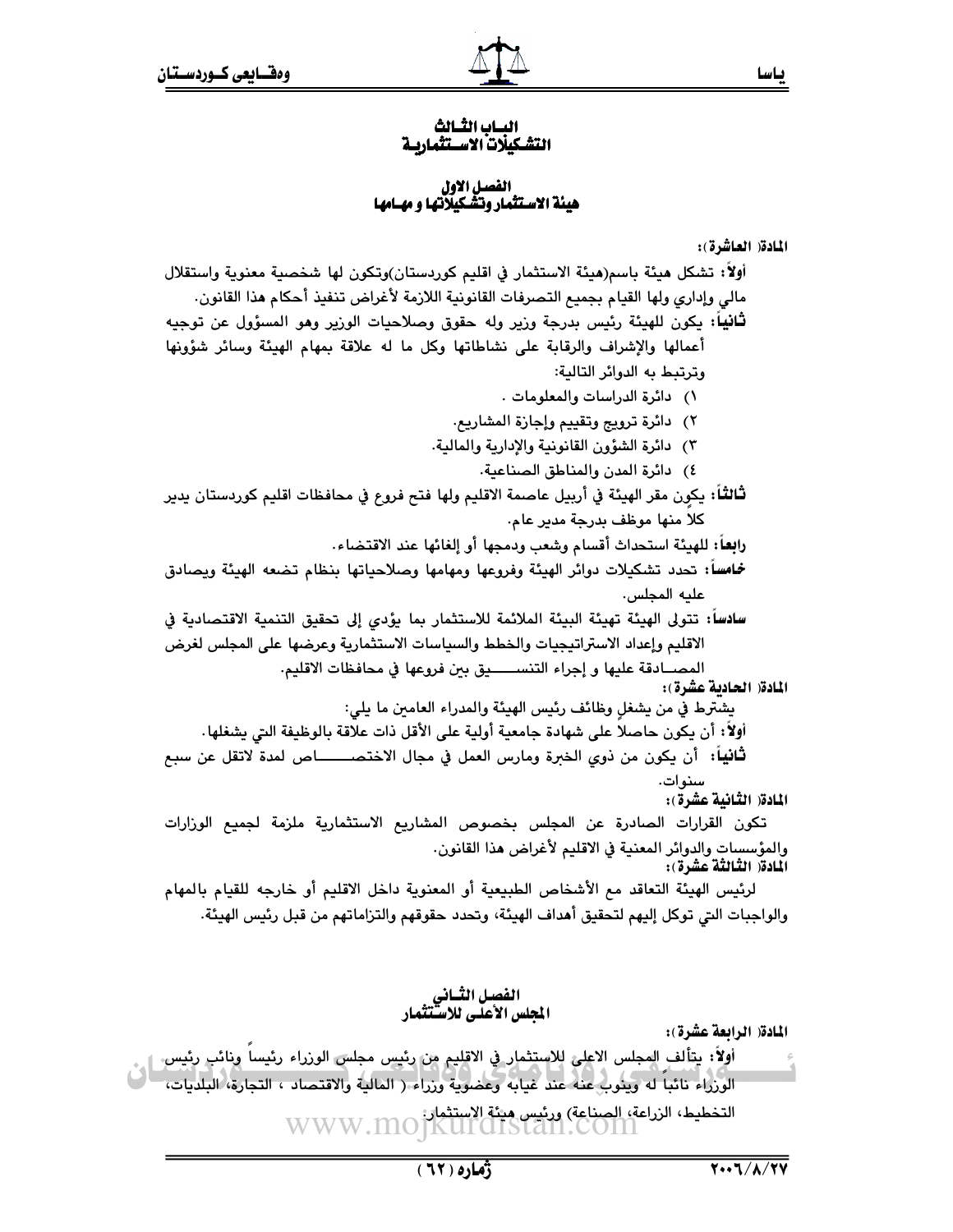- ثانياً : ١) رئيس المجلس دعوة أي وزير آخر للاشتراك في اجتماعات المجلس لأي مشروع يخص وزارته . ٢) لرئيس المجلس دعوة ممثلي القطاع الخاص المعنى بالمشروع. ٢) يقوم المجلس بوضع نظام داخلي له بكيفية انعقاد المجلس واتخاذ القرارات فيه. لثًالثُلَا: يمارس المجلس الصلاحيات الاتية: ١) وضع السياسات والاستراتيجيات المتعلقة بالاستثمار والتي تقترح من قبل الهيئة في اطار السياسة العامة للاقليم. ٢) الموافقة على خطط وبرامج نشاط الهيئة في اطار الخطة العامة للاقليم.
- ٣) النظر في التقارير الدورية التي يقدمها رئيس الهيئة عن سير العمل في الهيئة والمسائل المتعلقة باوضاع ومناخ الاستثمار في الاقليم واتخاذ ما يلزم بشأنها.
	- ٤) النظر في المركز المالي للهيئة والموافقة على مشروع ميزانيتها السنوية.
- ٥) الموافقة على عقد القروض والتسهيلات الائتمانية التي تقدم للهيئة بضمان الحكومة او المصارف او المؤسسات التمويلية المتخصصة طبقا للقواعد والنظم المقررة وعلى ان تقتصر اغراضها في تمويل الانشطة التي تقوم بها الهيئة في حدود اختصاصاتها.
- ٦) وضع نظام لرصد ومتابعة وتقييم اداء الاستثمارات الاجنبية للتعرف على اية عقبات قد تصادفها والعمل على التغلب عليها.
	- ٧) المصادقة على النظام الداخلي للهيئة.

الفصل الثسالث ميزانيـة الهيئــة

المادة( الخامسة عشرة):

للهيئة ميزانية ضمن الميزانية العامة لحكومة الاقليم.

البساب الرابسع<br>منسح الأجسازة والتحكيم الفصل الاول<br>إجــراءات منــج إجــازة المشــاريــع

المادة( السادسة عشرة):

أولاً: لغرض الاستفادة من الإعفاءات والمزايا الواردة في هذا القانون يجب أن يحصل المستثمر على إجازة تأسيس المشروع صادرة عن الهيئة.

- **ثَّانياً:** تمنح الهيئة إجازة التأسيس للمشروع بناءً على طلب يقدم إليها من قبل المستثمر وفق الشروط المعدة من قبل الهيئة، ويجب على الهيئة البت فيه خلال (٣٠)ثلاثين يوما من تاريخ استكمال المتطلبات والشروط الفنية والقانونية والاقتصادية وفق أحكام هذا القانون مع مراعاة الضوابط والمعايير التي تضعها الهيئة.
- لثَّالثَّاً: على الهيئةِ أن تستطلع آراء الجهات المختصة بشأن جدوى إصدار إجازة التأسيس،، وعلى تلك الجهات بيان رأيها بالموافقة أو الرفض أو طلب التعديل خلال مدة لاتتجاوز ثلاثين يوما من تاريخ = ( ) إِحالة الطَّلبِ إِلَيها من قبل الهيئة، ويعتبر عدم الرد بمثابة الموافقة، وفي حالة الرفض يجب أن يكون القرار مسببا. WWW.MO1KUrd1Stan.com

ياسا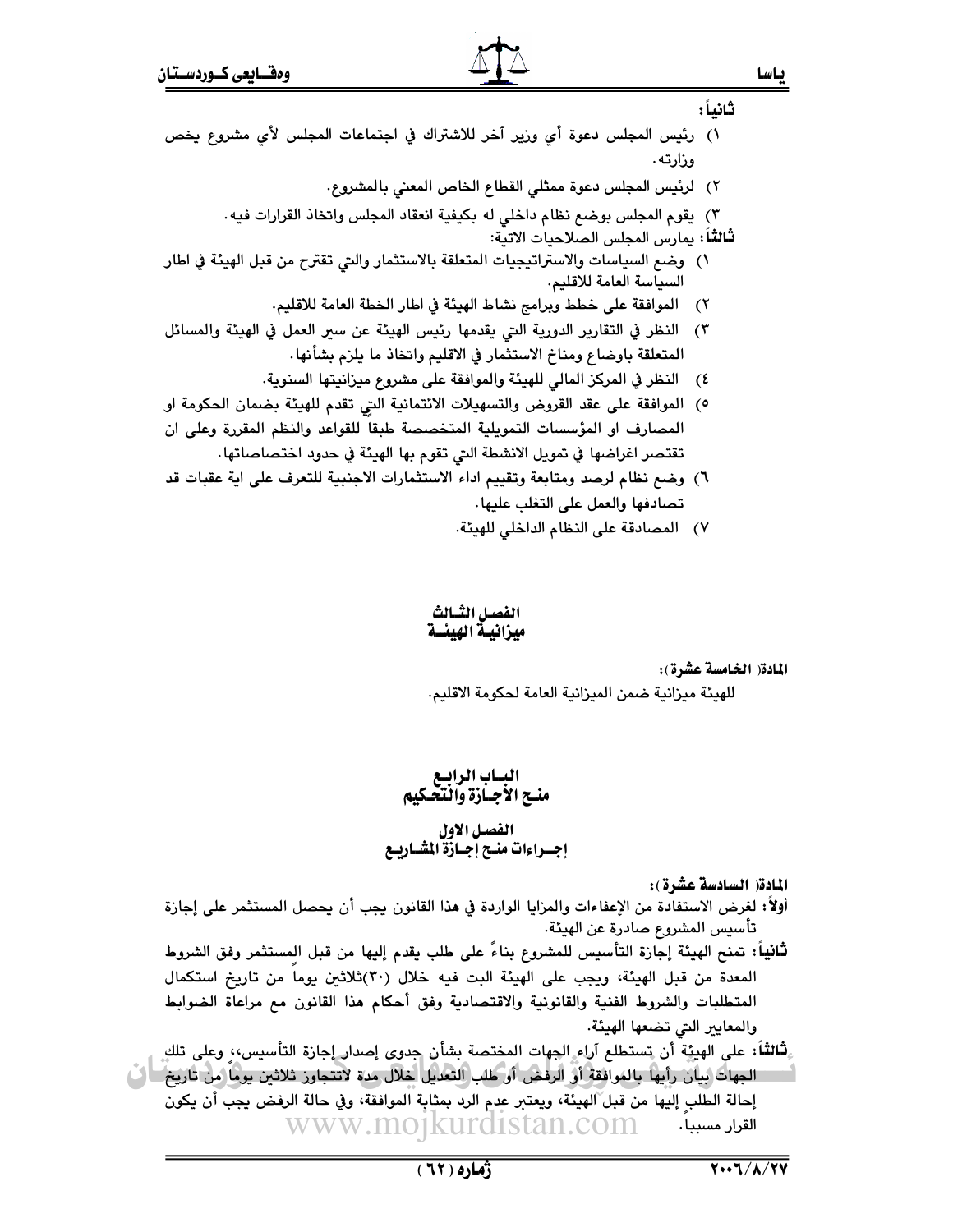**رابع**اً؛ عند رفض طلب التأســـيس لصاحب الطلب الاعتراض ل*دى* رئيس المجلس خلال مدة (١٥) خمسة عشــر يوما من تاريخ تبليغه بقرار الرفض ويبت رئيس المجلس في الاعتراض خلال مدة لاتتجاوز(٣٠) ثلاثين يوما ويكون قراره بهذا الخصوص نهائيا.

## الفصل الثسانى التحكيم

المادة( السائعة عشرة):

ياسا

حل المنازعات الاستثمارية وفق العقد المبرم بين الطرفين وعند عدم وجود فقرة فيه بهذا الخصوص تحل بطريقة ودية وبتراضى الطرفين وفي حالةٍ تعذر الحل الودي يجوز للطرفين اللجوء إلى التحكيم المبينة أحكامه في القوانين المرعية في الاقلِيم أو وفقا لأحكام تسوية المنازعات الواردة في أي من الاتفاقات الدولية أو الثنائية التي يكون العراق طرفا فيها.

## الفصل الثالث أحكسام ختساميسة

المادة( الثامنة عشرة):

أولاً: يلغي قرار رئاسة مجلس الوزراء/ ادارة السليمانية المرقم (٨٩) لسنة ٢٠٠٤ الخاص بتشجيع الاستثمار في اقليم كوردستان وتحل هيئة تشجيع الاستثمار وتشكيلاتها المؤلفة بموجب المادة (السادسة عشرة) من القرار المذكور وتؤول حقوقها والتزاماتها وممتلكاتها المنقولة وغير المنقولة كافة الى هيئة الاستثمار التي تشكل بموجب احكام هذا القانون.

**ثانياً:** تعتبر جميع المشاريع الاستثمارية التي اجيزت من قبل **م**يئة تشجيع الاستثمار المؤلفة بموجب القرار الملغى المشار اليه في الفقرة (أولا) اعلاه والمشاريع الاستثمارية التي اجيزت من قبل إدارة أربيل وفق القوانين النافذة مشاريع استثمارية قانونية وتستمر في التمتع بالامتيازات والحوافز الممنوحة لها.

**ثّالثًا:** تحال جميع المشاريع الاخرى التي هي في طور الدراسة والتقييم والتي لم يصدر بعد قرار نهائي من الهيئة الملغية باعتبارها مشاريع استثمارية الى هيئة الاستثمار المؤلفة بموجب احكام هذا القانون

وتستمر الدوائر المختصة في الهيئة باكمال الاجراءات التي اتخذت من قبل الهيئة الملغية. المادة( التاسعة عشرة):

لايجوز للمستثمر تملك الأراضي التي تحتوي على النفط والغاز أو أية ثروات معدنية ثمينة أو ثقيلة. المادة( العشرون ):

على المستثمر الذي يقوم بتنفيذ مشاريع استثمارية مساهمة تقديم الضمانات اللازمة لحماية أموال المساهمين وعلى الهيئة اتخاذ الإجراءات التأمينية والمصرفية اللازمة لضمان حقوقهم. المادة( الحادية والعشرون ):

تخضم حسابات الهيئة للتدقيق من قبل ديوان الرقابة المالية.

ِالْمَادَةِ( الثَّانِيةِ والعِشْرونِ ):

تخضع الحالات التي لم يرد بشأنها نص في هذا القانون للقواعد العامة الواردة في القوانين الأخرى ذات - ا ل العلاقة بشرط عدم تعارض أحكامها مع أحكام هذا القانون، وعند حصول التعارض تطبق أحكام هذا www.mojkurdistan.com القانون.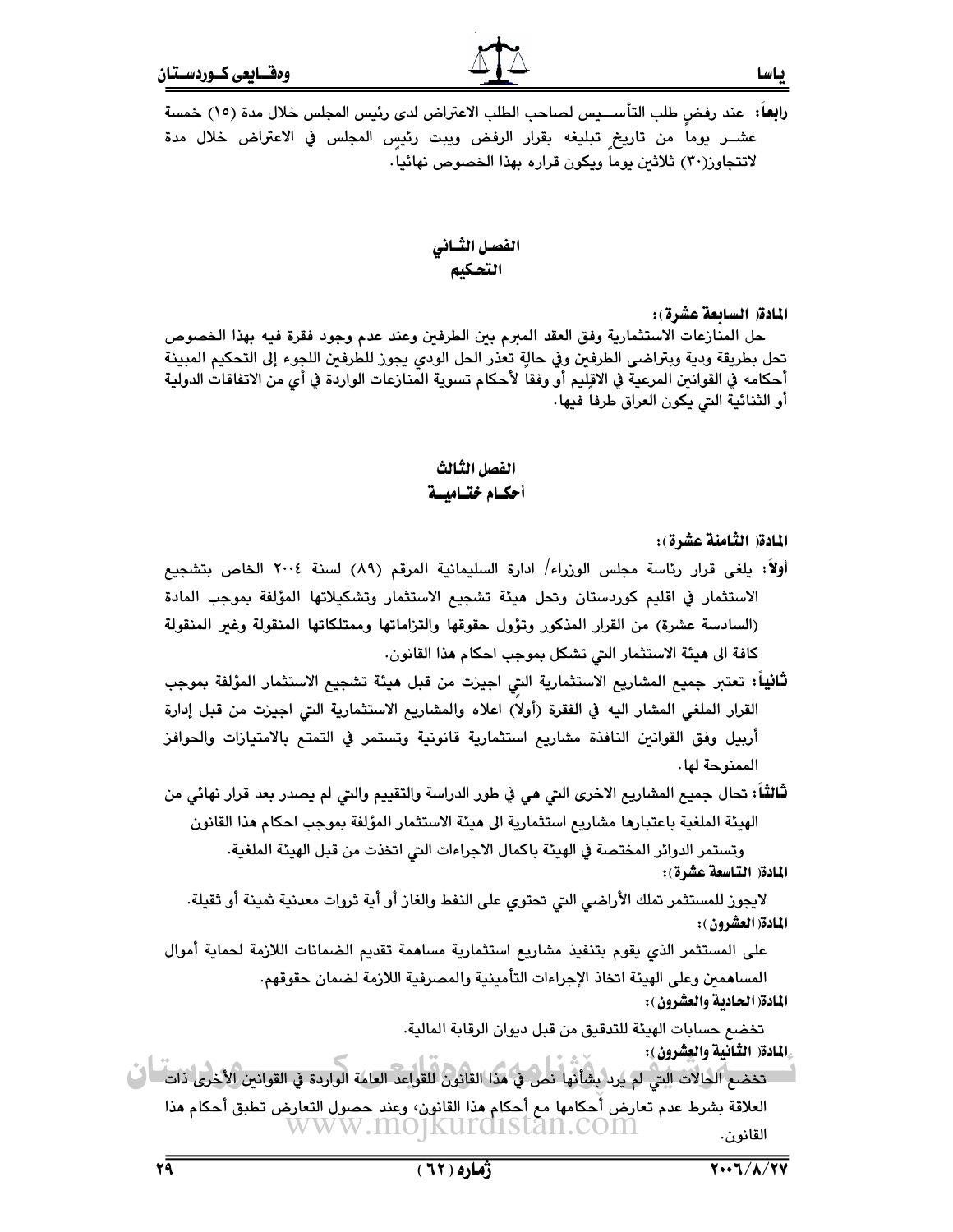المادة( الثّالثة والعشرون ):

ىياسا

لرئيس المجلس إصدار التعليمات اللازمة لتسهيل تنفيذ هذا القانون. المادة( الرابعة والعشرون):

على مجلس الوزراء والجهات ذات العلاقة تنفيذ أحكام هذا القانون.

المادة ( الخامسة والعشرون ) :

ينفذ هذا القانون اعتباراً من تاريخ إصداره وينشر في الجريدة الرسمية (وقائع كوردستان).

مسعود البارزاني رئيس افليم كوردستان – آلعراق

# الأسياب الموجية

بهدف خلق مناخ مشجع للاستثمار في اقليم كوردستان— العراق وازالة المعوقات القانونية وفسح المجال لتوظيف رأس المال الوطنى والاجنبى مجتمعاً أو منفرداً في المشاريع الاستثمارية بالشكل الذي يساهم في عملية التنمية الاقتصادية مساهمة فعالة وبغية منح تسهيلات وحوافز تشجيعية واعفاءات ضريبية لرؤوس الاموال المستثمرة ومن اجل ايجاد هيئة استثمارية مختصة لتنظيم الجوانب المختلفة لعمليات الاستثمار في الاقليم صدر هذا القانون.

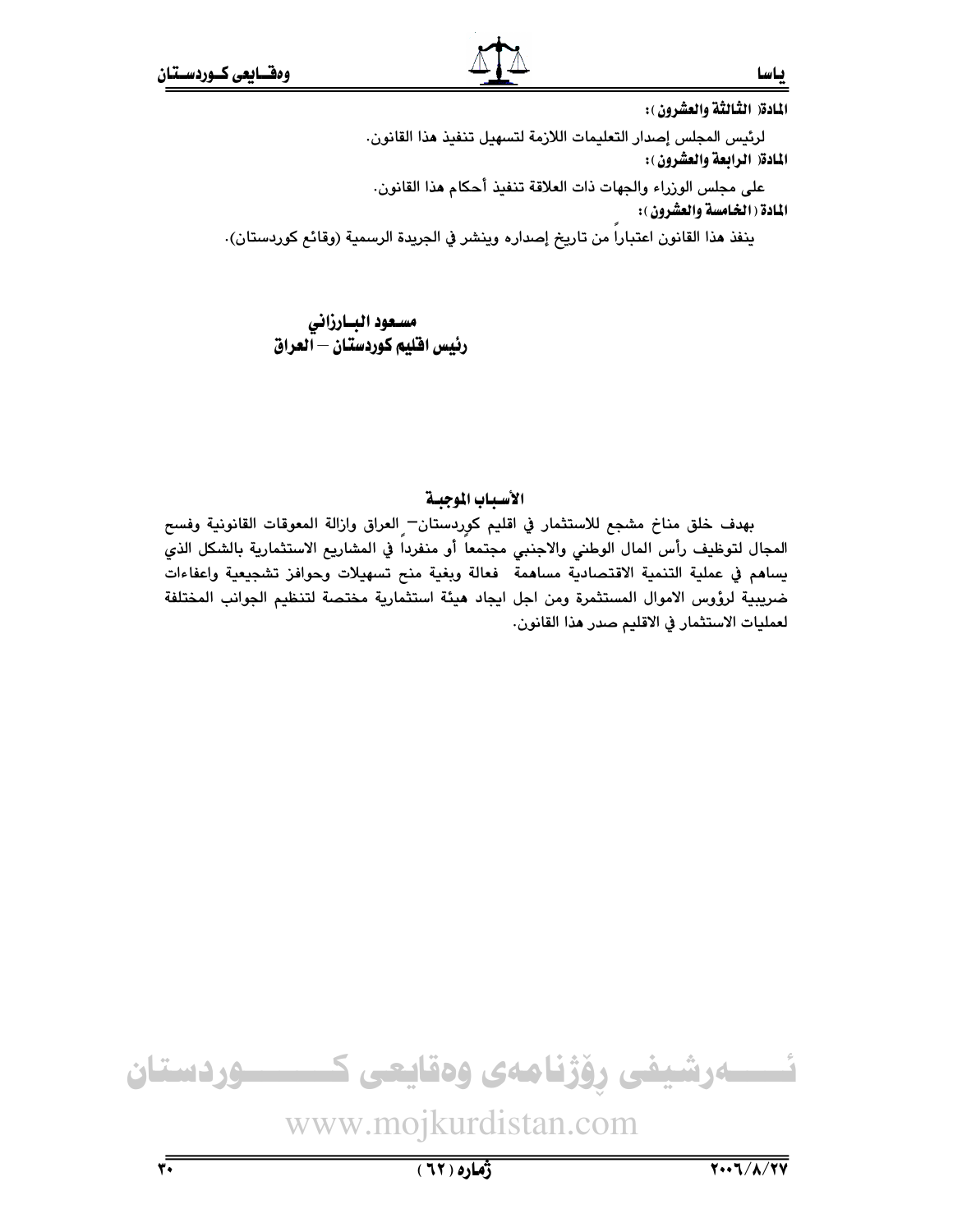ىياسا

بسم الله الرحمن الرحيم باسم الشعب رئاسة افليم كوردستان – العراق رقم القرار: ١ تاريخ القرار: ٢٠٠٦/١/٢٠٠٢

قىرار

بناءا على ما شرعه المجلس الـوطني لكوردسـتان - العـراق بجلسته الاسـتثنائية المنعقدة بتـاريخ ٢٠٠٦/١/٢١، استناداً لأحكام الفقرة (١) من المادة (٥٦) من القانون رقم (١) لسنة ١٩٩٢ المعدل والمـادة (٦) من النظام الداخلي للمجلس، وللصلاحية المخولة لنا بموجب المادة (١٠) من القـانون رقـم (١) لـسنة ٢٠٠٥، أصدرنا القرار الآتي:

**اولا** : تصديق الاتفاقية المبرمة بين قيادة الحزبين الاتحاد الوطني الكوردسـتاني والحـزب الـديمقراطي الكوردستاني والموقعة مئن قبل المسيدين مسعود البرزانيي - رئيس الحنزب التديمقراطي الكوردستاني والسيد جلال الطالباني الآمين العام للاتحـاد الـوطني الكوردسـتاني في ٢٠٠٦/١/٢١ بشأن توحيد إدارتى أربيل والسليمانية وتشكيل حكومة موحدة لاقليم كوردستان — العراق. **ثـَّانيا**ـ:تعتبر الاتفاقية المذكورة ملحقا بهذا القـرار ونافـذة بتاريخـه وينـشر القـرار في الجريـدة الرسميـة (وقائح کوردستان).

مسعود البارزانى رئيس افليم كوردستان — العراق

صدر في اربيل بتاريخ ٢٦/كانون الثاني/ ٢٠٠٦

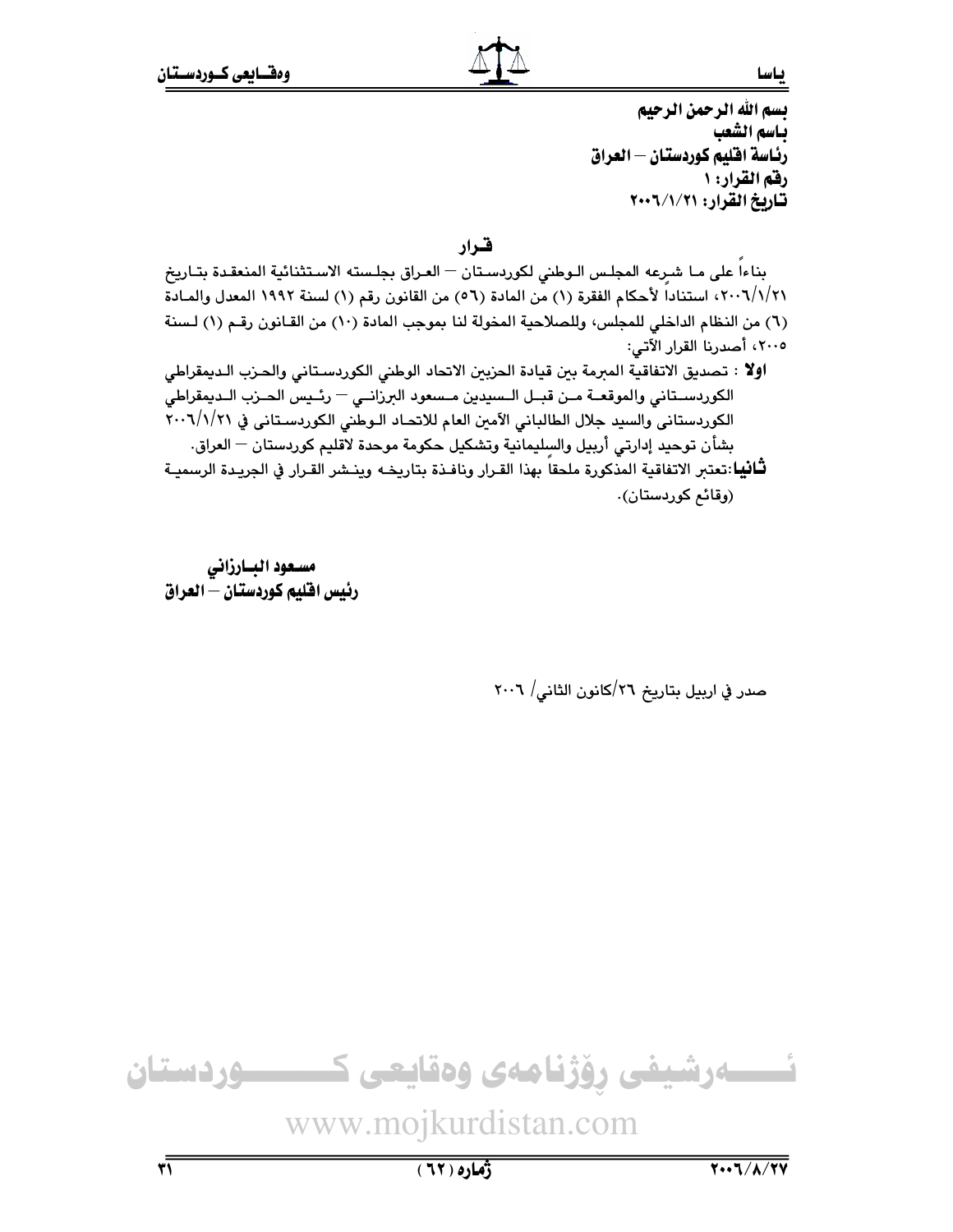# انتفافية إعادة توحيد حكومة افليم كوردستان

ان مقتضيات المصلحة العليا لشعب كوردستان اليـوم، تتطلب اكثـر مـن أي وقـت مـضي، أن يكـون ابنأؤه يدا واحدة، وصفا واحدا، لتوحيد طاقـاتهم وقـدراتهم، اكثـر فـأكثر لتجـاوز مـشاكل هـذه المرحلـة الحساسة والمصعرية لكوردستان والعراق، لأجل:

–إنجاز المرحلة جدية للديمقراطية والفيدرالية بنجاح وضمان مكاسب شعبنا التاريخية، وتحقيـق كافـة حقوقه المشروعة، عـن طريـق ترسـيـخ وتنفيـذ الدسـتور الـدائم للعـراق، وإقامـة عـراق ديمقراطـي فـدرالي حقيقى.

ومن أجل استعادة كركوك وخانقين وسنجار ومخمور وسائر المنـاطق المـستعربة الأخـرى الى أحـضان كوردستان وتطوير وتنمية التجربة الديمقراطية لكوردستان، وترسيخ الاستقرار والحريات بـشكل أفـضل، وإعادة توحيد وتثبيت حكومة اقليم كوردستان بشكل نهائي.

لـذا اتفـق الحـزب الـديمقراطي الكوردسـتاني والاتحـاد الـوطني الكوردسـتاني، وفـق مبـاديء الـشراكة والتوافق والتوازن والتحكيم على:

**اولا**: استحداث منصب بعنوان نائب رئيس الاقليم، في قانون رئاسة الاقليم، والذي سيكون نائبا لقائد العام لقوات ييشمرگه كوردستان، ويناط المنصب بالاتحاد الوطني الكوردستاني.

**لثَّانيا**ً: تسمية رئيس الوزراء ونائبه من قبل برلمـان كوردسـتان، وتكليفهمـا مـن قبـل رئـيس الاقلـيم لتشكيل وزارة مشتركة ويقدم رئيس مجلس الوزراء اسماء وزارته الى البرلمان.

**تـالثـًا**: ان يكون رئيس البرلمان من الاتحاد الوطني الكوردستاني، ويكون رئـيس مجلـس الـوزراء مـن الحزب الديمقراطي الكوردستاني و يستمران لغاية إجراء الانتخاب البرلمانيـة القادمـة نهايـة سـنة ٢٠٠٧، حيث يشترك الحزبان بقائمة واحدة، وبالتـساوي في الانتخابـات القادمـة، وحينئـذ يتـسلم اليارتي رئاسة البرلمان، ويتسلم الاتحاد رئاسة مجلس الوزراء، ويستمران لمدة سنتين، ومن ثـم تبادل الحزيان الرئاستين من جديد.

- وفي حالة عدم إجراء الانتخابـات في نهايـة سـنة ٢٠٠٧، وتوقــع تـأخر الانتخابـات، يـصار إلى التبـادل في منصبـي رئيس البرلمان ورئيس مجلس الوزراء.
- **رابِعا**: اعتبار مجلس الورراء مستقيلا في حالة انسحاب اي كتلة ورارية للاتحاد او اليارتي من المجلـس المشترك .

**خُـامساً**: ان تورع الحقائب الورارية على الشكل الآتي :

- أ¬وزارات (الداخلية ، العدل ، التربية ، الصحة ، الشؤون الاجتماعية ، الاوقاف ، مـصادر الميـاه ، النقل ، الاعمار ، التخطيط ، وحقوق الانسان ) تكون للاتحاد الوطني.
- بِ—وزارات ( الماليــة ، الييــشمرگه ، التعلــيم العــالي ، الزراعــة ، الـشهداء ، الثقافــة ، الكهربــاء ، المصادر الطبيعية ، البلديات ، الرياضة والشباب ، وزارة الاقليم لشؤون المناطق خارج الاقليم ) تكون للحزب الديموقراطي الكردستاني.

ج—الورارات الاخرى تكون للآحزاب الكوردستانية الاخرى .

د–تتحد الوزارات ( المالية ، الييشمرگه ، العدل ، الداخلية ) خلال مدة اقل من سنة.

- ولحين توحيد هذه الوزارات الاربع، يكون لكل وزارة منها وزير ووزير اقليم لـشؤون الـوزارة المعنيـة، كل لقسم الوزارة المكائن في منطقة سلطته .
- **سادسا**: ميزانية سنة ٢٠٠٦ بأن تدار كما هـو مقـرر، أمـا الحـصة الخاصـة بــ: (رئاسـة الاقلـيم، البرلمـان، مجلس الـوزارء، مجلـس القـضاء، وأي موضـوع مـشترك آخـر) فإنهـا ستخـصص بالتـساوي مـن الطرفين ومن ثم، وللسنوات القادمة، فان ميزانية اقليم كوردستان، وبعد إعدادها من قبـل حكومـة
- الاقليم الموحدة، فإنها ترفع إلى برلمان كوردستان للتصديق عليها، ومن ثم وحسب اتفاق الحكومة \_\_ الموحدة، تخصص للمناطق المختلفة بشكل يتناسب مم عدد سكان تلك المناطق.

**سابعاً**: تأسيس لجنة عليا تحت رقابة رئاسة الاقليم لإحلال الفؤسسات وإعادة توحيد أجهزة الأمـــــــــــن<br>المسا**بعاً**: تأسيس لجنة عليا تحت رقابة المساحد المساحد المساحد المساحد المسلحد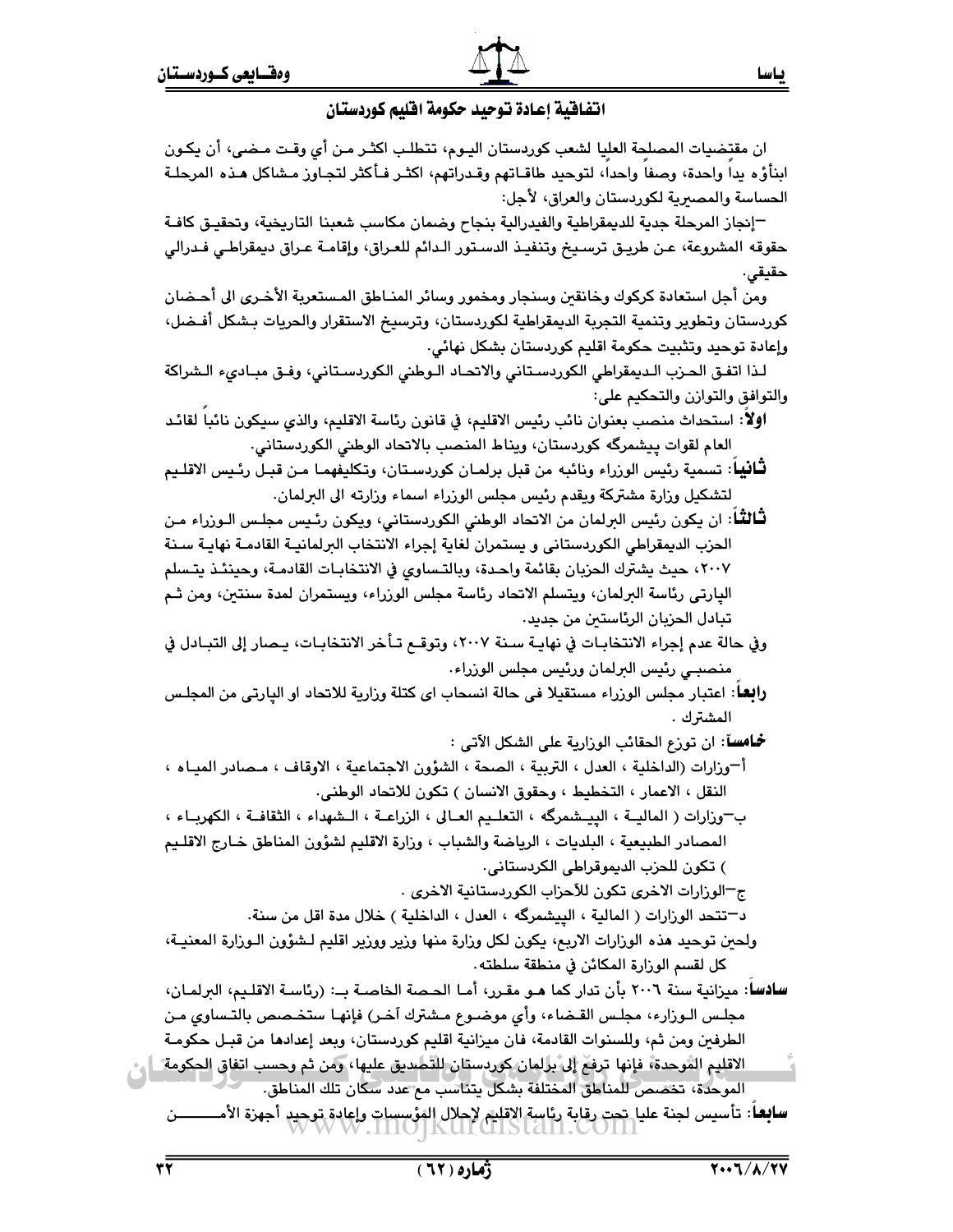- **ثـَّامنـ**اً: يكون تعيين ممثلي حكومة اقليم كوردستان في الخارج، باتفاق الطرفين، من قبـل رئـيس حكومـة الاقليم ونائبه.
- **تـّاسـمـ**اً: تأسـيس لجنــة مـشتركة مـن اليـارتى والاتحـاد، في جميــع محافظـات كوردسـتان لحـل المـشاكل والمعوقات.
	- عاشْراً: ترشيح الطرفان السيد مام جلال للمنصب السيادي في الحكومة الفديرالية العراقية.

مسعود البارزاني رئيس الحزب الديمقراطي الكوردستاني ٢٠١/كانون الشانی/٢٠٠٦

جلال الطالباني السكرتير العام للاتحاد الوطني الكوردستاني ٢٠١/كانون الثانى/٢٠٠٦

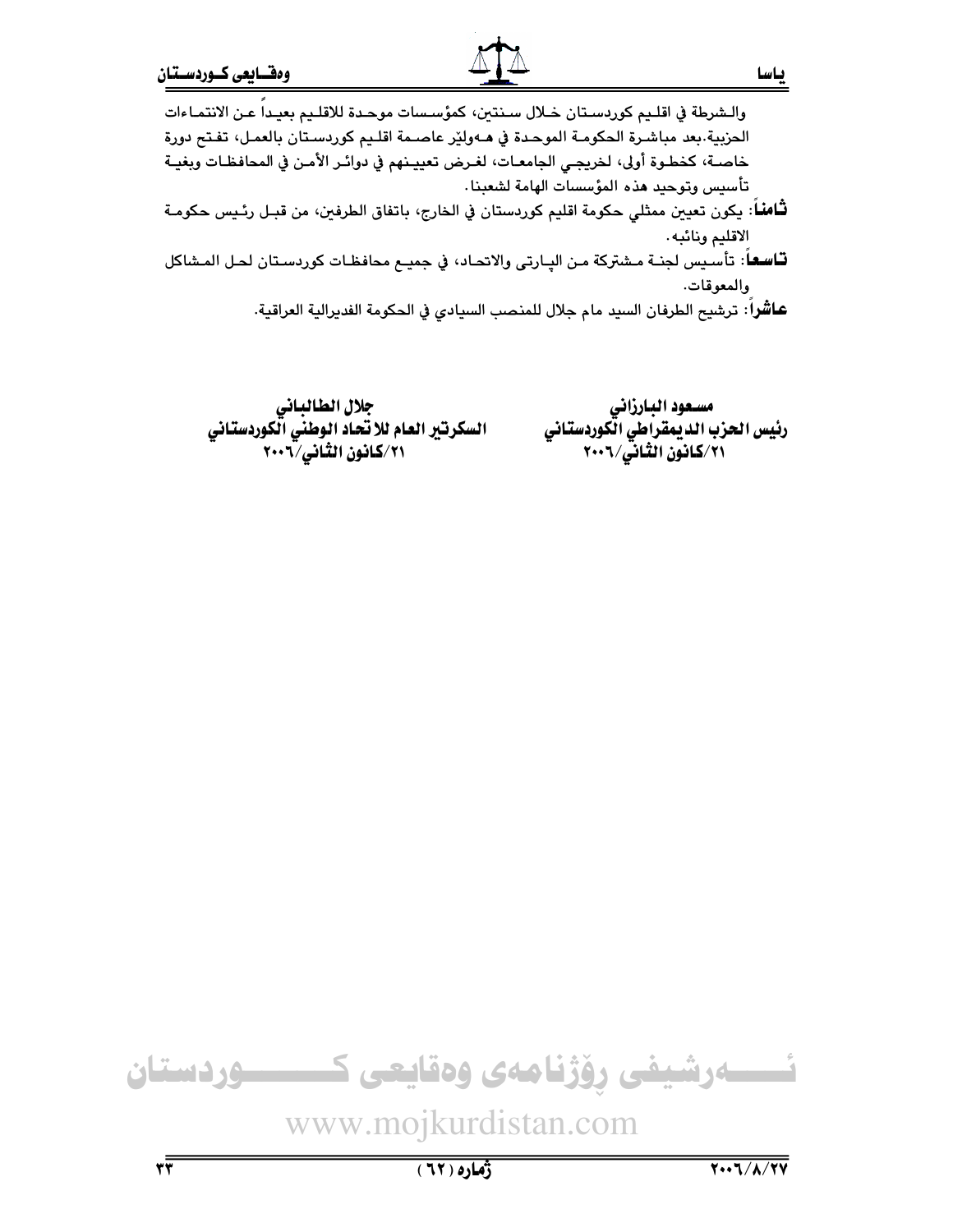بسم الله الرحمن الرحيم باسم الشعب رئاسة افليم كوردستان – العراق

قيرار رقبه (٤) لسنة ٢٠٠٦

بنـاءا علـى مـا شـرعه المجلـس الـوطني لكوردسـتان — العـراق بجلـسته الاعتياديـة المرقمـة (١٠) و والمنعقدة بتاريخ ٢٠٠٦/٦/٢١، استناداً لأحكام الفقرة (١) من المـادة (٥٦) مـن القـانون رقـم (١) لـسنة ١٩٩٢ المعدل والمادة (٦) من النظام الداخلي للمجلس، وللصلاحية المخولة لنا بموجب المـادة (١٠) مـن القانون رقم (١) لسنة ٢٠٠٥، أصدرنا القرار الآتي:

اولا : منح الثقة للسيد (د. تاشتي هەورامي) وزيراً للموارد الطبيعية في حكومة اقليم كوردستان. **ثـَّانيا**: ينفذ هذا القرار اعتباراً من تأريخ اداءه اليمين القانونية في ٢٠٠٦/٦/٢١ وينشر في جريدة وقـائع کوردستان.

مسعود البارزانى رئيس اقليم كوردستان –العراق

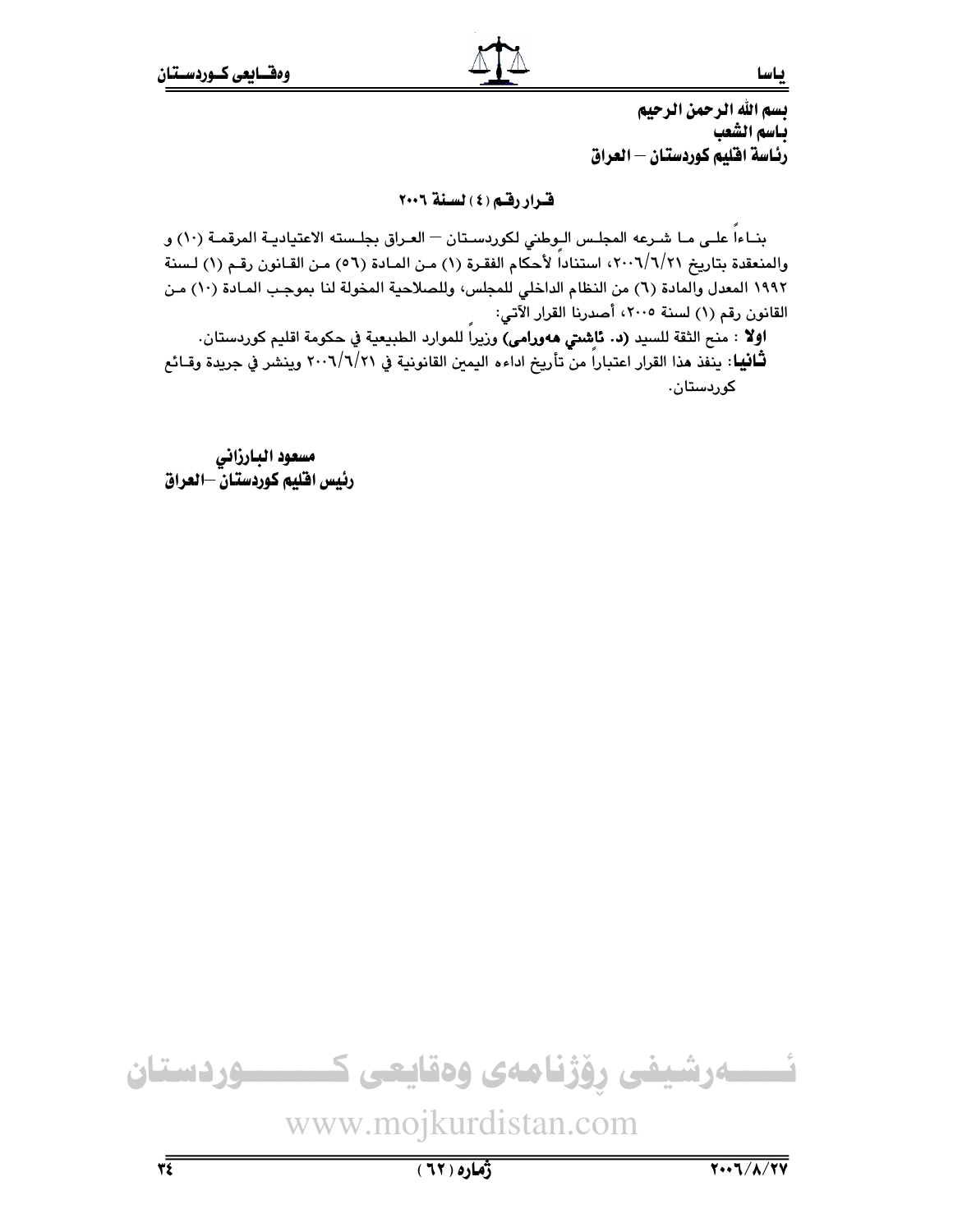بسم الله الرحمن الرحيم باسم الشعب رئاسة افليم كوردستان – العراق

قرار رقم (٥) لسنة ٢٠٠٦

بنـاءاً علـى مـا شـرعه المجلـس الـوطني لكوردسـتان — العـراق بجلـسته الاعتياديـة المرقمـة (١٠) و والمنعقدة بتاريخ ٢٠٠٦/٦/٢١، استناداً لأحكام الفقرة (١) مـن المـادة (٥٦) مـن القـانون رقـم (١) لـسنة ١٩٩٢ المعدل والمادة (٦) من النظام الداخلي للمجلس، وللصلاحية المخولة لنا بموجب المـادة (١٠) مـن القانون رقم (١) لسنة ٢٠٠٥، أصدرنا القرار الآتي:

اوِلاً: إقرار ترشيح السيد (كوسرِت رسول علّي) نائباً لرئيس اقليم كوردستان <sup>—</sup> العراق. **ثَـانيا**: يعتـبر هـذا القـرار نافـذا مـن تـاريخ أدائـه الـيمين القانونيـة في ٢٠٠٦/٦/٢١ وينـشر في الجريـدة الرسمية (وقائم كوردستان).

مسعود البارزاني رئيس افليم كوردستان –العراق

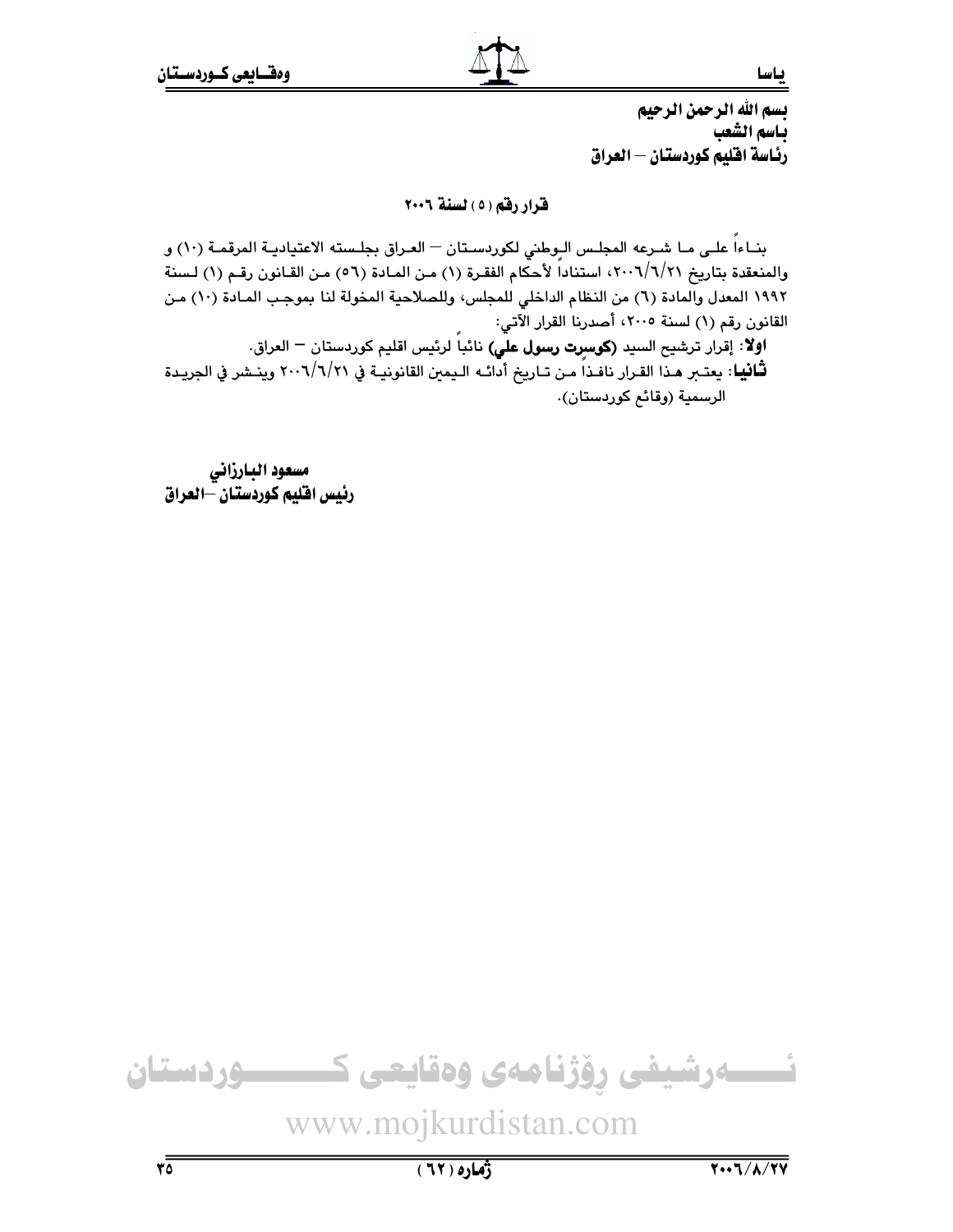ىياسا

بسم الله الرحمن الرحيم باسم الشعب الجلس الوطني لكوردستان - العراق رقم القرار: ٦ تاريخ القرار: ٢٠٠٦/٦/٢٠٠٢

قرار

استنادا لحكم المادة (٥٦) الفقرة (٢) من القانون رقم (١) لسنة ١٩٩٢ المعدل، والمادة العاشرة فقرة (١٢) من القانون رقم (١) لسنة ٢٠٠٥ المعدل، قرر المجلس الـوطني لكوردسـتان – العـراق بجلـسته الاعتيادية المرقمة (١٢) والمنعقدة بتاريخ في ٢٠٠٦/٦/٢٩ مايلي: اولاً: قبول استقالة (**حِنار سعد عبدالله**) من عضوية المجلس الوطني لكوردستان <sup>—</sup> العراق.. **ثَـانيا**اً: قبول عضوية المرشحة **(د. روژان عبدالقادر)** في المجلس الوطني لكوردستان <sup>ـــ</sup> العراق. لثَّالثَّــاً:لأداء المرشـحة الـيمين القانونيــة في ٢٠٠٦/٦/٢٩ عليــه تكـون عـضويتها في المجلـس الـوطني لكوربستان العراق نافذة اعتباراً من ٢٠٠٦/٦/٢٩. **رابعاً**: على رئاسة المجلس تنفيذ **م**ذا القرار. خامسا: يكون مذا القرار نافذاَ اعتباراً من تـاريخ إقـراره في ٢٠٠٦/٦/٢٩ وينـشر في الجريـدة الرسميـة (وقائم كوردستان).

عدنان رشاد المفتى رئيس المجلس الوطني كوردستانّ – العراق



www.mojkurdistan.com

 $(71)$ ٥)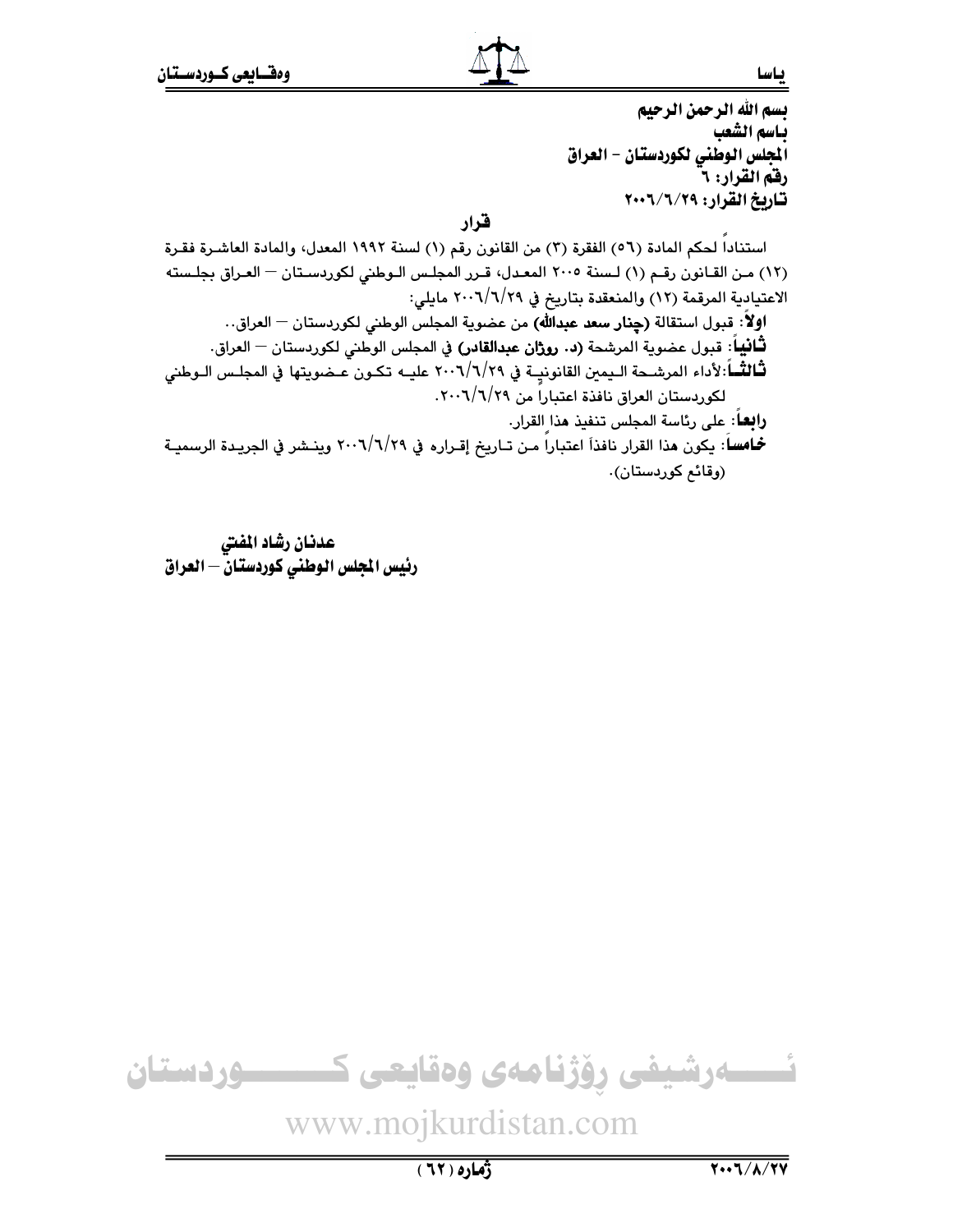بسم الله الرحمن الرحيم باسم الشعب الجلس الوطني لكوردستان - العراق رقم القرار: ٧ تاريخ القرار: ٢٠٠٦/٦/٢٠٠٢

قرار

استناداً لأحكام المادة (٧) من النظام الداخلي للمجلس الوطني لكوردسـتان — العـراق والقـانون رقـم (١) لسنة ١٩٩٢ المعدل، قرر المجلس الـوطني بجلـسته المرقمـة (١٢) والمنعقـدة بتـاريخ في ٢٠٠٦/٦/٢٩ مايلى: اوَّلاً: تمـدد دورة الانعقـاد الأولى للمجلـس الـوطني لكوردسـتان — العـراق لـسنة ٢٠٠٦ المنتهيـة في ٣٠

/٢٠٠٦ لغابة ٢٠٠٦/٧/٢٠٠٦. **تْـَانيباً**: ينفذ هذا القرار اعتباراً من تاريخ ٢٠٠٦/٧/١ وينشر في الجريدة الرسمية (وقائع كوردستان).

عدنان رشاد المفتى رئيس المجلس الوطنى كوردستان — العراق

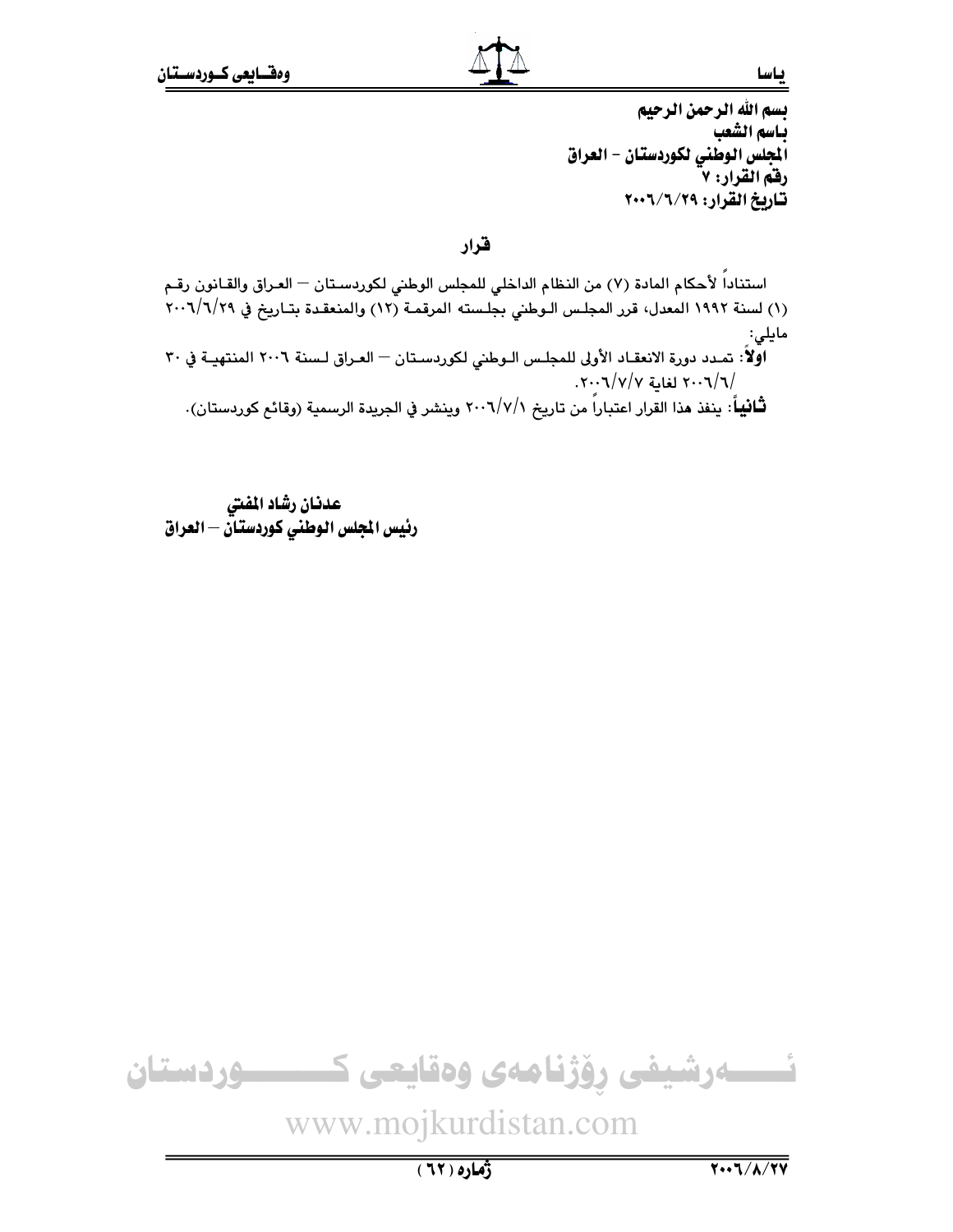بسم الله الرحمن الرحيم باسم الشعب الجلس الوطني لكوردستان - العراق رفق القرار: ٨ تاريخ القرار: ٢٠٠٦/٧/٤

قرار

استناداً لحكم المادة (٢٨) من النظام الداخلي للمجلس الوطني لكوردسـتان — العـراق رقـم (١) لـسنة ١٩٩٢ المعدل، وإلحاقاً بالقرار المرقم (٥) في ٢٠٠٥/٦/١٦، قرر المجلس بجلسته المرقمـة (١٥) والمنعقـدة بتاريخ ٢٠٠٦/٧/٤ مايلي:

اولاً: تضاف عضوة المجلس الوطني لكوردستان — العراق (**رۆژان عبدالقادر إلى لجنتي (شؤون التربية** والتعليم العالي) و (الشؤون الصحية والاجتماعية).

**ثَـّانيــا**: يعتـبر هـذا القـرار نافـذا مـن تـاريخ إقـراره في ٢٠٠٦/٧/٤ وينـشر في الجريـدة الرسمـة (وقـائـع کوردستان).

عدنان رشاد المفتى رئيس الجلس الوطني كوردستان – العراق

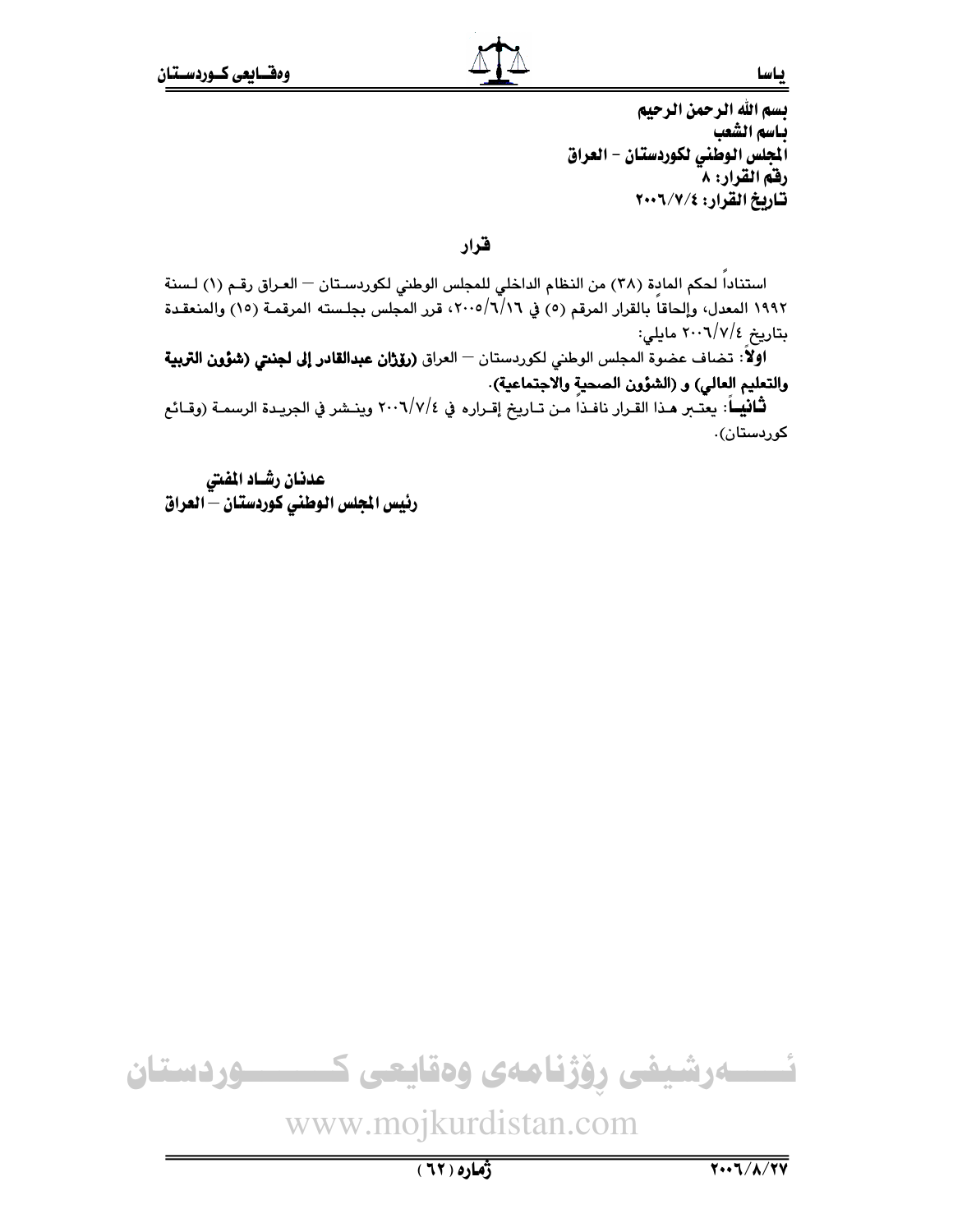بسم الله الرحمن الرحيم باسم الشعب الجلس الوطني لكوردستان - العراق رفقم القرار: ٩ تاريخ القرار: ١٠٠٦/٧/١٠

قرار

استناداً إلى أحكام المـادة (١) مـن القـانون رقـم (١) لـسنة ١٩٩٢ والمـادة (٢٣) مـن النظـام الـداخلي للمجلس الوطني لكوردستان — العراق المرقم (١) لسنة ١٩٩٢ المعدل، قرر المجلس بجلسته الاستثنائية المرقمة (١) والمنعقدة بتاريخ ٢٠٠٦/٧/١٠ مايلي::

اولاً: إناطة مهام سكرتير المجلس بعضو البرلمان السيد (شيروان ناصح الحيدري) طيلـة فـترة غيـاب سكرتير المجلس السيد (فرست أحمد عبدالله).

**ثَـانيبا**ً: ينفذ هذا القرار اعتباراً من تأريخ صدوره وينشر في جريدة وقائع كوردستان.

عدنان رشـاد المفتى رئيس المجلس الوطنى كوردستـأن — العراق



ژماره ( ٦٢ )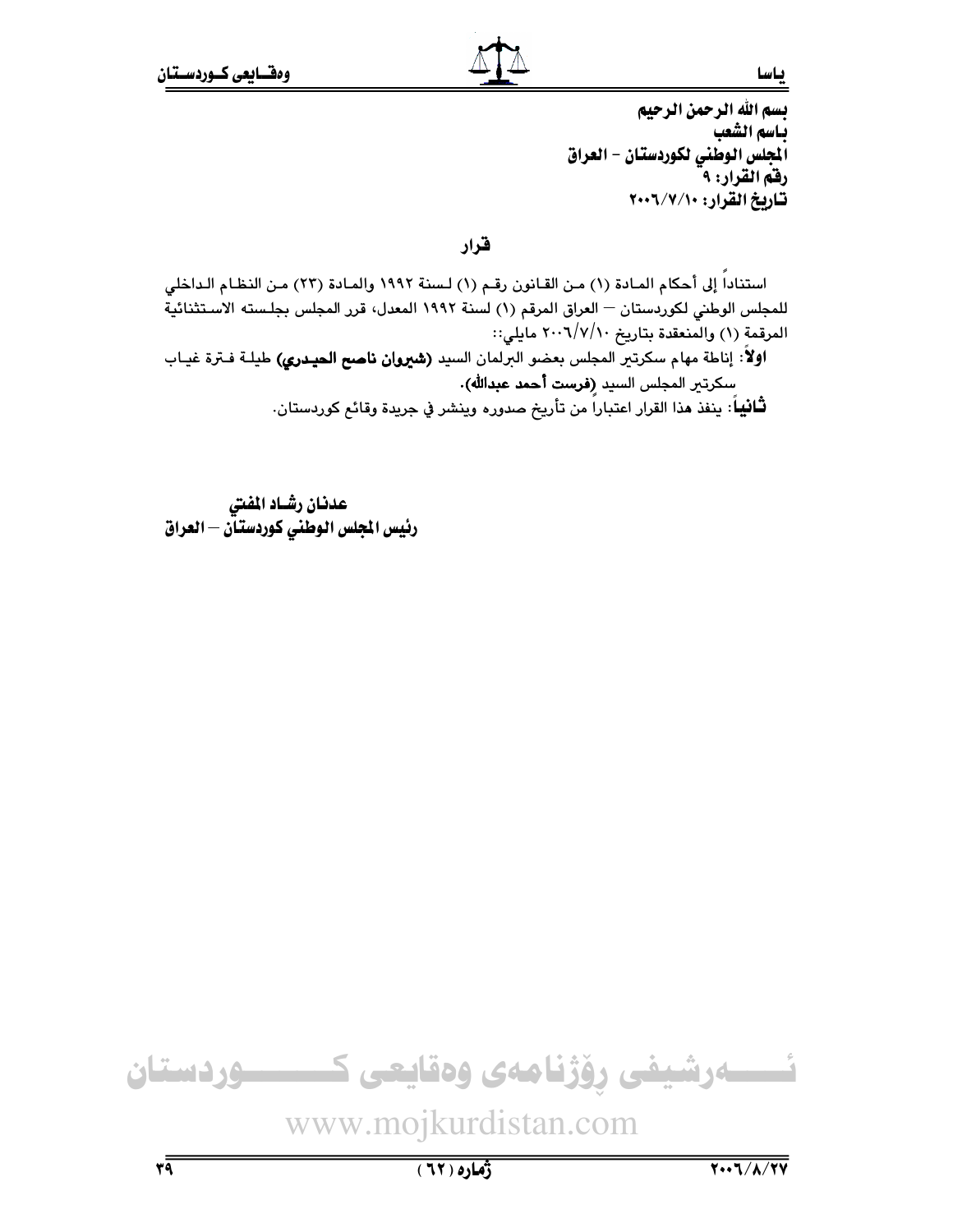استنادا الى احكام الفقرة (٣) من المادة الثامنة من قانون مجلس الوزراء لاقليم كوردستان رقـم (٣) لـسنة ١٩٩٢ قــرر مجلـس الــوزراء لاقلــيم كوردســتان بجلــسته الثانيــة المنعقــدة بتــاريخ (٢٠٠٦/٦/١٥) اصدار النظام الآتي:

#### نظام رئاسة مجلس الوزراء لاقليم كوردستان العراق نظام رقم (١) لسنة ٢٠٠٦/٦/٢

الماده الأولى:

ياسا

يقصد بالتعابير التالية المعانى الواردة ازاءها: الاقليم: اقليم كوردستان العراق. المجلس: مجلس وزارة الاقليم. الرئيس: رئيس مجلس وزراء الاقليم. النائب: نائب رئيس مجلس وزراء الاقليم. الوزير: الوزير المختص ووزير الاقليم في المجلس. رئيس ديوان: رئيس ديوان مجلس الوزراء. اجهزة رئاسة مجلس الوزراء: جميع التشكيلات الادارية والفنية والمالية لرئاسة مجلس الوزراء. النظام: نظام رئاسة مجلس الوزراء: المادة الثانية :

مجلس الـوزراء اعلـي هيئــة تنفيذيــة للاقلـيم ويتكـون مـن الـرئيس ونائبــه والـوزراء ويمــارس الصلاحيات الواردة في المادة الثامنة من القانون رقم (٢) لسنة ١٩٩٢. المادة الثبالثة :

رئيس مجلس الوزراء: هو رئيس اعلى هيئـة تنفيذيـة في الاقلـيم الـذي تـصدر باسمـه القـرارات والاوامر، وله دعوة المجلس الى الانعقاد، ويتولى رئاسة المجلس وادارته واتخاذ مايلزم لضمان تنفيذ القوانين والانظمة والتعليمات وقرارات المجلس، وله تخويـل بعـض الـصلاحيات الى نائبـه او الى مـن يرتبط به قانونا ويرتبط به نائبه و الـوزراء و رئـيس الـديوان وسـكرتير المجلـس ورؤسـاء الـدوائر والمستشارون الذين يستعين بهم في ممارسة صلاحياته. المادة الرابعة :

نائب رئيس مجلس الوزراء: وهو الشخص الثاني في المجلس ويعاون الرئيس في اداء مهامه ويحل محل الرئيس عند غيابه او عند خلو منصب الـرئيس· ويتـولى مهـام منـصبه لحـين تـسمية رئـيس جديد حسب القانون ويمارس الصلاحيات التي يمنحها له الرئيس. المادة الخامسة :

الورير: هو عضو في مجلس الورراء ويمارس كل مايلزم لتحقيـق الـسياسة العامـة للمجلـس والمـنهج الوزراي في اطار وزارته ومهامه.

المادة السادسة :

رئيس الديوان: ويعبن بدرجة خاصة على ان يكون حاصلا علـى شـهادة بكـالوريوس علـى الاقـل وهـو المـسؤل إلاداري عن تنفيذ مهام الديوان وادارة اجهزة الديوان و الاشراف على اعمالـه وتوجيهـه ويـنظم جميـم شـؤنه [الادارية والفئية والمالية ويرتبط برئاسية المجلس مباشرة ويرتبط بـه كافـة الـدوائر والاجهـزة الاداريـة والفنيـة والمالية في الديوان.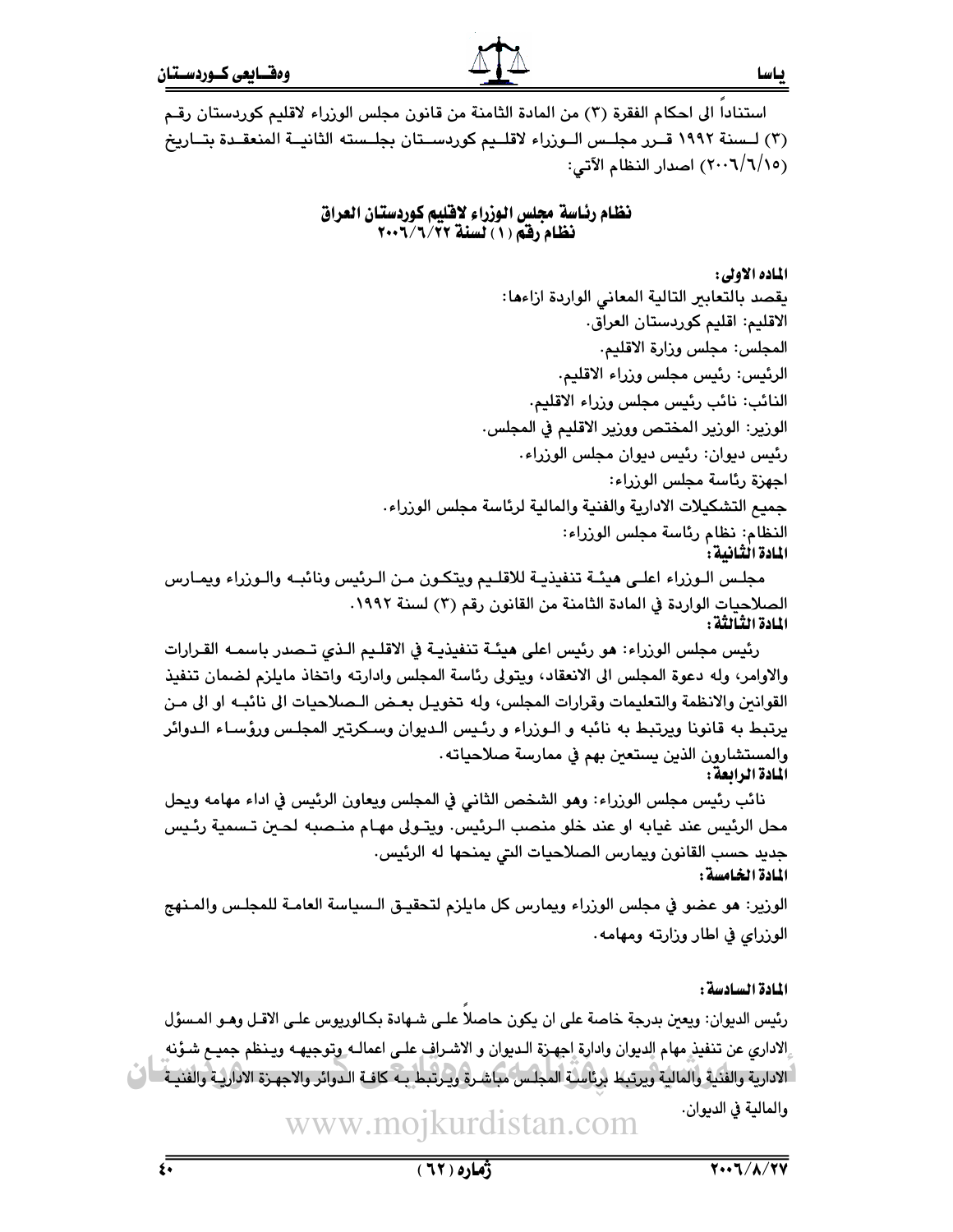المادة السابعة :

- لرئيس الوزراء ونائبه الاستعانة بمستشاريين اختصاصيين في مختلف المجـالات بـتم تعبـنهم وفـق القـانون على ان يكونوا من حمله الشهادات الجامعية (بكلوريوس) على الاقل ويجوز تكليفهم بترأس الـدوائر والمـديريات اامامة. المادة الثامنة : يكون لكل من الـرئيس ونائبـه مكتـب خـاص يـديره موظـف حاصـل علـى شـهادة جامعيـة او ليـة (بكلوريوس) ويعاونه عدد من الموظفين والاختصاصين. المادة التناسعا بتضمن المكتب الخاص للرئيس ونائيه . ١) السكرتير: على ان يكون ذو خبرة عالية في هذا المجال. ٢) دائرة التشريفات والعلاقات والاعلام براسها موظف على ان يكون حاصل على شهادة جامعية (بكلوريوس). المادة العاشرة: يتولى المكتب الخاص للرئيس ونائبه المهام الآتية: −امور العلاقات والزيارات ولقاءات الوفود وتأمين متطلبات اقامتهم. —مهـام تغطيــة النــشاطات الاعلاميــة ومتابعــة مــا ينــشر في وســائل الاعــلام وتنظـيم المقــابلات الصحفية. المادة الحادية عشرة: القلم السرى: يدار تنظيم اعمال القلم السرى والمخاطبات الخاصة من قبل موظفين يختارهم الرئيس ونائىه . المادة الثانية عشرة: (المجلس) سكرتارية المجلس: يرأسها موظف حاصل على شهادة جامعية اولية (بكلوريوس) بدرجة خاصة وتتولى ممارسة الاختصاصات التالية: ١) تنظيم مراسلات المجلس وحفظ الكتب والوثائق. ٢) تنظيم جدول اعمال المجلس وتدوين محاضر جلساته . ٣) تـسجيل قـرارات المجلـس وتبليغهـا الى الـورارات والهيئــات والتوقيــع علــى المخاطبــات الخاصة بذلك ومتابعة تنفيذها. ٤) زيارة الوزارات ومتابعة وتنفيذ القرارات والمخاطبات لدى الجهات المعنية. المادة الثالثة عشرة: دائرة الشؤون الادارية والمالية: يراسها موظف بدرجة (مدير عام) حاصـل علـي شـهادة جامعيــة اوليــة (بكلوريـوس) علــى الاقــل في الادارة او المحاسـبـة ويجـوز ان يتــولى موظـف بدرجـة مستــشار رئاستها ويتولى الاعمال التالية: ١) مخاطبة الوزارات والدوائر التابعة لها في ما يخص امور اجهزة رئاسة مجلس الوزراء. ٢) مراقبة اعمال الموظفين ·
	- ٣) تقديم التقارير في الامور التي يراها ضرورية :
- ٤) المصادقة على امور اليصرف ومراقبة الامور المالية الخاصة وفـق القـوانش والانظمـة ال والتعليمات العالية النافذة · www.mojkurdistan.com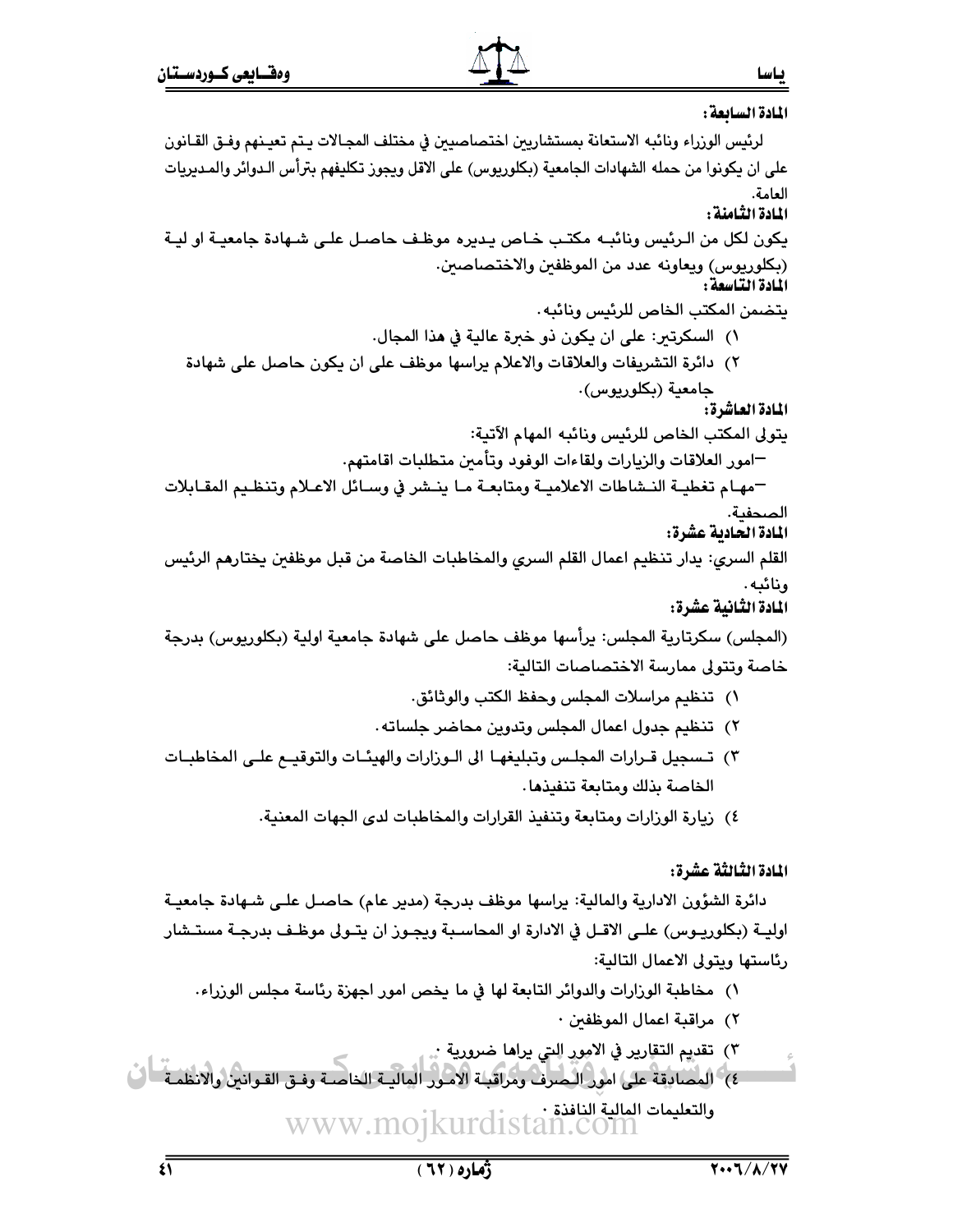المادة الرائعة عشرة :

ياسا

ترتبط المديريات التالية بالدائرة للشؤون الادارية والمالية :

- ١) مديرية الافراد : يراسها موظف حاصل علـى شـهادة جامعيـة اوليـة (بكلوريـوس) ويتـولى تنظيم كل مايتعلق بامور ذاتية الموظفين ·
- ٢) مديرية الادارة : يراسـها موظـف حاصـل علـى شـهادة جامعيـة اوليــة (بكلوريـوس) ويتـولى تنظيم امور الادارة والاشراف على سير اعمالها ومراقبة دوام الموظفين والـصيانة والنظافـة والخدمات والحفاظ على سلامة الدائرة ومحتوياتها والاشراف على امور المكتبـة و تنظيمهـا والاشراف على مكتب الاستعلامات وامور الكومبيوتر وامور المخـزن وتنظـيم امـور. الاوراق والارشدف
- ٣) مديرية الحسابات :يراسها موظف حاصل على شهادة جامعية اولية (بكلوريوس)فـي مجـال الاختصاص ويتولى الامور المالية والاحسابية.
- ٤) مديرية الرقابة والتدقيق:يراسها موظف حاصل على شهادة جامعية اوليــة (بكلوريـوس)فــي مجال الاختصاص ويتولى التدقيق الداخلي.

# المادةالخامسة عشرة:

الـدائرة القانونيــة :يراسـهاموظف بدرجـة مـدير عـام وحاصـل علــى شــهادة جامعيــة اوليــة (بكلوريوس)على الاقل في القانون ويجوز ان يتولى موظف بدرجة مسـشار رئاسـتها ويقـوم بتقـديم المشورة والدراسات القانونية الى الدوائر والهيئات في رئاسة مجلس الوزراء والبت في القضايا التـي تودع اليها لابداء الراي فيها والتثبت من صحة العقود والمقاولات والتعهدات ذات العلاقــة بالرئاســة والاشراف على تمثيل الرئاسة لدى المحاكم والجهات والقضايا واللجان الانظباطيـة واجـراء التحقيـق في القضايا التي تـودع اليهـا وتقـديم التوصـيات اللازمـة بـشانها ومخاطبـة الـوزارات والـدوائر فـي مايخص اعمال الدائرة وترتبط بها المديريات التالية

- ١) مدير الـشؤون القانونيـة:يراسـها موظـف حاصـل علـى شـهادة جامعيـة اوليـة فـى القـانون (بكلوريوس)على الاقل .
	- ٢) مدير العقود والعقارات :يراسها موظف حاصل على شهادة جامعية اولية في القانون (بكلوريوس)في القانون .
- ٣) مديريــة شــؤون شــكاوي المـواطنين:يراســها موظـف حاصــل علــى شــهادة جامعيــة اوليــة (بكلوريوس)في القانون.

المادةالسادسة عشرة:

دائرة التخطيط:يراسها موظف بدرجة مدير عام حاصل على شـهادة جامعيـة اوليـة فـى مجـال الاختصاص ويجوز ان يتولى موظف بدرجة مستشار رئاستها ويتـولى الامـور المتعلقـة بـالتخطيط العام ومخاطبة الدوائر فيما يخص اعمال الدائرة وتتالف من:

مديرية التخطيط يراسها موظف حاصل على شهادة جامعية اولية . المادة السابعة عشرة:

دائرة متابعة المشاريح: يراسها موظف بدرجة مديرعام حاصل على شهادة جامعيـة اوليـة فـي مجال الاختصاص ويجوز ان يتولى موظف بدرجة مستشار رئاستها وي<u>ت</u>ولى الامور المتعلقـة بمتابعـة ور د سطان مديرية المتابعة يراسها موظفّ حاصل على شهادة جامعية اولية. www.mojkurdistan.com